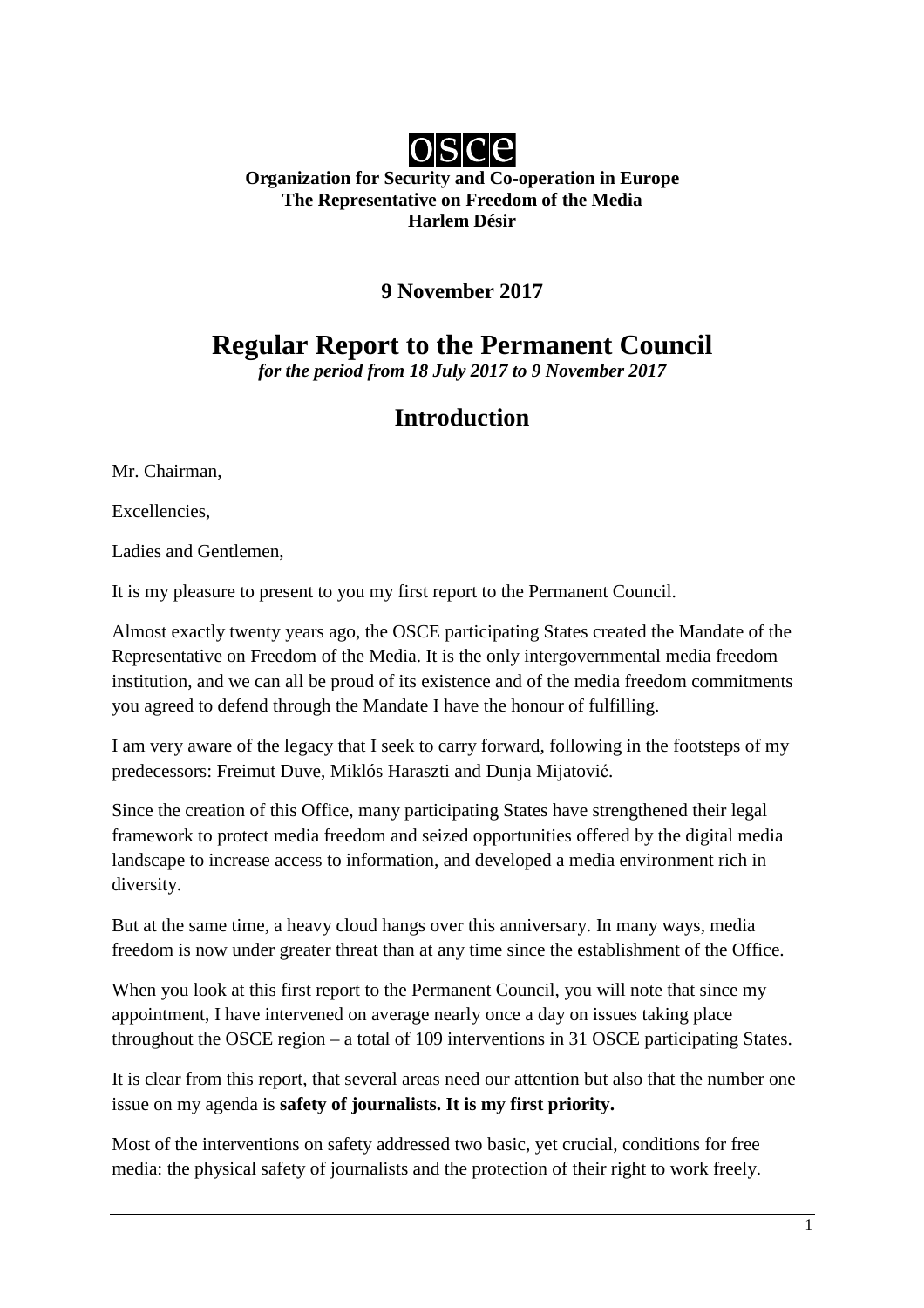The interventions include cases in which a journalist was severely threatened or physically attacked, or cases of vandalism of property belonging to media outlets, not to mention the countless online threats against journalists which have become a daily reality.

In this context, I would mention the specific trend of threats against and harassment of female journalists who face what is called a double-burden: being attacked both as a journalist and as a woman. The threats they receive are appalling, both in quantity and for their explicit nature. My Office will continue its project on Online Safety of Female Journalists into 2018, in order to bring much needed attention to this trend, as a serious threat to plurality and freedom of expression in the OSCE region and beyond.

There is no such thing as an insignificant threat against journalists.

Just a few days ago, the staff of Charlie Hebdo, the satirical magazine, received new death threats. We know the price they have paid for freedom of expression and we value their courage to refuse to give in to fanaticism. Protecting their freedom and security in the face of extremism and terrorism, is protecting our own liberty.

In the very short period since I took this Office there have been no fewer than four murders of journalists: Kim Wall in Denmark, Orouba and Halla Barakat in Turkey, and Daphne Caruana Galizia assassinated in Malta. They are very different cases in different contexts, but they all highlight the level of risk and the vulnerability of those who take on the task of providing us with information.

The murder of Daphne Caruana Galizia on 16 October has been a shock in Malta and far beyond. She was renowned for her investigations into corruption and received countless threats for her work. Last Friday, in Malta, I paid tribute to her memory and called for a full, transparent and independent investigation into her assassination.

Impunity is a crucial obstacle to journalists' safety and is a second crime against journalists. Ensuring the safety of journalists requires ruthlessly investigating each and every death, making sure that impunity has no place in the OSCE region. Indeed my very first public statement was on the assassination of journalist Pavel Sheremet one year ago in Ukraine. His killers have yet to be brought to justice.

Impunity also refers to allowing an atmosphere in which journalists are regularly insulted or abused, putting their safety at greater risk.

My interventions on the protection of journalists also concerned their physical freedom. I intervened more than twice a week during these four months on cases of journalists being imprisoned or detained for nothing more than doing their work. Today, more than 170 journalists are currently in detention throughout the OSCE region, though concentrated in a few countries. I will relentlessly call for their release.

And this leads me to my **second priority.** One of the main challenges we face is to ensure **the protection of media freedom in the new security context.** Too often, restrictions to media freedom and imprisonment of journalists are justified using security motives. Vague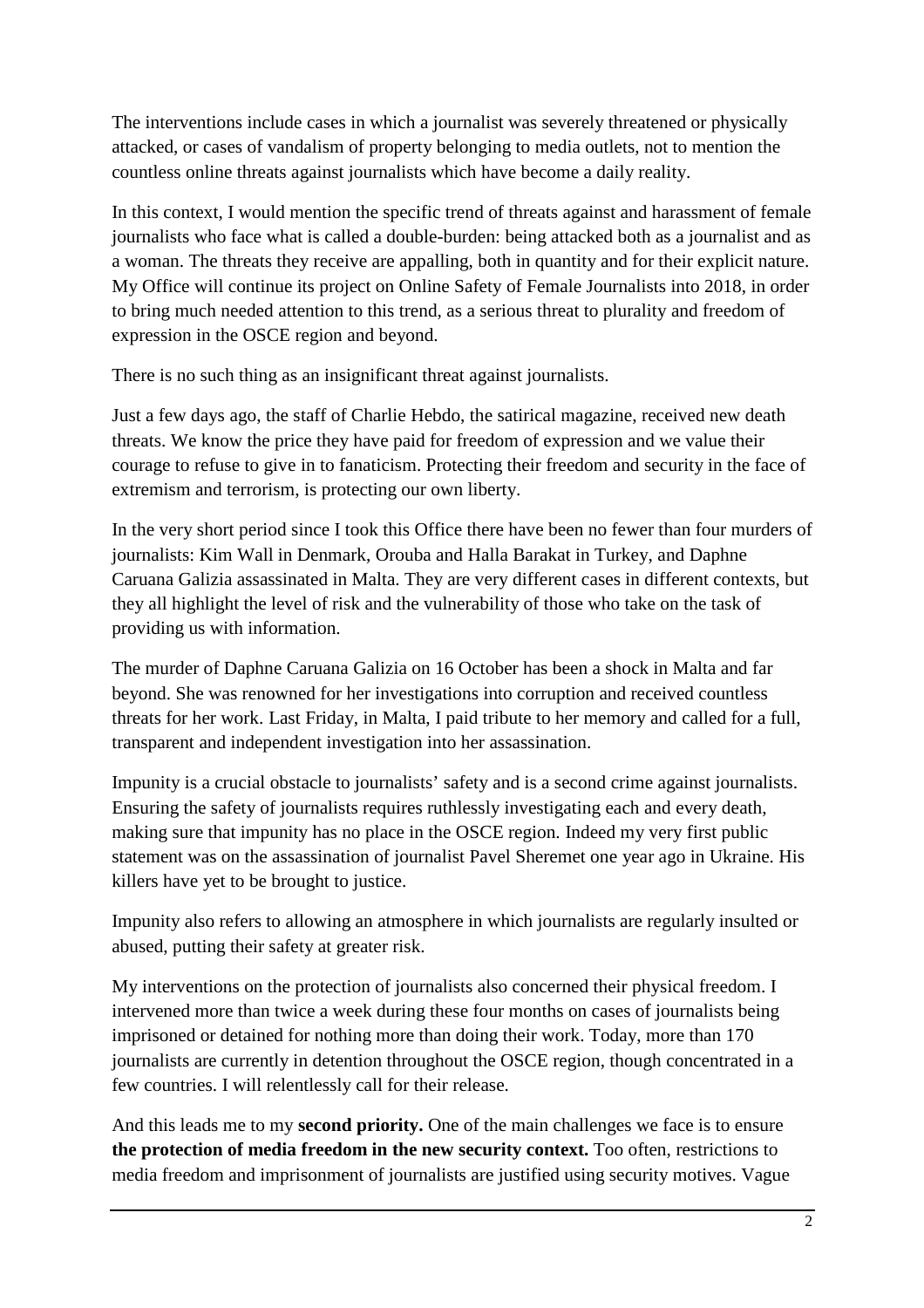and baseless accusations of support for terrorism are used to arrest and prosecute journalists. At a time when we need strong cohesion and consensus in our societies to confront terrorism we must ensure that our fundamental freedoms are not eroded in this process. And we should rely more on the comprehensive approach of security of the OSCE where freedom of the media is recognized as an integral part of our common security. We addressed this issue in depth during the most recent Supplementary Human Dimension Meeting organized by ODIHR and the Chairmanship on  $2<sup>nd</sup>$  and  $3<sup>rd</sup>$  November, which reaffirmed that human rights, freedom of the media and security have to go hand in hand at the OSCE.

Free media and free expression are indispensable allies in the fight against extremism: no society is strong if it has poor public debate, limited access to information and weak media. Access to the full diversity of opinions and sources of information contribute to a better informed society, help to address tensions, shine a spotlight on solutions and provide a framework of early warning when cohesion of society, democratic values and fundamental freedoms are at stake.

In a context of growing security concerns, it is crucial to ensure that legislation countering terrorism and hate speech, as well as internet regulation does not put freedom of expression at risk. Restrictions have to be the exception, clearly defined by law as strictly necessary and proportionate, in conformity with international obligations, and established through due process, under judiciary control and with an appeal mechanism. We want to work with each participating State on this issue as well as with internet intermediaries and social media platforms.

This ties in to **my third priority** which is to continue to engage governments and media professionals in the important issues of disinformation, "fake news," propaganda and hate speech. This topic was high on the agenda at my meetings during several country visits including in Ukraine.

These trends affect trust and co-operation between and within nations, they endanger security. They also undermine confidence even in the most professional and well-established media. And I am particularly worried by disinformation when it is sponsored or propagated through state-run media or with the support of governments.

The consequences of disinformation and propaganda are clear; however the risks posed by restrictions on media are also important. I intervened several times on the issue of accreditation in several participating States. I recalled that in the Helsinki Final Act of 1975, participating States committed themselves to enabling journalists to travel and work freely throughout the OSCE region. My Office has been working hard to develop clear guidelines and recommendations for participating States. In early 2018, I will publish a non-paper that will provide options for policy mechanisms to address disinformation and propaganda in line with OSCE commitments and international standards for media freedom and freedom of expression.

**My fourth priority is to promote media pluralism** in the OSCE region through the dissemination of best policy practices in the increasingly digital media landscape. That was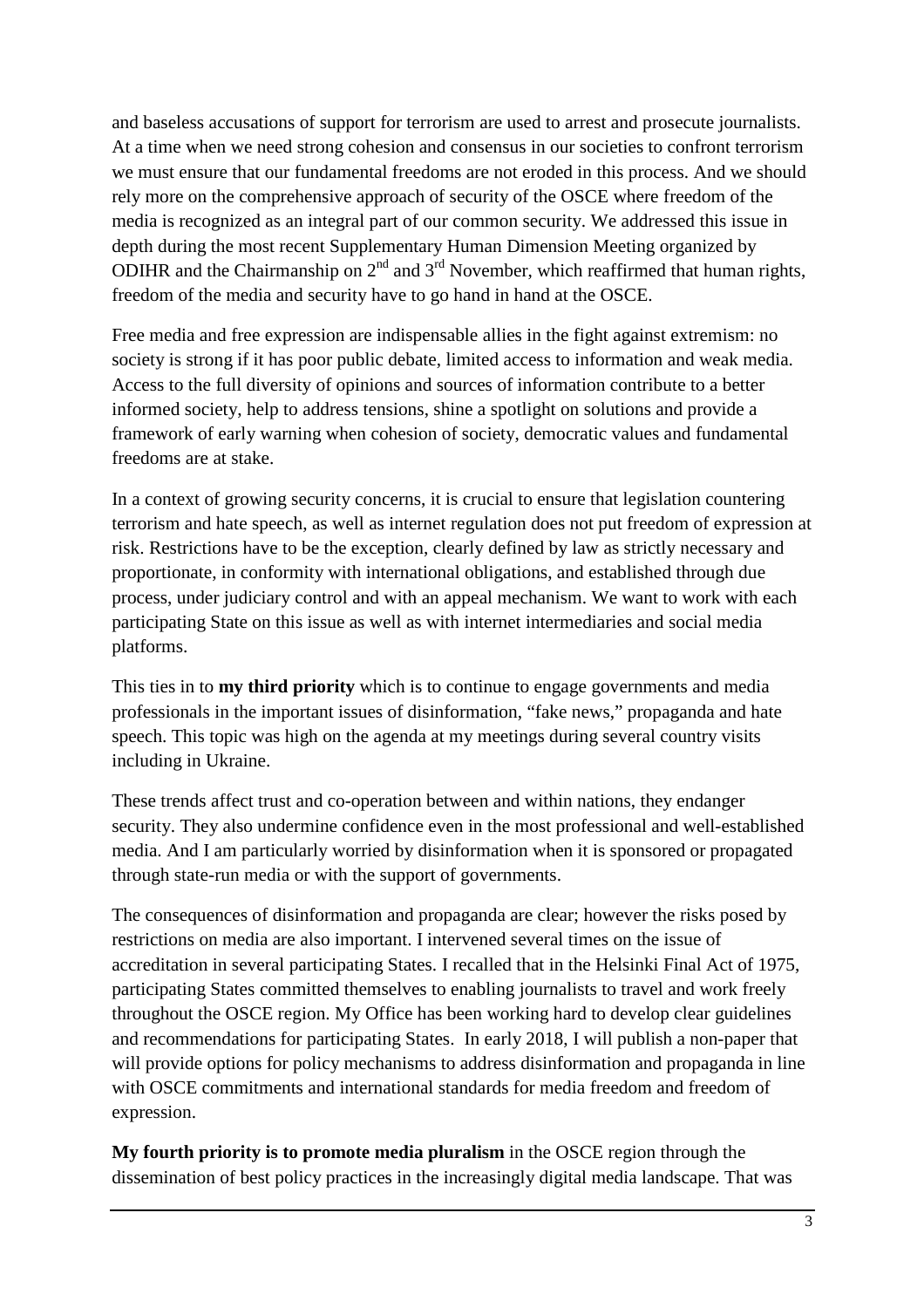among the issues addressed at the recent Central Asia Media Conference my Office organized in Tashkent on the 18th and 19th of October, with the support of the government of Uzbekistan.

This topic concerns all participating States. Technology has brought about revolutionary changes to the media and to the profession of journalism. Today the fierce competition for advertising and readership has rendered social media and internet intermediaries as the clear winners, resulting in unprecedented economic pressure and cuts to the budgets and staff of editorial offices and the decline of traditional media.

These technological and economic trends also lead to a concentration in the hands of only a few companies which control access to information and editorial content for most citizens. Protecting diversity through net neutrality is a major challenge.

In this context, the role of public service media is even more important to ensure balance, quality and plurality in the media landscape. Public service broadcasters must remain financially sustainable and independent. These are issues on which we have and will continue to provide assistance and legal advice to participating States.

Excellencies, Ladies and Gentlemen,

Last July, you reaffirmed your strong support to the Mandate, and I am honoured to monitor and alert when necessary with respect to the commitments taken by participating States and to support and assist them with expert advice on legislation and policies.

Our Office has provided several legal reviews in the last four months at the request of the authorities or on our own initiative regarding legislation in Georgia, Kazakhstan, Kyrgyzstan, Ukraine and the Former Yugoslav Republic of Macedonia.

We continue to facilitate dialogue between journalists from the Russian Federation and Ukraine, on common needs of safety, protection and freedom.

We facilitate a dialogue in Cyprus, between journalists of both communities, who want to work on quality journalism and on a shared responsibility for the future of the island.

I visited several states - Georgia, Armenia, Cyprus, Uzbekistan, Ukraine, and Malta - and I thank the authorities and ambassadors for facilitating these visits which are of great value for our work.

We work closely with our civil society and international partners and I met with the main international media freedom NGOs in Brussels, together with UN media freedom rapporteur David Kaye.

I am very proud of the work of the Office and my team who uphold my role as mandateholder, monitoring issues in all 57 participating States, and analysing the latest media developments on a daily basis. I thank them for their hard work and dedication.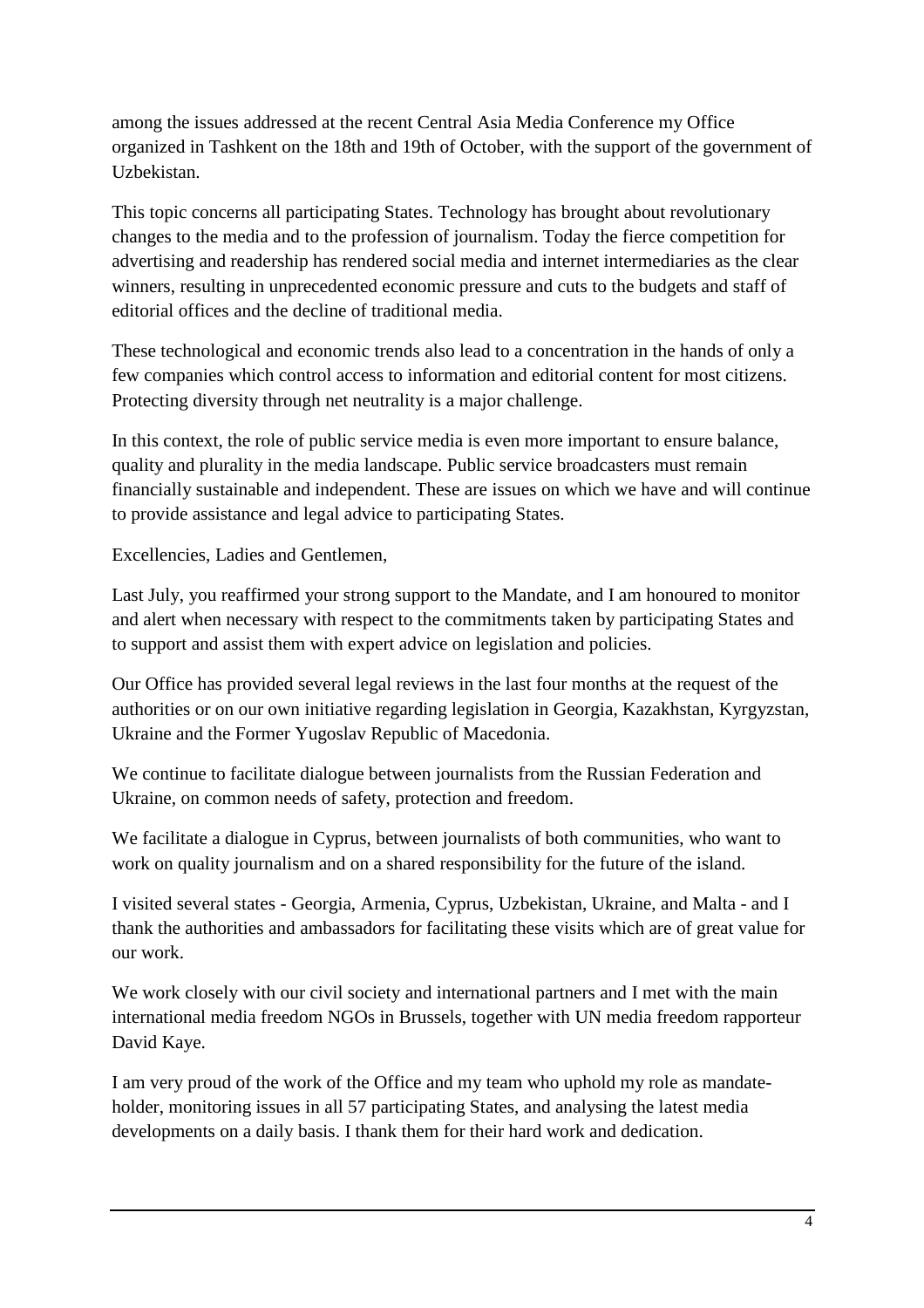We stand ready to assist your governments with expertise to strengthen media freedom, to improve safety of journalists, and to analyse draft legislation. We welcome and encourage the continuous dialogue with your delegations as essential for identifying your needs and maintaining our cooperation.

I very much look forward to continue our discussions, to benefit from your insights and to take all your suggestions into account on how we can better defend media freedom throughout the OSCE region.

Thank you very much.

# **Issues raised with participating States**

## **Armenia**

On **4-6 October** I paid an official visit to Armenia where I met with Foreign Minister Edward Nalbandian, Justice Minister Davit Harutyunyan, Human Rights Defender (Ombudsman) Arman Tatoyan, Head of the Police Headquarters Hovhannes Kocharyan, and the executive management of the Public Service Broadcaster. The visit provided an excellent opportunity to receive, first hand, information on media freedom issues in Armenia and to discuss areas where my Office can best provide assistance in the future.

During the meetings I emphasized the need to ensure safe working conditions for journalists in Armenia and referred to cases of obstruction of the professional activities of media workers in recent years, especially those that occurred at or during public events. I also expressed my concern about the planned amendments to the country's Freedom of Information Law, stressing that limiting citizens' existing right to access to information must be avoided. I offered my Office's assistance in addressing both of these important issues and to provide expertise through the launch of a training course for journalists and representatives from law enforcement and media NGOs to increase stakeholder cooperation to improve media freedom throughout the country.

I also met with journalists and representatives of non-governmental organizations to hear their perspectives on the media freedom situation in the country and to discuss various issues, including the work of public service media and the proliferation of propaganda.

## **Azerbaijan**

On 14 June Fikret Faramazoglu, Editor of the Jam.az news website, was sentenced by a district court in Baku for 7 years on charges of extortion (see Reports to Permanent Council of 1 December 2016 and 9 March 2017).

On 20 July I noted reports that blogger Alexander Lapshin, who was detained in Minsk in December 2017 and then extradited to Azerbaijan, was sentenced to three years in prison by the court in Baku on charges of illegal crossing of border (See Report to Permanent Council of 9 March 2017).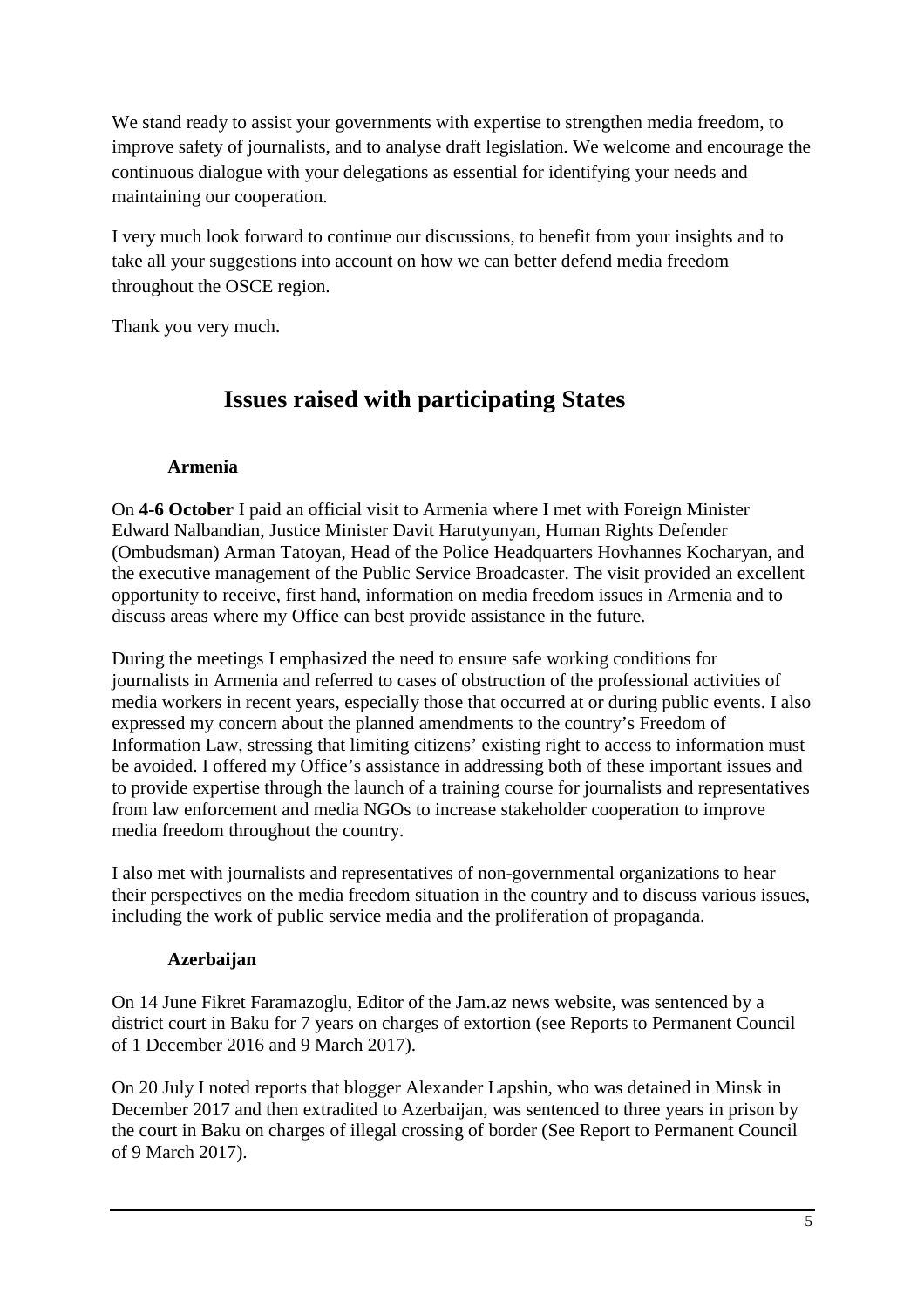Later, on **11 September**, Lapshin was pardoned by President Ilham Aliyev, which I welcomed via my official Twitter account. Lapshin then left the country.

On 24 July I noted reports that Faig Amirov, Financial Director of the Azadliq newspaper, was sentenced to three years and three months in prison and fined by the court in Baku on charges of inciting religious hatred and tax evasion (See Reports to Permanent Council of 1 December 2016 and 9 March 2017). Later, in September, Amirov's prison sentence was converted to a conditional sentence by the appeals court.

On **17 August** I wrote to the authorities expressing concern about the launch of a criminal investigation against the independent news agency Turan on charges of tax evasion. Reportedly, Turan was accused of failing to pay taxes amounting to 37,000 manats (approx. 18,600 euros) from 2014-2016. During the course of the investigation, representatives from the Tax Ministry inspected Turan's office and confiscated its financial documents. The news agency denied all allegations of wrong-doing and claimed that the charges were unsubstantiated. Turan also claimed that it had already been subject to an official audit earlier in 2017 during which time the Tax Ministry did not find any irregularities. I urged authorities to carefully review the charges they brought against Turan and refrain from any measure that could impede the work of the news agency which contributes to media pluralism in the country.

On **25 August**, following the arrest of Director of the news agency Turan, Mehman Aliyev, and court-prescribed three month pre-trial detention on economic-related charges, I issued a public statement calling for his immediate release, stating that there was no need to keep a journalist in detention during the course of an investigation, or to block the activities of the news agency.

On 29 August I noted that the court in Baku had extended the pre-trial detention of Aziz Orudjev, Head of internet TV channel *Kanal 13,* for an additional three months.

Orudjev was reportedly arrested and sentenced to 30 days of administrative imprisonment for disobeying police on 2 May in Baku (see Informal Briefing of 20 May 2017). Later, on 1 June a district court ordered Orudjev's arrest for four months on new charges of illegal entrepreneurship and abuse of power. According to Orudjev's defence lawyer, the prosecution has not submitted any evidence of the journalist's guilt to the court.

On **11 September** I issued a public statement welcoming the release of Mehman Aliyev. The district court in Baku decided to release Aliyev and, reportedly, placed him under police supervision while under investigation. I also reiterated my hope that news agency Turan would shortly be allowed to continue its work and contribute to media pluralism in the country.

On **2 November** I welcomed the decision by Azerbaijan's authorities to drop criminal charges against Mehman Aliyev and the news agency Turan. According to reports, the charges were dropped by the Prosecutor General's Office that day. The decision also lifted a travel ban imposed on Aliyev. I also reiterated the readiness of my Office to engage in addressing other media freedom issues in the country.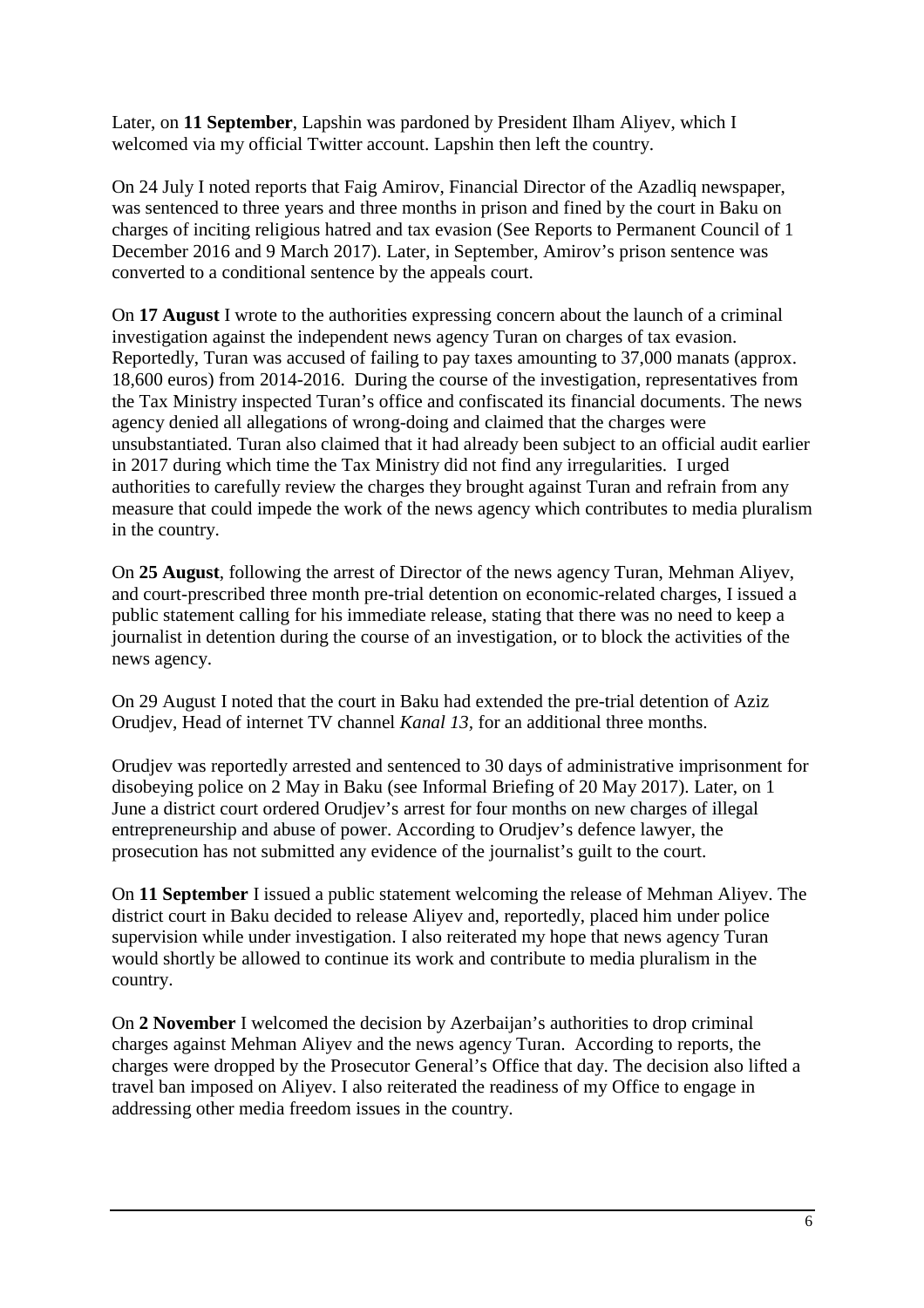## **Belarus**

On **30 August** I wrote to Minister of Foreign Affairs Vladimir Makei conveying my concern regarding the situation of freelance journalists in Belarus who continue to face prosecution for working with foreign media without state-approved accreditation. I noted that at least 30 administrative fines have been imposed on freelancers in 2017 alone, and on 24-25 August, courts fined freelance journalists Stanislau Ivashkevich in Lida, and Ales Silich, Maryya Artsybashava, Katsyaryna Andreyeva and Syarhey Kavalyou in Minsk. I called on authorities to refrain from imposing unnecessary limitations on the work of foreign journalists which affect the free flow of information and violate the OSCE commitments on freedom of the media. My Office stands ready to assist Belarus in facilitating a dialogue and coordinating joint efforts with media organizations and the Government on this issue.

On 17 October I received an official reply noting that foreign journalists are prohibited from professional activities within the territory of Belarus without accreditation.

## **Bulgaria**

On 6 October Member of Parliament Anton Todorov (Citizens for European Development of Bulgaria, GERB) and the Deputy Prime Minister, Valeri Simeonov, suggested that journalist Viktor Nikolayev might lose his job following his questions during a show on NOVA TV.

On **13 October** I issued a public statement expressing concern regarding Nikolayev's case, calling on authorities to protect the right of journalists to carry out their work without political pressure.

### **Canada**

On **6 October** I issued a press statement welcoming Canada's new Journalistic Source Protection Act, known as Bill S-231, which was passed on Wednesday 4 October. The new "press shield" law protects the right of a journalist to refuse to disclose information that identifies or is likely to uncover their source who has requested to remain anonymous.

### **Croatia**

On **19 September**, in a letter to Deputy Prime Minister and Minister of Foreign and European Affairs Marija Pejčinović Burić, I raised a number of issues that took place in Croatia in recent months:

- − On 2 August unknown persons broke into the apartment of investigative journalist Domagoj Margetić in Zagreb.
- − On 23 August Croatian Radiotelevision and SBplus portal journalists Višnja Ružojčić and Aleksandra Primorac were victims of a physical and verbal attack by an unknown person in Slavonski Brod.
- − On 16 September Nova TV journalist Ema Branica, camera operator Alan Novak and his assistant Goran Jaganjac were physically attacked in Veliki Pašijan.
- − Željko Peratović, a well-known investigative journalist, received several threats on social media related to his work on sensitive topics.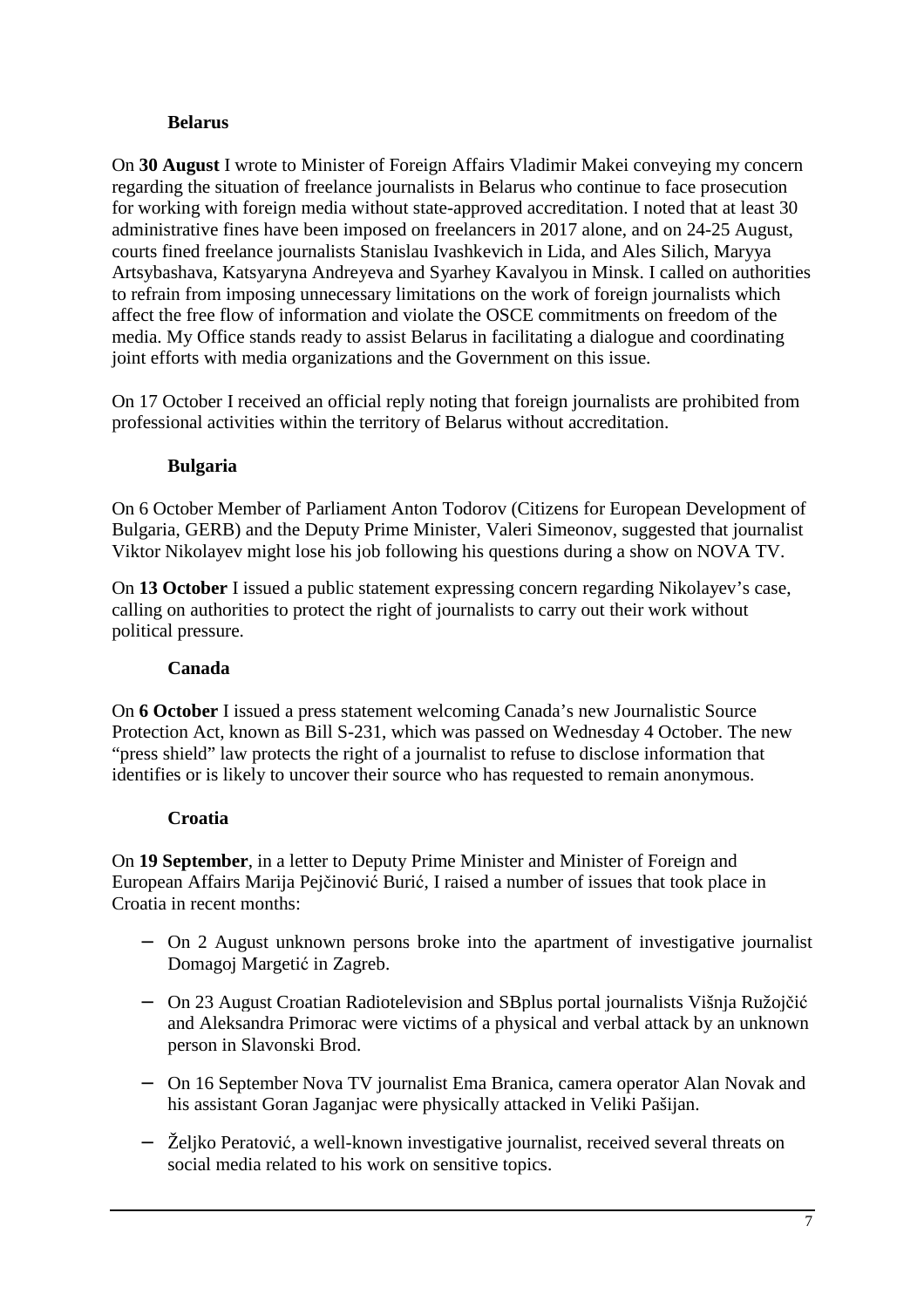On **11 October,** in a statement from my official Twitter account, I joined the Croatian Association of Journalists (HND) in condemning the physical attack against journalist Drago Miljuš in Split. I also called on the authorities to conduct a swift investigation.

On **13 October**, in a statement from my official Twitter account, I welcomed the positive step taken by Croatian authorities to take action against police officers accused of assaulting journalists.

On **30 October**, in a statement from my official Twitter account, I condemned the death threat sent to journalist Maja Sever and called for swift investigation. I noted that online harassment and threats must be taken seriously.

On 1 November I received a reply from the Deputy Prime Minister and Minister of Foreign and European Affairs Marija Pejčinović Burić regarding the cases I raised in my letter of 19 September:

- − Regarding the case of the attack on the TV journalist, the Court has ordered a month of detention for the primary perpetrator.
- − Regarding the verbal attack on Croatian Radiotelevision and SBplus portal journalists, one person has been charged with a petty offense.
- − Regarding the case of the breaking into the apartment of journalist Domagoj Margetić, it is currently being processed by the police. In addition, regarding the criminal offense of the threat levied against journalist Margetić, the Municipal State Attorney's Office in Zagreb is collecting evidence.
- − Regarding the verbal attacks against journalist Željko Peratović, the police report and other available information has been sent to the Municipal State Attorney's Office for further proceedings.

### **Cyprus**

On **10 October** I paid an official visit to Cyprus where I launched an exchange project for young journalists from the Greek Cypriot and Turkish Cypriot communities as part of my Office's "Cyprus Dialogue" project, initiated in March this year.

At a meeting with the 14 young journalists who will participate in the week-long exchange, I expressed trust that this experience would allow them to increase understanding among readers and viewers from both communities about life in their respective communities, and widen their professional network.

I also met with the heads of Journalist Unions, the heads of Press Councils, as well as journalists, bloggers and other representatives of civil society to discuss current issues affecting media freedom, freedom of expression and quality journalism. Together, we have launched the development of a glossary of sensitive words used by the media, and recommendations for possible alternatives. A draft of the glossary will be presented early next year.

(see "Cyprus Dialogue" under Projects and Activities)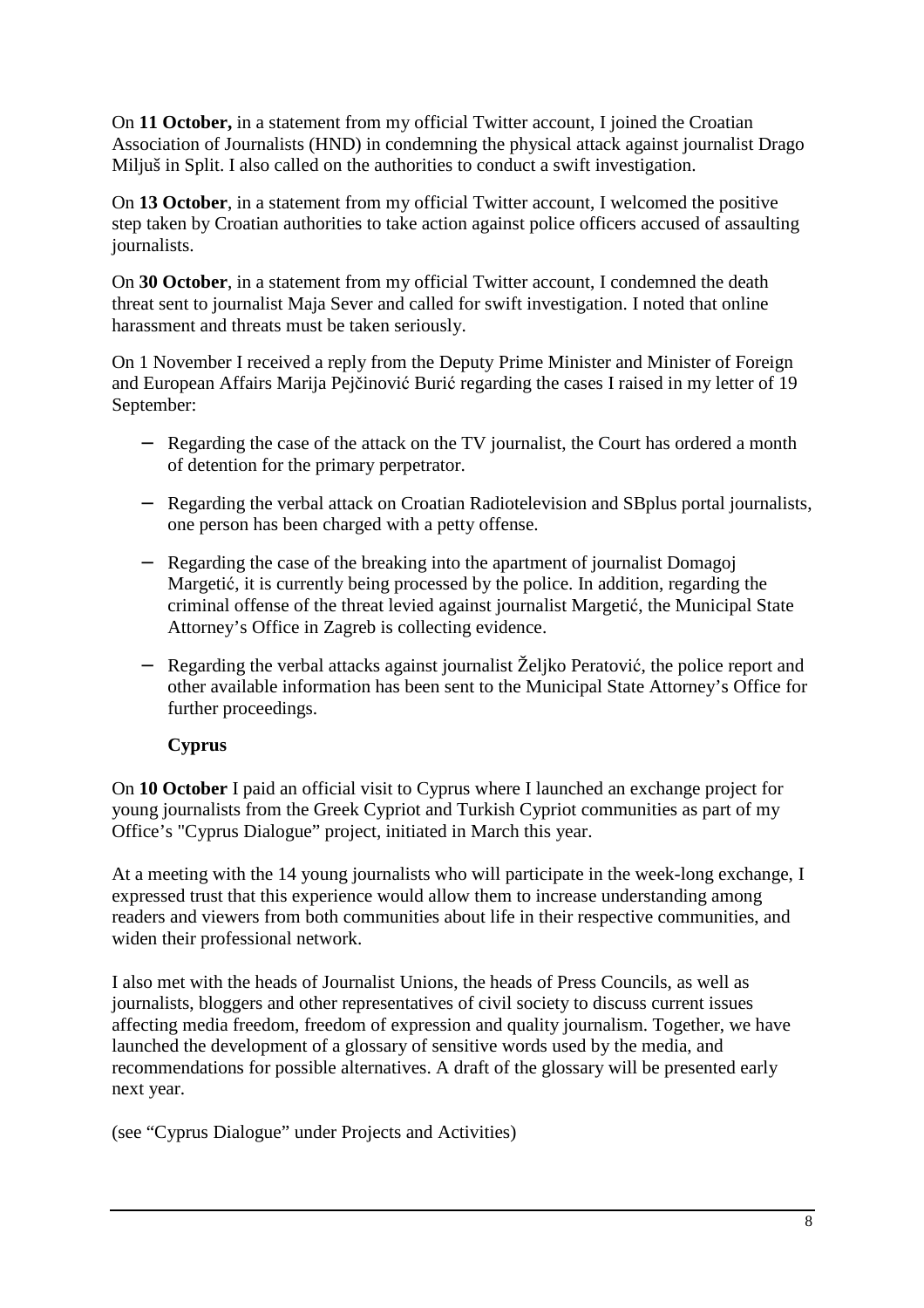During the visit I also met with the President of the House of Representatives Demetris Syllouris, State Secretary of the Ministry of Foreign Affairs Alexandros Zenon, and Deputy Government Spokesperson Victor Papadopoulos, to discuss media freedom developments in the country. I welcomed the support offered by the authorities to my Office throughout the course of this project and offered the full assistance of my Office to civil society including the journalist community and country authorities in their efforts to strengthen quality journalism on the island. I trust that the "Cyprus Dialogue" will continue to play an imperative role in these efforts.

## **Denmark**

On **25 August** I issued a public statement on the death of the Swedish freelance journalist Kim Wall who was killed on assignment. I welcomed the swift investigation by Danish authorities and said that her death is a tragic reminder of the threats that journalists face today. I also noted that female journalists are particularly vulnerable to attack and violence.

## **Estonia**

On **30 August** I wrote a letter to Foreign Minister Sven Mikser regarding denial of accreditation for three requests for journalists to cover the informal meeting of the EU ministers of Foreign Affairs (Gymnich), on 7-8 September in Tallinn. Reportedly, the Estonian Presidency of the Council of the European Union denied accreditation for one Brussels-based correspondent and two Moscow-based correspondents from the State-owned Rossiya Segodnya. I recalled OSCE commitments regarding accreditation of journalists.

### **France**

On **23 October,** in a letter to the French authorities, I requested additional information and clarification following reports that a correspondent of the Russian news channel Sputnik had been denied access to a press conference by the President of France and the Prime Minister of Iraq. I highlighted the responsibility of participating States to facilitate the work of journalists from other participating States and free flow of information.

On 6 November I received a reply from the authorities informing me that foreign journalists who hold a correspondents' card issued by the Ministry of Foreign Affairs and French journalists who have a press card do not have automatic access to all press conferences.

The press conferences organized by the President of the Republic and Ministry of Foreign Affairs are open to journalists upon invitation and that a number of foreign, including Russian journalists are regularly invited.

## **Georgia**

On **3-4 October** I paid an official visit to Georgia where I met with Foreign Minister Mikheil Janelidze, First Deputy Chairperson of the Parliament Tamar Chugoshvili, the Public Defender (Ombudsman) Ucha Nanuashvili and representatives of media and civil society organizations.

During the course of discussions, I welcomed amendments to the Constitution, recently adopted by the Parliament, which will grant citizens the right to access and freely use the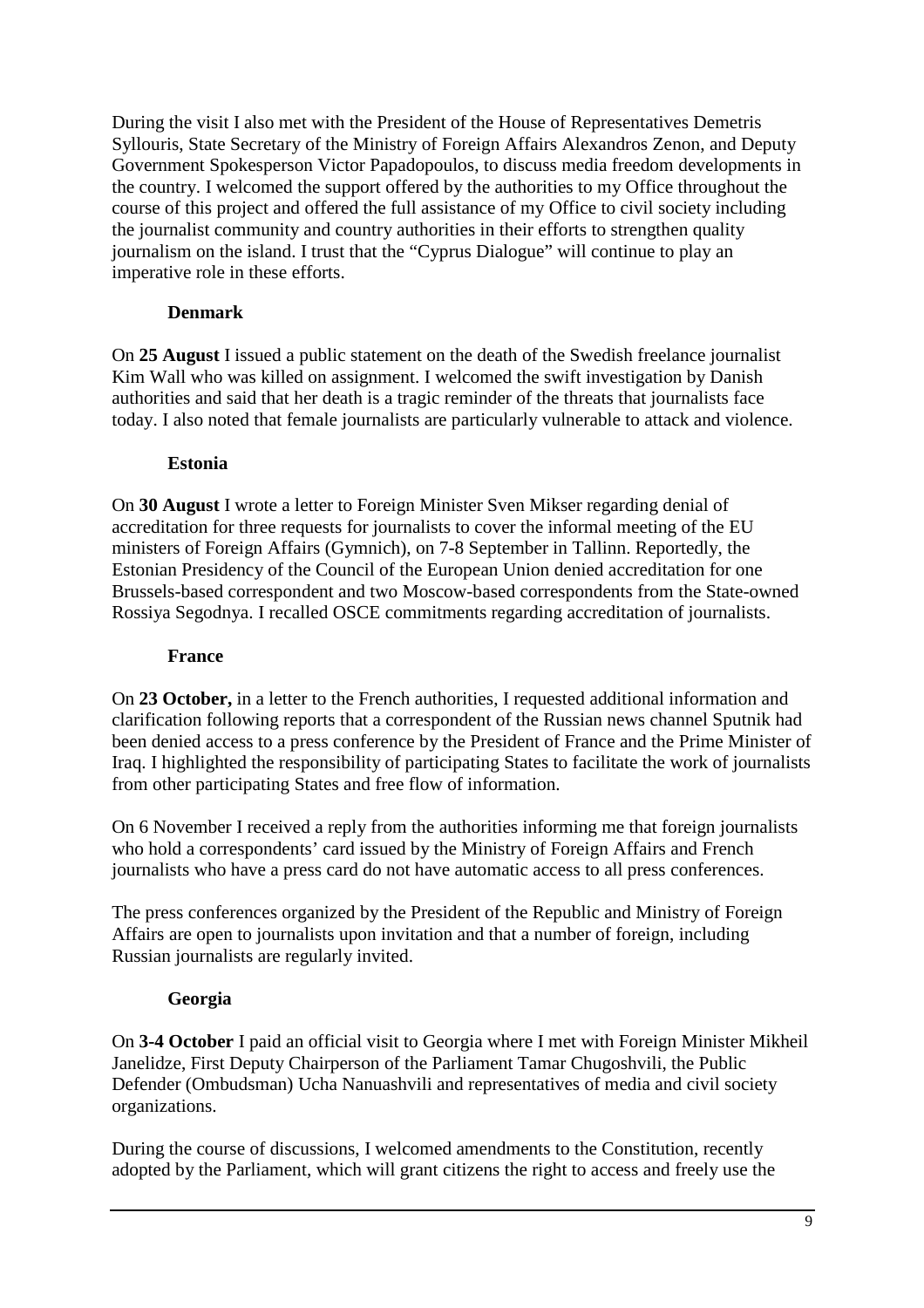internet. The amendments also enhance the right to access information and the independence of the public service broadcaster.

I discussed ongoing efforts to reform the Public Broadcaster, including the change of programmes, and to amend the existing legislation. I emphasized that these reforms must be carried out in a transparent and inclusive manner, so as not to jeopardize the independence or accountability of the public broadcaster.

I noted the ongoing process regarding the ownership of the private television channel Rustavi 2 in the European Court of Human Rights and reiterated the need for the channel to enjoy editorial independence to be able to fulfil its professional activities in the interest of the Georgian public.

I also discussed the comments, commissioned by my Office, on the initiative of the Prime Minister of Georgia to establish an Office of the Media Ombudsman and expressed readiness to continue consultations with the authorities on the issue.

I also emphasized the need to ensure the safety of journalists and raised, in particular, the case of Afgan Mukhtarli, an independent journalist from Azerbaijan, who was abducted in Tbilisi in May 2017 and has since been held in detention in Azerbaijan. I urged authorities to quickly finalize investigation in a transparent manner. I also met with the journalist's wife, Leyla Mustafayeva, in Tbilisi.

### **Germany**

On **4 October** I issued a public statement on the Law on Better Law Enforcement in Social Networks (NEA), highlighting the potential chilling effect the law might have on freedom of expression. I also commended the innovative compliance system introduced in the law.

### **Hungary**

On 6 September the Association of Hungarian Journalists (MUOSZ) released a statement claiming that 888.hu had published a list of 12 journalists said to be foreign agents.

On **8 September**, in a statement from my official Twitter account, I noted that such a list threatens the safety of journalists, and expressed my support for the statement released by MUOSZ.

### **Ireland**

On **2 October** I sent a letter to the Irish Prime Minister Leo Varadkar and issued a press statement welcoming the decision of the Irish government to initiate a constitutional referendum to abolish blasphemy.

### **Italy**

On **5 September,** in a statement from my official Twitter account, I joined journalists Associations in Italy in condemnation of an act of vandalism against the newspaper Settegiorni in Rho.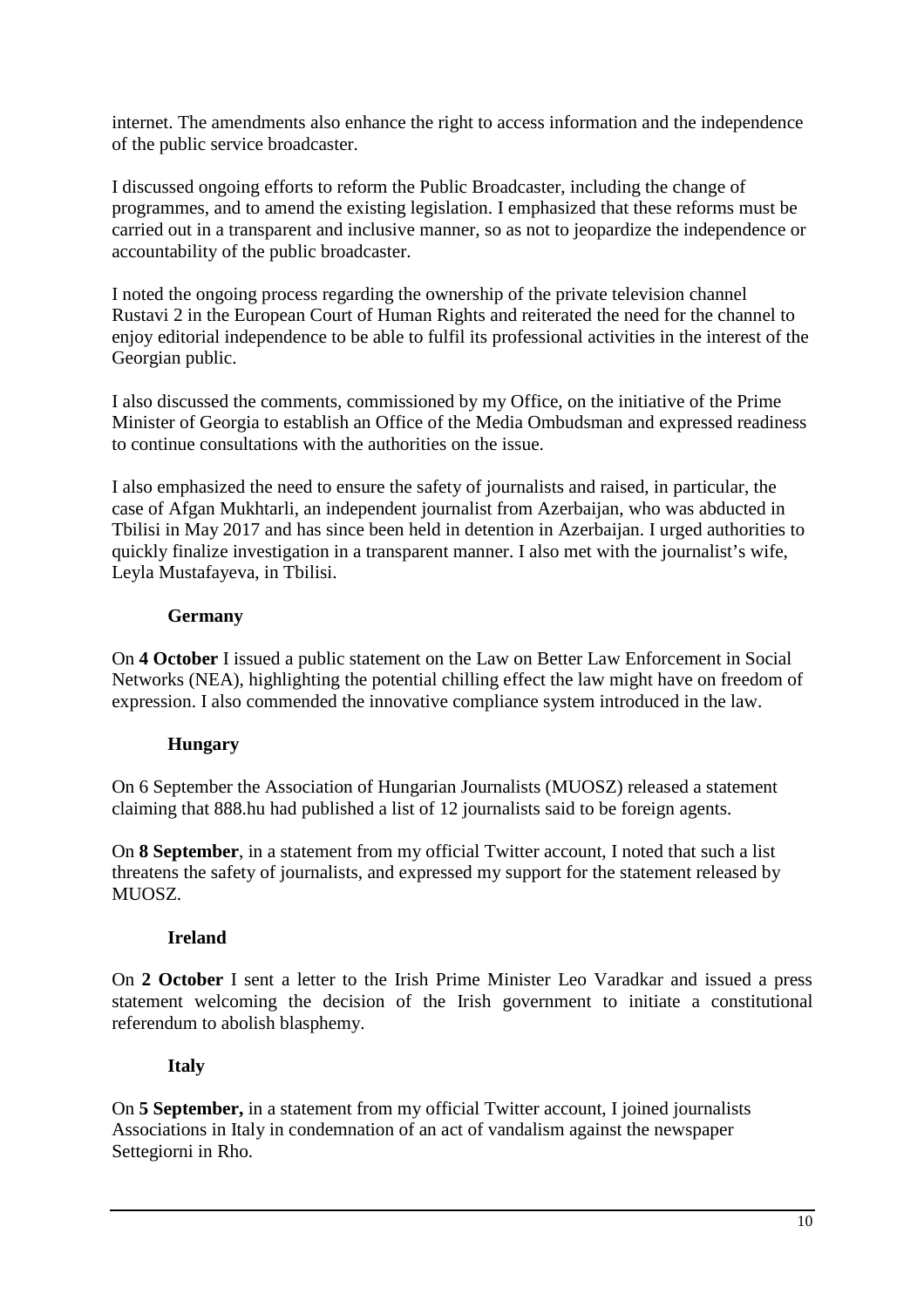## **Kazakhstan**

On **7 September,** in a public statement, I welcomed the release of Zhanbolat Mamay, acting Chief Editor of the newspaper Sayasi Kalam Tribuna, but voiced concern about the imposition of a ban from journalism placed on Mamay. The former Representative previously addressed Mamay's arrest with the authorities (see Regular Report to the Permanent Council of 9 March 2017).

On **22 September** I wrote to the authorities to present a legal review of the draft law On Amendments and Addenda to Some Legal Acts of the Republic of Kazakhstan on Issues of Information and Communications.

(See legal reviews)

## **Kyrgyzstan**

On **22 August** I received a reply from the Ministry of Foreign Affairs to a letter sent in January 2017 by the Representative on Freedom of the Media. The Ministry provided the updated list of Kyrgyz journalists who were killed while performing their professional activities since 1992 as well as updated information on the investigation of criminal cases.

On the same day I received a non-paper compiled by the authorities regarding journalist Ulugbek Babakulov. The non-paper provided information on the criminal investigation launched against the journalist based, according to the non-paper, on his article published on the Fergana.ru portal in May.

 On **28 August** I wrote to the authorities expressing concern about the closure of the independent television channel "September" in Kyrgyzstan on charges of allegedly broadcasting extremist content.

On the same day, I wrote to the authorities to present legal commentary on the law "On Guarantees of Activities of the President of the Kyrgyz Republic".

### (See legal reviews)

On **22 September** I wrote to Foreign Minister Erlan Abdyldaev expressing my concern about the indictment of the Kyrgyz journalist Zulpakar Sapanov. On 12 September the journalist was sentenced to four years in a penal colony for publication of his book "Kydyr Sanjirasy".

I also expressed concern about a law suit filed by a prospective presidential candidate, Sooronbai Jeenbekov, against the online publication 24.kg and journalist Kabay Karabekov. The law suit seeks damages in the amount of five million Soms (approx. 61,166 EUR) from the publication and journalist respectively.

On 13 October I received a reply from the Ministry of Foreign Affairs to my letter of 22 September 2017. The Ministry replied that on 30 September the Bishkek city court judicial board changed the penalty of the sentence against Zulpakar Sapanov to two years on parole and released him.

On **17 October** I issued a public statement condemning an assault on journalists in Osh, Kyrgyzstan at a polling station during the presidential election. On 15 October a camera operator from the NTS TV station in Osh, Mirbek Aitikeev, was physically assaulted by unidentified persons who also took away his mobile phone. Two journalists from AKI Press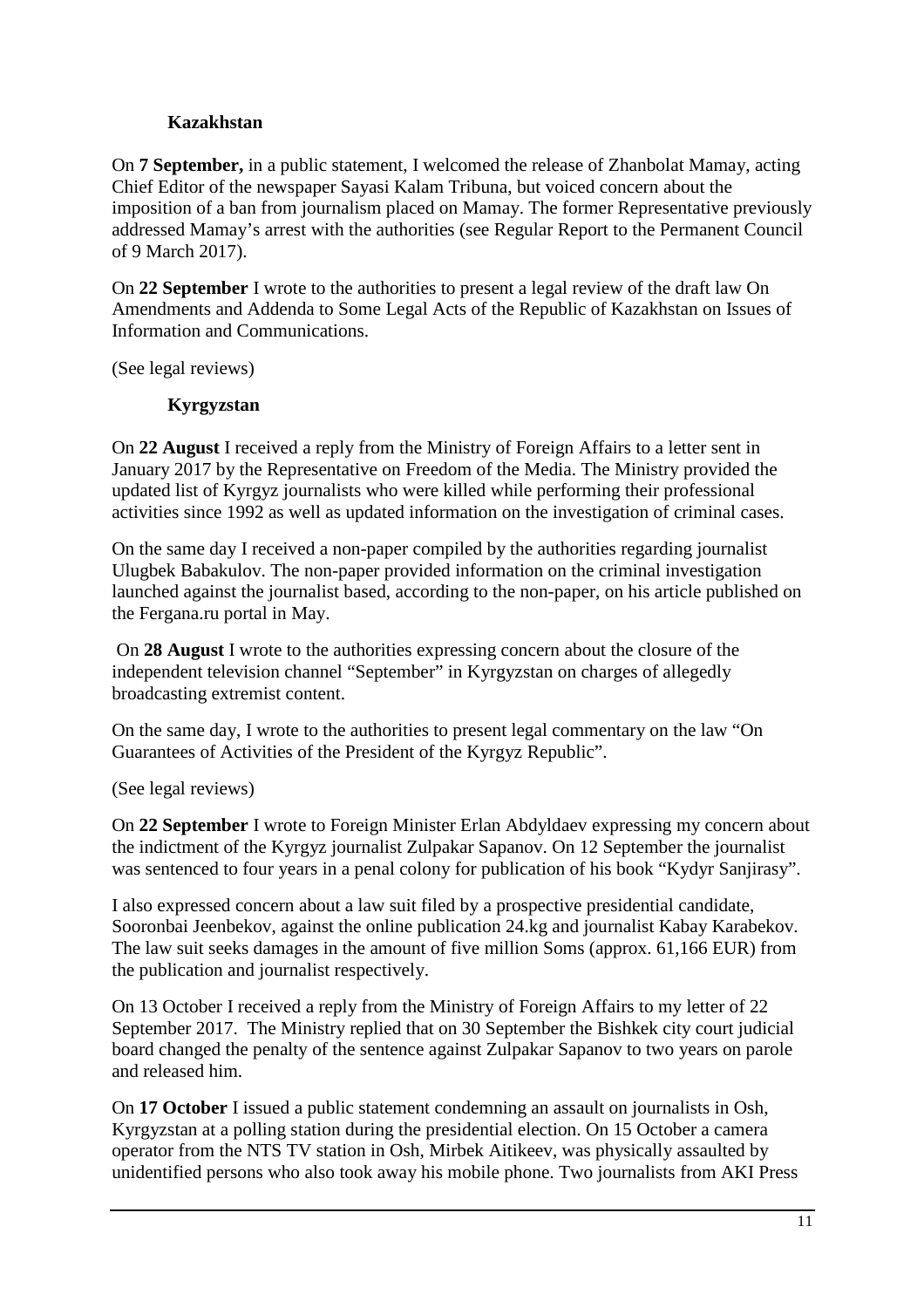also had their equipment confiscated, but managed to recover it. Additionally, Radio Free Europe/Radio Liberty correspondent Sanjar Eraliev and a colleague, Ydyrys Isakov, were verbally abused and threatened upon arrival at another precinct.

On **17 October** I wrote to the authorities to present legal commentary on the law on certain provisions Constitutional Law of the Kyrgyz Republic "On the Elections of the President of the Kyrgyz Republic and Parliamentarians to the Jogorku Kenesh of the Kyrgyz Republic".

(See legal reviews)

## **The former Yugoslav Republic of Macedonia**

On **12 October** I wrote to Minister of Foreign Affairs Nikola Dimitrov and Minister of Information Society and Administration Damjan Mancevski presenting a legal review of the draft law amending the Law on Audio and Audio-visual Media Services.

(See legal reviews)

### **Malta**

On **16 October** I made a public statement expressing immense shock over the death of journalist Daphne Caruana Galizia, who was well known for her investigative reporting on corruption cases, and urged the Maltese authorities to ensure that the investigation was swift and transparent. She died on 16 October, right after leaving her home, when her rented vehicle exploded.

I noted that the journalist filed a police report two weeks earlier, saying that she was being threatened. I reiterated my Office's statement, in February, calling on Malta to protect critical journalists from threats and intimidation.

I noted that the authorities, including Prime Minister Joseph Muscat, immediately and publicly condemned the attack. I spoke with the Prime Minister and indicated that I would follow the investigation closely, in coordination with the authorities.

On **3 November** I travelled to Malta to attend the funeral of Daphne Caruana Galizia. I also met with Prime Minister Joseph Muscat and other government representatives. I issued a public statement that such a barbaric act must not remain unpunished and urged the authorities to use all available means to initiate a full, transparent and independent investigation into the killing of the journalist.

### **Moldova**

On **28 September** I wrote to authorities expressing concern about members of the Russian media being denied entry into Moldova.

On 27 September Daria Aslamova, a Komsomolskaya Pravda daily correspondent, was denied entry at the Chisinau airport. Earlier, on 1 September, entry was denied to the Editor of Argumenty i fakty weekly Igor Chernyak.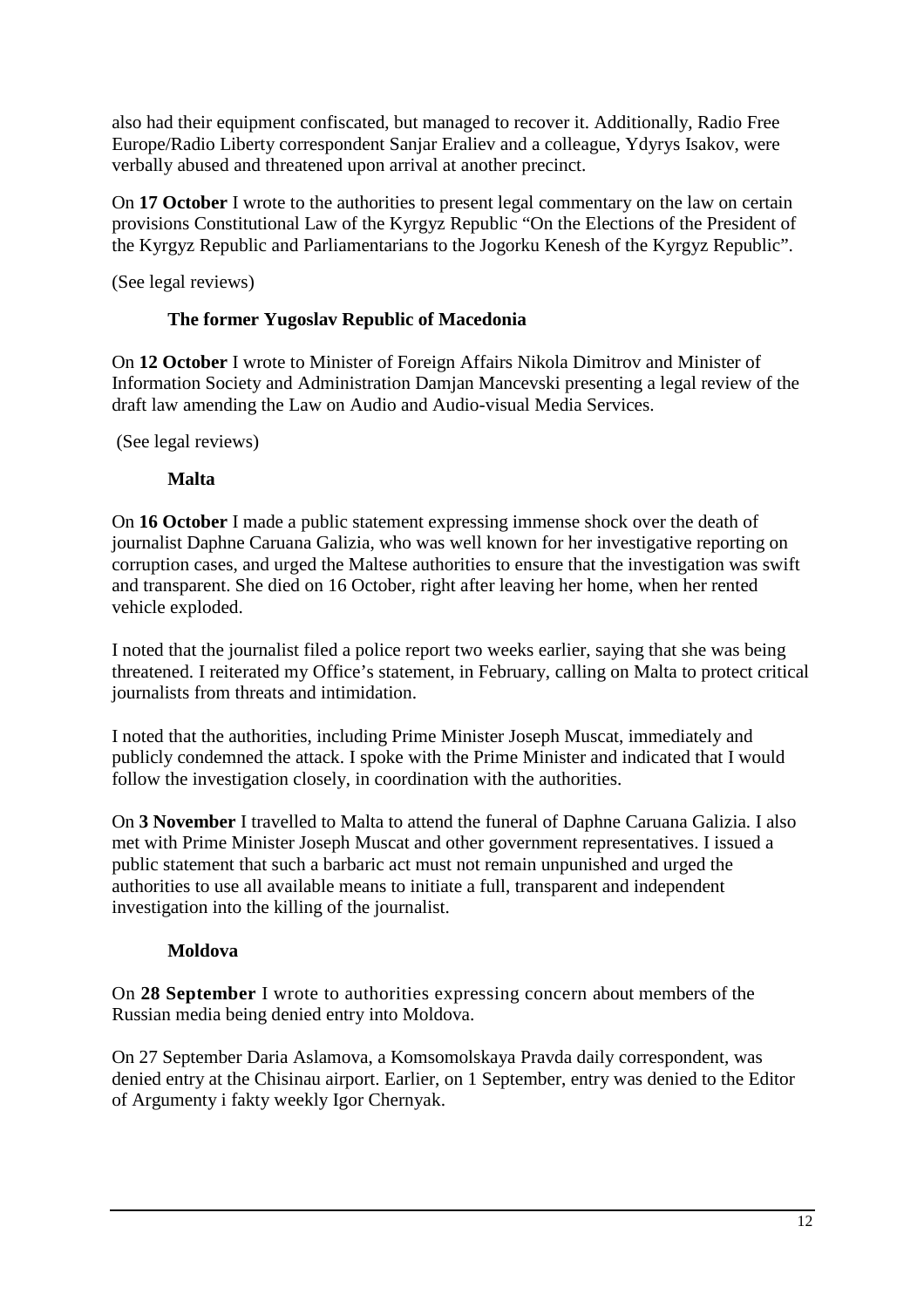I called on authorities to reconsider the use of restrictive and selective measures in relation to media outlets affected by the entry ban and allow all journalists to pursue their professional activities.

On 2 October I received a reply from the authorities informing me that some representatives of the Russian mass media attempt to enter Moldova on business purposes without the necessary accreditation, as prescribed by the agreement between Moldova and the Russian Federation. As for Aslamova's case, the authorities said she was denied entry based on failure to provide information proving the nature of her visit as a tourist.

## **Montenegro**

On **12 September** I issued a public statement condemning a death threat against Vladimir Otašević, a journalist with the Montenegrin newspaper Dan. Reportedly, on 11 September, in a telephone call, the journalists received a death threat alluding to the killing of the Dan newspaper editor Duško Jovanović in 2004. I urged the Montenegrin authorities to swiftly investigate the incident.

On 2 October Minister of Foreign Affairs Srđan Darmanović replied to my letter, informing me that the Montenegrin authorities – State Prosecutor's Office and other institutions reacted immediately and took all necessary steps to clarify and conduct a detailed investigation into the case from all perspectives, in order to avoid any possible dilemmas on the subject.

On **2 October,** in my reply, I thanked to the Minister of Foreign Affairs Srđan Darmanović for information on the case.

On **24 October** I met with Minister of Foreign Affairs of Montenegro Srđan Darmanović during the OSCE Mediterranean Conference in Palermo on a number of issues including media self-regulation, the public broadcasting system, safety of journalists, and cooperation with the Office of the RFoM.

## **Poland**

On **3 August** I sent a letter to the Polish Minister of Foreign Affairs, Witold Jan Waszczykowski, and issued a press statement expressing my concern regarding the decision by the Ministry of Defence to file a complaint against journalist Tomasz Piątek. I indicated that restraint must be shown in reacting to reports and publications with prosecutions in order to protect freedom of the media.

On 29 August 2017 I received a response from Poland's Minister of Foreign Affairs, Witold Jan Waszczykowski, indicating that the "Polish law provides for the enhanced protection of public officials, including the protection of their dignity, whenever they exercise their official duties" and the "Polish legislator obliged journalists to proceed with utmost care and honesty when collecting and utilising press materials, notably by ensuring that the acquired information is based on facts". It further stated that in the view of Antoni Macierewicz, the Minister of National Defence, by publishing his book, Tomasz Piatek may have discredited the Ministry of National Defence, which was the reason for his notification to the National Prosecutor's Office of "a suspected offence".

From **10-14 September** I attended the OSCE Human Dimension Implementation Meeting in Warsaw and had a number of bilateral meetings with several media NGOs, the Polish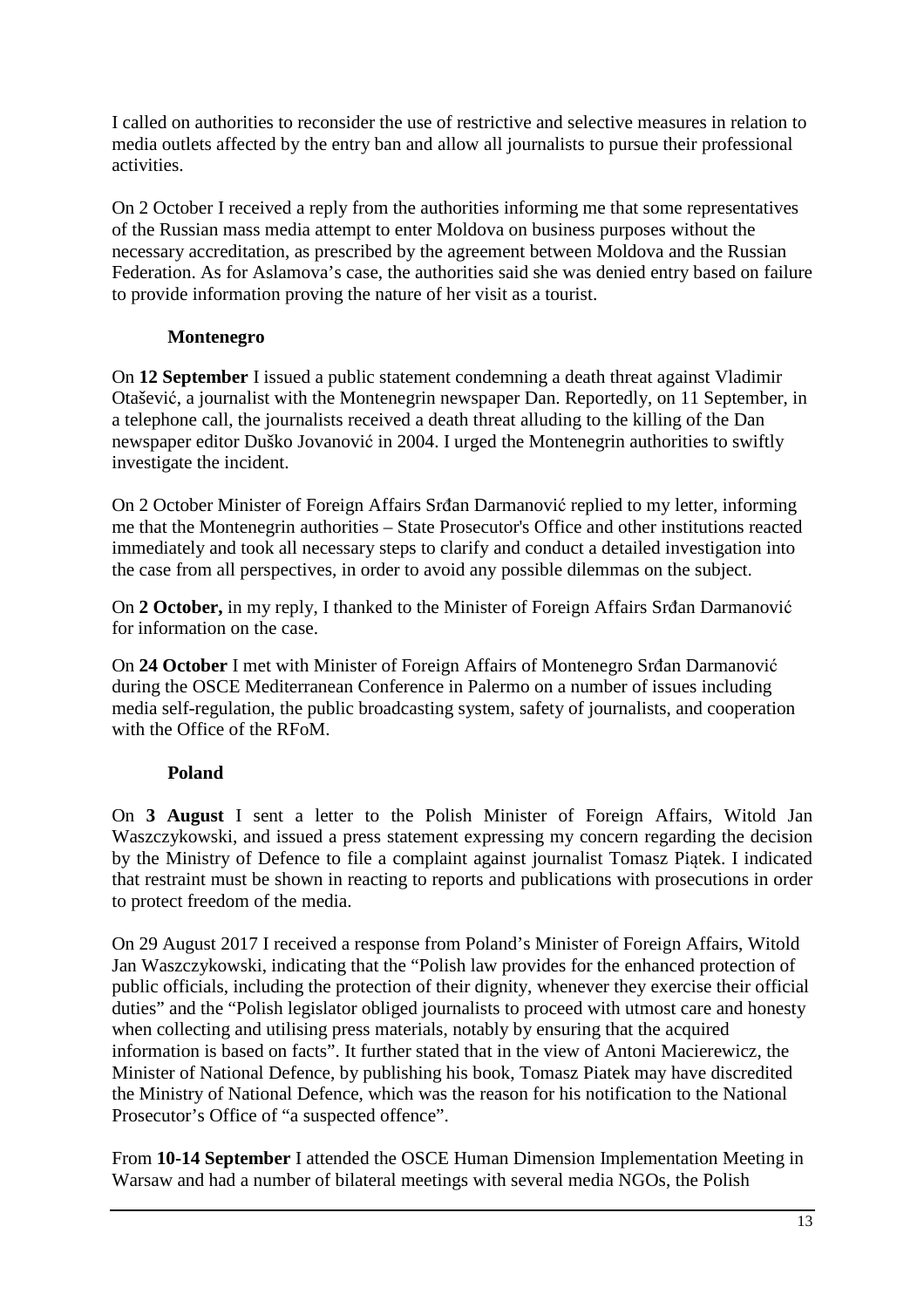Ombudsman Adam Bodnar, Polish journalist Tomasz Piatek, and visited the offices of the media outlet Gazeta Wyborcza.

## **Romania**

On **23 October** I wrote to the Minister of Foreign Affairs Teodor Melescanu and issued a public statement conveying my concern regarding a recent amendment to the Law on the Organisation and Functioning of the AGERPRES National News Agency that would weaken the independence of the Agency and its Director-General by making it possible to dismiss the Director-General during the course of his or her mandate if Parliament rejects an AGERPRES' annual report.

On 8 November I received an official reply from the Minister of Foreign Affairs noting that the proposed amendment does not envisage any change of statute of AGERPRES or its Director –General, but rather aims to ensure legal symmetry between the Parliamentary procedures of nomination and dismissal of the Director-General on professional grounds.

## **Russian Federation**

On 8 June a district court in Kaliningrad sentenced one of the two attackers in the case of journalist Igor Rudnikov, the Editor and Founder of the Noviye Kolyosa newspaper, to 1.5 years in a penal colony-settlement. The journalist was attacked and hospitalized with multiple stab wounds on 17 March 2016 (see Report to the Permanent Council of 1 December 2016).

On **2 August** I wrote to authorities raising the case of Uzbek journalist Khudoberdi Nurmatov (also known as Ali Feruz), a contributing journalist to Novaya Gazeta.

Nurmatov, who is in the process of seeking asylum in the Russian Federation, was detained in Moscow on 1 August based on the administrative charge of violating residence regime. I asked the authorities to carefully consider this case, allow the journalist to remain in the Russian Federation until a final decision has been taken on his asylum status and all possibilities in accordance with the law have been exhausted and to not, in any case, deport the journalist to Uzbekistan. The district court ruled, later that day, to imprison and deport the journalist to Uzbekistan.

On 18 October I received an official reply that, given the intervention by the European Court of Human Rights', the deportation has been suspended. Nurmatov remains in detention in the Russian Federation.

On **10 August**, in a statement from my official Twitter account, I expressed dismay regarding the controversial court decision sentencing Alexander Sokolov, an investigative journalist with the RBC media group, to 3.5 years in a penal colony. I noted various reports alleging that the journalist could be the subject of persecution because of his reporting, which includes matters related to corruption (See Report to Permanent Council of 1 December 2016).

On **30 August** I replied to a letter from authorities on 28 August in which they expressed concern regarding the refusal by the Estonian Presidency of the Council of the European Union to grant accreditation to "Rossiya Segodnya" journalists.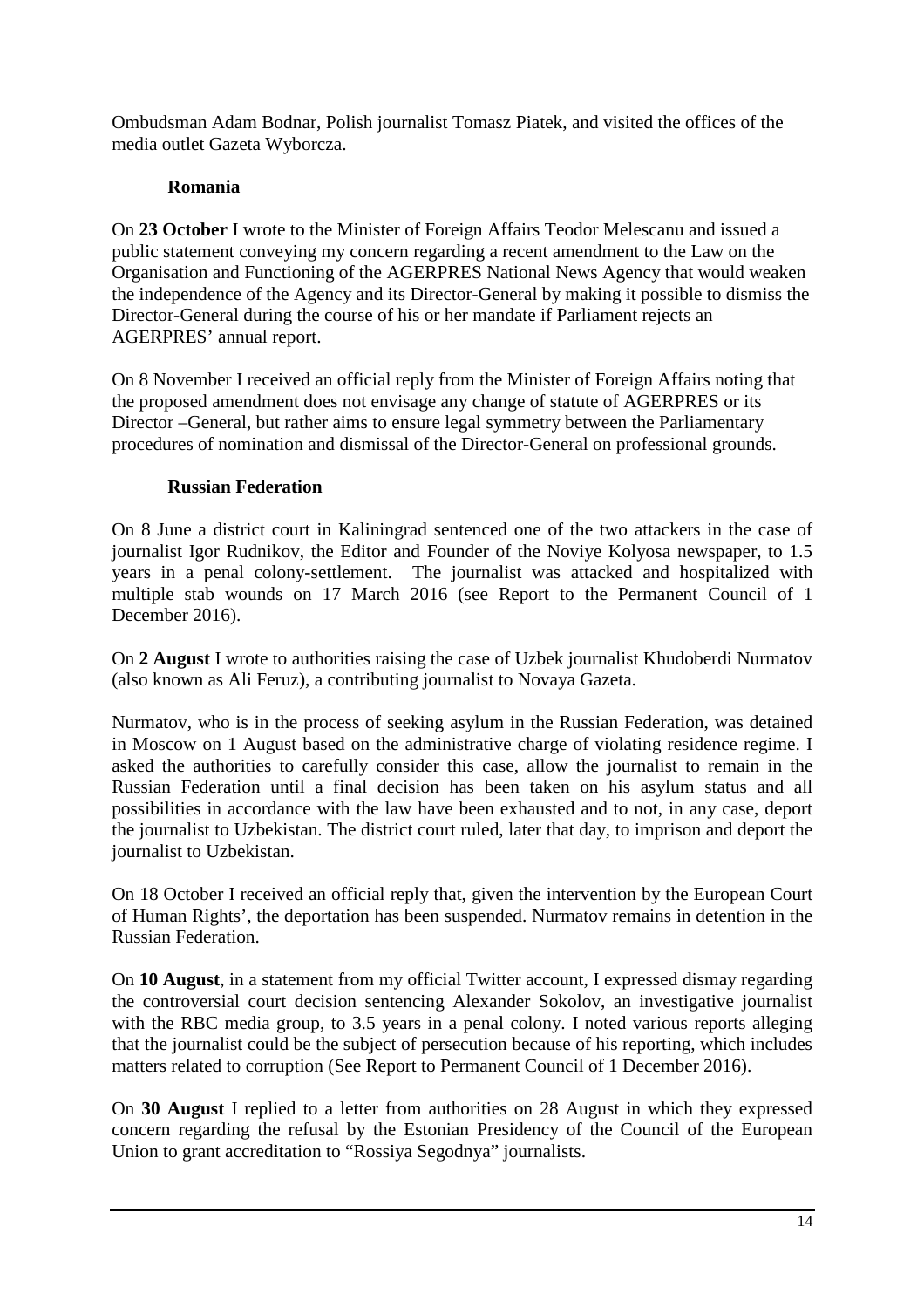On **21 September** I wrote to the authorities raising several incidents involving journalists and requesting information on actions taken by the authorities, including judicial authorities, regarding the situation and safety of the media workers in the following cases:

- − I expressed concern about the case of Alexander Batmanov, a journalist and presenter from the online channel NGO-TV. Batmanov has been in pre-trial detention since June 24 of this year on charges of stealing food in a grocery store in Volgograd. He has been placed under arrest despite having two broken ankles. I noted reports indicating that the reason for Batmanov's arrest was his work as a journalist, as he covered human rights and corruption issues involving local authorities. I urged the authorities to thoroughly investigate the charges brought against Batmanov to exclude interference into his professional activity as a journalist and grant him all necessary medical assistance and legal procedural privileges.
- − On 28 July the car belonging to Victor Shaternikov, a blogger and contributor to the YouTube channel "So-Vesti" was set on fire with a "Molotov Cocktail" by unknown perpetrators in Novotroitskaya village in the Stavropol region.
- − On 24 August Denis Korotkov, a reporter for Fontanka.ru news website, was subjected to online threats after publishing an article on the alleged engagement of Russian citizens in military operations in Syria. The news website was also subject to a Distributed Denial of Service (DDoS) attack a few hours after the threats were made.
- − On 29 August Alexey Ivanov, a journalist from Perviy Kanal, was beaten by unknown assailants while on duty in Yekaterinburg. The journalist was hospitalized with a broken nose and concussion.
- − On 3 September the car of Yulia Latynina, journalist and contributor to Novaya Gazeta newspaper and Echo Moskvy radio station, was set on fire next to her house in the Moscow suburbs, by unknown people. The incident follows an attack on 19 July 2017 when Latynina's house was covered with liquid chemicals, and, as a result, several people including her parents and neighbors had to seek medical assistance. Earlier, on 20 August 2016, Latynina was attacked in Moscow and doused with fecal matter by an unidentified assailant (See Report to Permanent Council of 1 December 2016). I urged the authorities to investigate this and previous disturbing incidents involving Latynina to ensure the journalist's safety. Reportedly, the journalist has decided to leave Russia as she is concerned for her and her relatives' safety.

On 17 October I noted that the court in Volgograd found Batmanov guilty and handed down a prison sentence of two years and one month.

On 18 October I received an official reply regarding the cases raised in my letter of 21 September:

− In the case of Yulia Latynina, a criminal investigation has been launched with regards to the car fire carrying charges of "deliberate destruction of property". There has been no investigation into the spreading of liquid chemicals after it was determined that no crime had taken place. The police registered the attack on the journalist in Moscow when she was doused with excrement.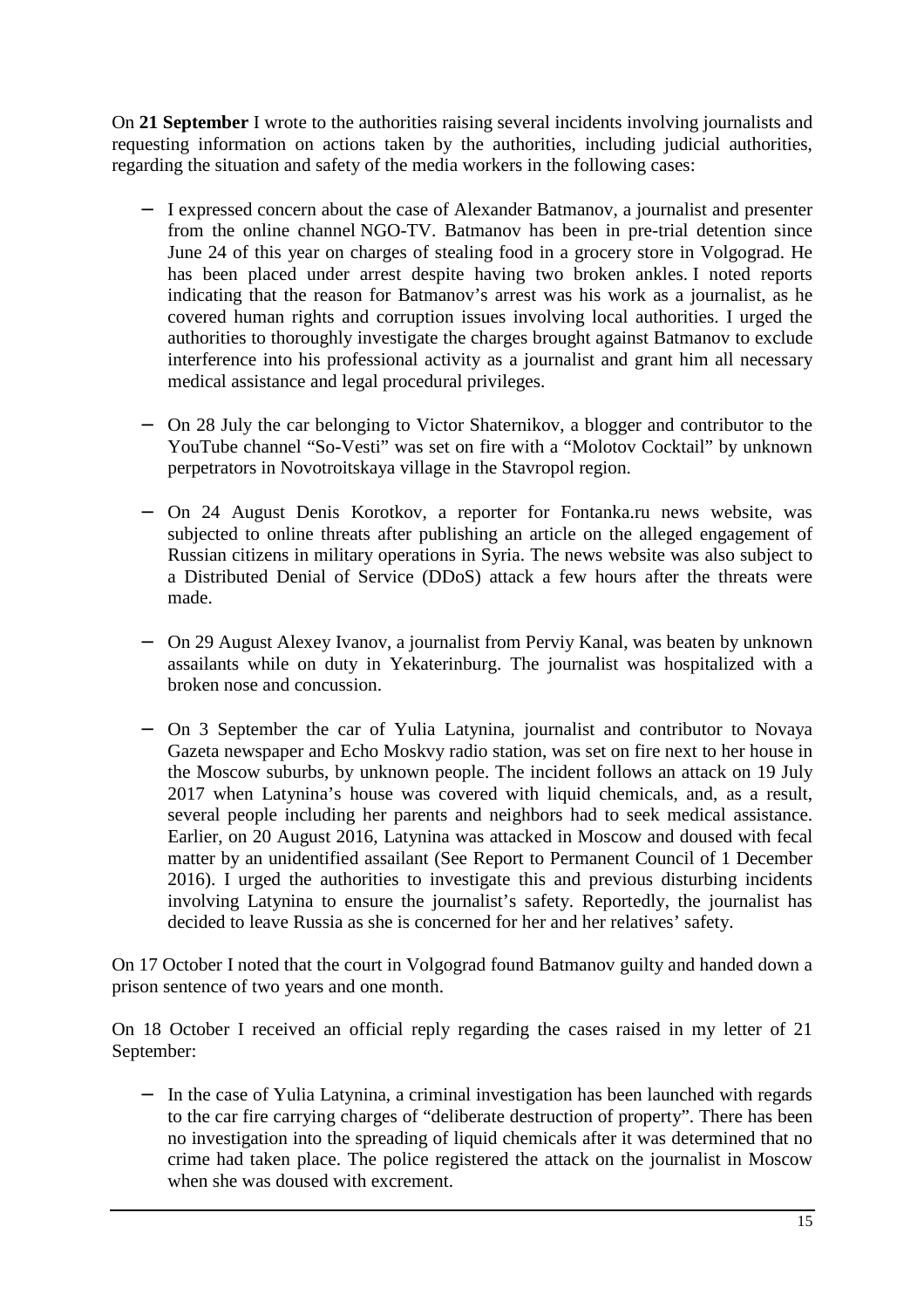- − I was informed that a criminal investigation has been launched carrying charges of "deliberate destruction of property" in the case of Victor Shaternikov.
- − A criminal investigation was also launched in the case of Alexey Ivanov carrying charges of "intentional infliction of slight damage to health with motives of hooliganism".
- − Finally, in the case of Denis Korotkov, it was determined that no crime took place.

On **28 September** I replied to a letter from authorities on 27 September in which they expressed concern regarding a denial of entry to Moldova for journalist Daria Aslamova, correspondent with the Komsomolskaya Pravda newspaper.

On **29 September** I issued a public statement condemning the firebombing of the Moscow offices of and threats against the Russian news website Lenta.ru. According to reports, two unidentified people entered the business centre that houses the editorial offices, vandalised the premises and threw a Molotov cocktail through a window. The fire was quickly extinguished.

On **7 October** I issued a public statement on the occasion of the  $11<sup>th</sup>$  anniversary of the death of Novaya Gazeta journalist Anna Politkovskaya and called on the authorities to end impunity for crimes committed against journalists. Politkovskaya was shot and killed in Moscow on 7 October 2006 in the building where she lived. In June 2014 sentences were handed down to five individuals for the murder, however, the investigation was unable to name the masterminds of the crime.

On **23 October** I issued a public statement condemning an attack on Tatyana Felgenhauer, Deputy Editor and presenter at Echo Moskvy radio station. According to reports, Felgenhauer was stabbed in the neck at the Ekho Moskvy studio in central Moscow and taken to the hospital in critical condition. A criminal case has reportedly been launched on charges of attempted murder.

On 27 October, in a letter from the authorities, I was informed that the investigation into the attack on Echo Moskvy radio station is under the control of law enforcement and the media community.

On **1 November**, in a letter to the authorities, I confirmed receipt of their official reply of 27 October.

On **3 November** I wrote to the authorities and issued a public statement expressing concern about the detention and physical condition of journalist Igor Rudnikov in Kaliningrad. According to reports, on 1 November, Rudnikov, the Editor and founder of the Noviye Kolyosa newspaper, was forcefully detained by representatives of the Russian Federal Security Service on charges of extortion in Kaliningrad. Additionally, the editorial office of the newspaper was searched. Some reports alleged that Rudnikov hospitalized with a broken arm and cerebral trauma. I noted that the Russian Union of Journalists expressed serious concern about the case. I called upon the authorities to release the journalist during the investigation. In March 2016 the journalist was attacked and received multiple stab wounds (see Regular Report to the Permanent Council of 1 December 2016).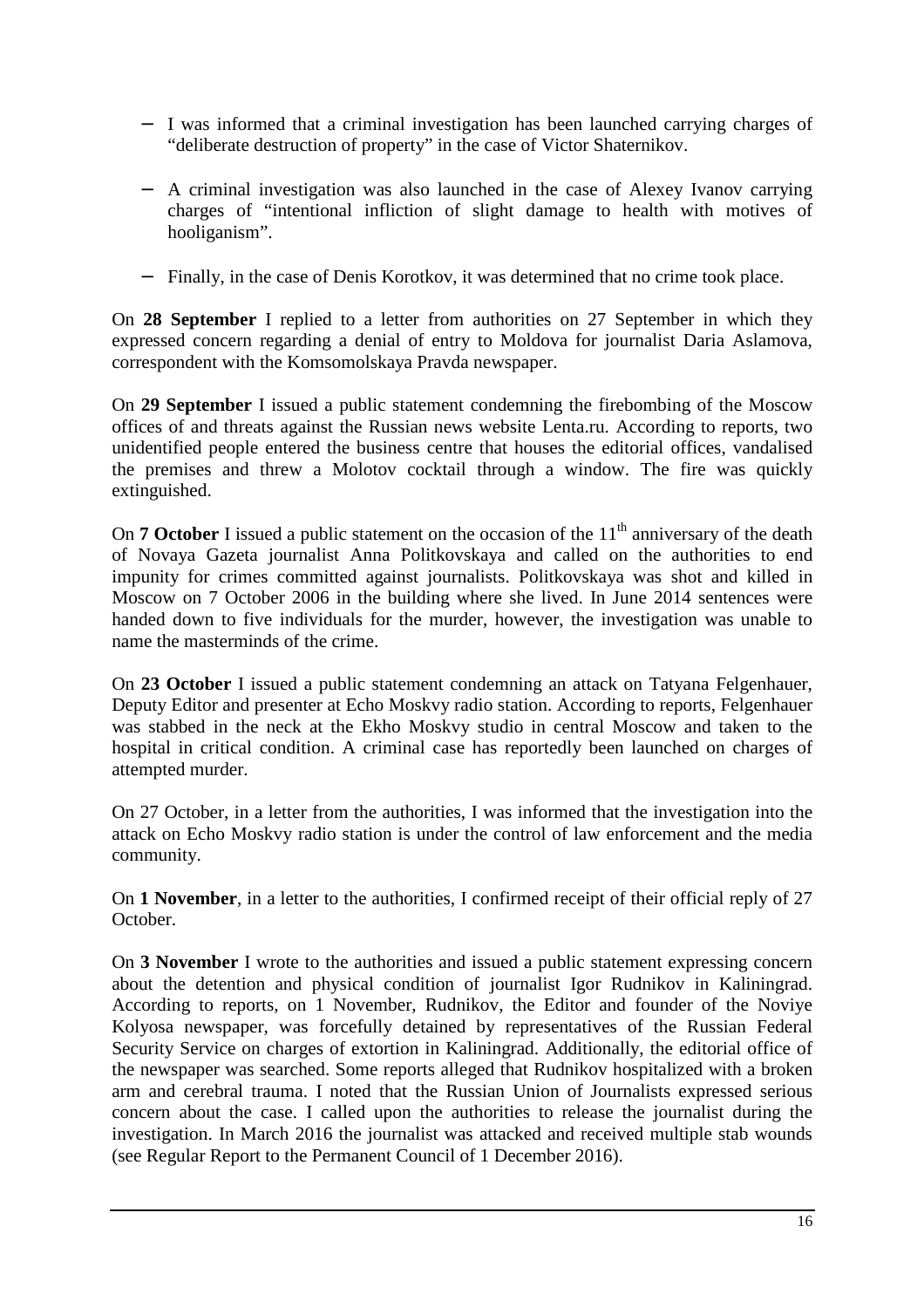## **Serbia**

On **20 September**, in a statement from my official Twitter account, I condemned the labeling of Sefan Dojčinović, editor of "KRIK" as a foreign agent by a political party as an unacceptable threat to his safety.

On **22 September** I wrote to the First Deputy Prime Minister and Minister of Foreign Affairs Ivica Dačić to express my concern regarding the following media related incidents in Serbia:

- − On 31 May Lidija Valtner, journalist from the daily "Danas", and her colleagues from the production company Insider, portals VICE and Espresso and Radio Belgrade were verbally and physically attacked while covering the inauguration ceremony of the new President of the Republic of Serbia.
- − On 23 June Marija Vučić, journalist and Deputy Editor of Cenzolovka received a death threat on social media.
- − On 7 July unknown persons broke into the apartment of Dragana Pećo, investigative journalist from the Network for Investigating Crime and Corruption (KRIK) in Belgrade.
- − I welcomed the fact that, on 23 August, a criminal complaint was filed against a person responsible for online threats against Nedim Sejdinović, President of the Independent Journalists' Association of Vojvodina.
- − On 8 September journalists from the internet portal "Magločistač", a local portal from Subotica, received a series of death threats.
- − On 16 September, during protests in front of the TV Pink premises, journalists Gordana Uzelac and Mara Dragović were physically attacked. I welcomed the quick reaction by the police who have already detained the perpetrator and public condemnation by the President Aleksandar Vučić and the Deputy Prime Minister and Minister of Internal Affairs Nebojša Stafanović.
- − On the same day, in front of the Radio Television of Serbia (RTS), a journalist and camera operator were also subjected to physical attacks. I requested additional information about the status of the investigation on this case.
- − On 18 September, on an official website of one of the political parties that is part of the governing coalition, Stevan Dojčinović, Chief Editor of the Network for Investigating Crime and Corruption (KRIK) is portrayed as a foreign mercenary who works against the interest of the state.
- − I also expressed my concern about the hunger strike, which Vukašin Obradović, founder of the weekly "Vranjske novine" and former President of the Independent Journalists' Association of Serbia began on 19 September.

### **Spain**

On **28 September** I wrote a letter to the authorities regarding the entering of newsrooms and random checking of the identities of journalists by police forces as a result of a judicial ruling prohibiting advertisement of the referendum. I informed the authorities that this could be seen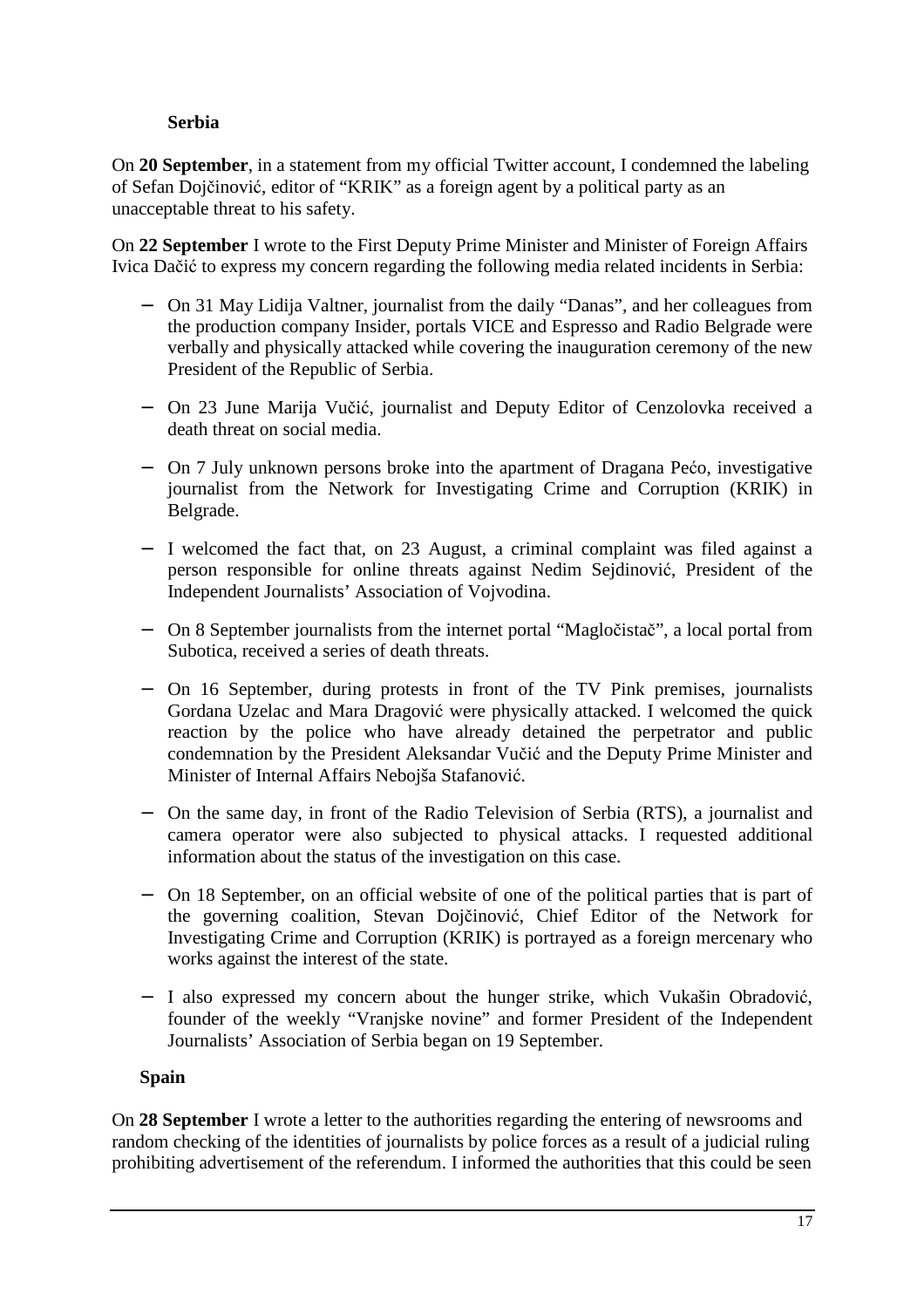as intimidation and excessive use of force and urged them to refrain from such action against the media in the future.

On **29 September**, in a statement from my official Twitter account, I welcomed the decision taken by Spain not to extradite Swedish-Turkish journalist Hamza Yalçin to Turkey.

On **13 October**, in a statement from my official Twitter account, I welcomed Spain's decision not to extradite Doğan Akhanlı, a German journalist of Turkish origin.

Both journalists have been critical of the current government in Turkey and had been detained by Spanish law enforcement authorities following an Interpol 'red notice' alert request by Turkey. I also sent a letter to Interpol regarding the 'red notice' alert requests.

(See International Organizations under Issues raised with participating States)

## **Turkey**

On **24 July**, in a public statement, I emphasized that the start of the trial against journalists and board members of the daily newspaper Cumhuriyet highlighted the urgent need to protect journalism and improve media freedom in Turkey. I noted that I would closely follow the proceedings that started that day in Istanbul against 17 prominent journalists, editors and board members of the newspaper, including Can Dündar, Kadri Gürsel, Murat Sabuncu and Ahmet Şık.

I called on Turkey to drop the charges, release all journalists imprisoned for their work, and initiate policy reforms to protect media freedom in the country.

I expressed my intention to engage with the authorities in thorough policy and legal reforms to protect free expression and media freedom, and offered my Office's assistance in this process.

On **29 July**, following the interim court decision in the Cumhuriyet trial the previous day, I publicly reiterated my call to the Turkish authorities to drop charges and release all journalists in prison in the country. On 28 July, the Istanbul 27th Heavy Criminal Court ruled that Önder Çelik, Turhan Günay, Mustafa Kemal Güngör, Hakan Kara, Musa Kart, Güray Öz and Bülent Utku be released under judicial supervision pending trial, while Akın Atalay, Ahmet Kemal Aydoğdu, Kadri Gürsel, Murat Sabuncu and Ahmet Şık were returned to jail. The court also decided that additional criminal charges would be brought against Ahmet Şık for his defense statement.

On **2 August**, in a statement from my official Twitter account, I called for the immediate release of French journalist Loup Bureau, who was arrested in Turkey. I stressed that journalists must be free to do their job.

On **4 August** I wrote to Foreign Minister Mevlüt Çavuşoğlu expressing concern over a number of cases in Turkey:

− Regarding the arrest of French journalist Loup Bureau, I urged that the journalist be released without delay and all charges against him dropped. On 26 July, Bureau was detained in Turkey at the Habur Border Gate near the Silopi district of Şırnak. On 2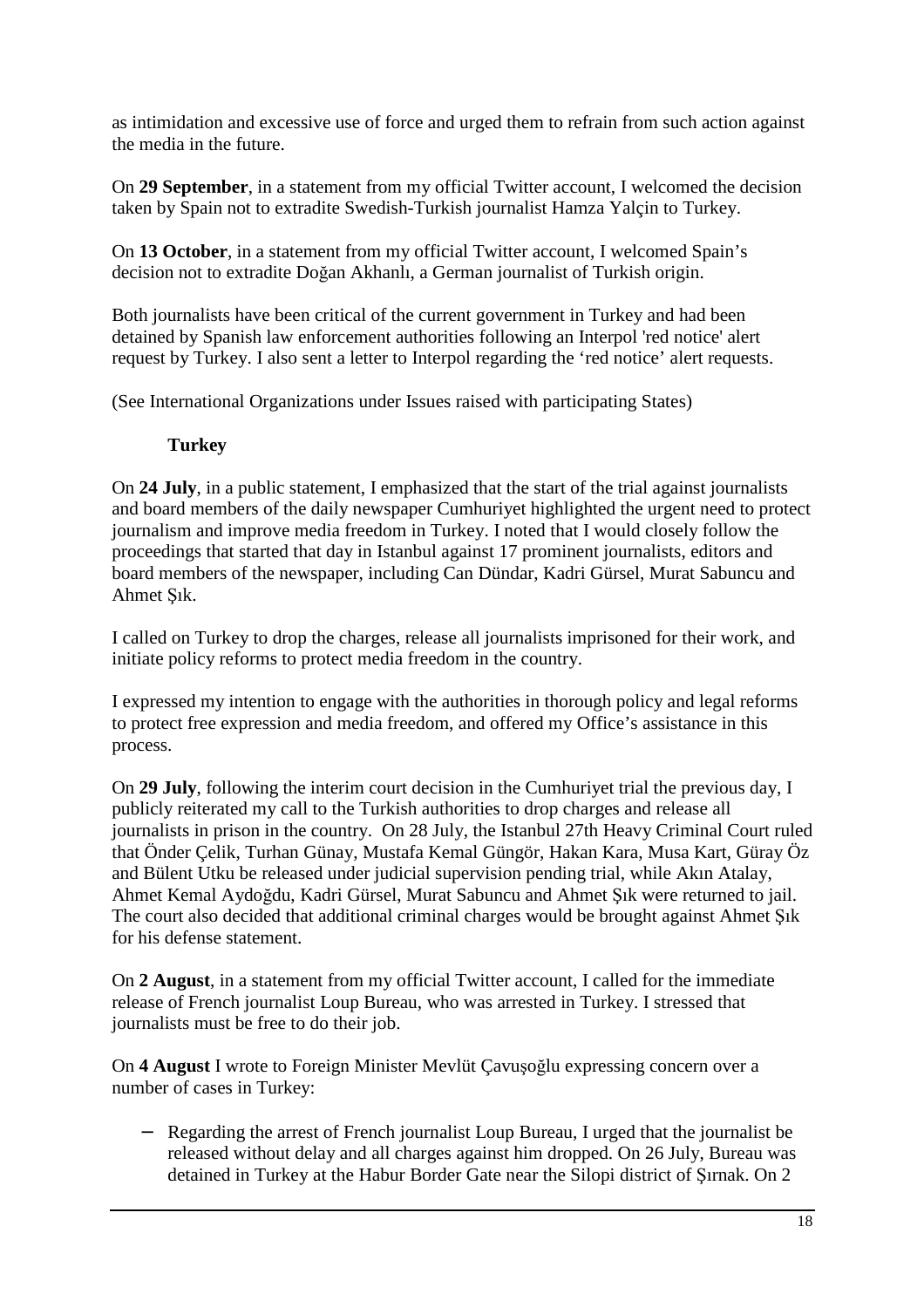August, he was formally arrested and taken to the prison of Şırnak. According to media reports the evidence used against him was a 2013 report for the media outlet TV5Monde, on Kurdish militias in Syria. In the letter I emphasized that reporting on issues of public interest, including sensitive issues related to terrorism and conflict, is a core component of the work of journalists.

- − I highlighted the case of German-Turkish journalist Deniz Yücel, raising my concern with regards to his arrest, the severity of the charges against him, and his placement in solitary confinement for more than 170 days.
- − I recalled that the trial of German journalist Meşale Tolu, arrested on 30 April, would take place on 11 October, noting that she stands accused of membership in a terrorist organization and propaganda for terrorism, and faces up to 15 years in prison if convicted. I noted that since her husband is also under arrest, her two year old child is staying with the parents who facilitate visits to both prisons.

On **10 August,** in a public statement and statement from my official Twitter account, I expressed deep concern regarding the issuance of arrest warrants for 35 journalists from various news outlets in Istanbul, on charges of "being a member of a terrorist organization". Nine of the journalists were detained, while 26 were subjected to home searches and criminal investigations.

On **18 August**, in a statement from my official Twitter account, I welcomed the release of two journalists, Cihan Acar and Bünyamin Köseli, and urged that all imprisoned journalists be released, including social media commentator Atilla Taş and freelance journalist Murat Aksoy.

On **24 August**, in a statement from my official Twitter account, I raised the case of Meşale Tolu, a German journalist and mother who now raises her young child in prison, and urged for her release.

On **30 August**, in a statement from my official Twitter account, I highlighted the case of Turkish author Aslı Erdoğan who was not allowed to travel to Germany due to a travel ban imposed on her. I emphasized that journalists should be able to move freely to carry out their work. She was later given authorization to travel to Germany.

On **5 September,** in a statement from my official Twitter account, I noted that I followed media reports about Evrensen Daily journalist Kemal Özer, who was detained that day, his home having been searched and his equipment seized.

On **12 September** I issued a joint public statement with David Kaye, United Nations Special Rapporteur on the right to freedom of opinion and expression, emphasizing the urgent need to restore media freedom and freedom of expression in Turkey. Our call followed the court decision the previous night, denying the release of imprisoned Cumhuriyet journalists and executives.

We urged Turkey to drop charges against the Cumhuriyet journalists and executives.

On **15 September** I publicly welcomed the court decision to release Loup Bureau from prison in Turkey, noting that the next step should be the dropping of all charges against the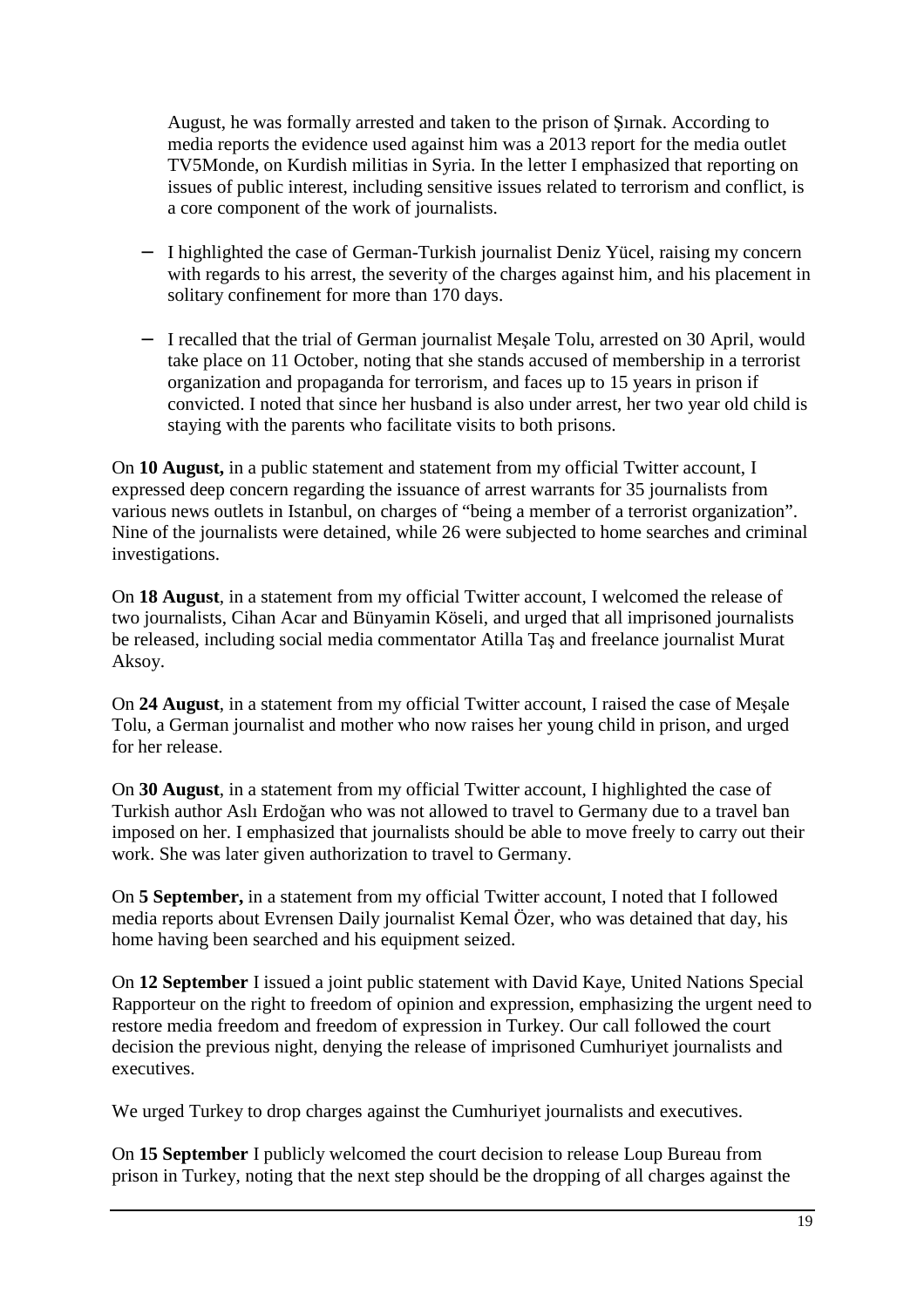French journalist. Bureau, a freelancer who has covered various conflicts and crises including in Crimea, Egypt, Iraq and Syria, was arrested in south-eastern Turkey on 26 July. He continues to face severe terrorism charges.

I recalled that Bureau was not the only foreign journalist in Turkey accused of serious charges, noting that I previously urged Turkey to release German-Turkish journalist Deniz Yücel, who has been held in a solitary cell since February 2017, and German journalist Meşale Tolu, imprisoned since April.

On **18 September**, in a statement from my official Twitter account, I noted that I will follow the trial against 30 former Zaman journalists. I added that the risk of life in prison for journalism is unacceptable.

On the same day, in a statement from my official Twitter account, I emphasized that Şahin Alpay, one of the former Zaman journalists, is suffering from health problems in prison. I called for the release of all journalists imprisoned in the country.

On **19 September**, in a statement from my official Twitter account, I noted that journalists Ahmet Altan, Mehmet Altan, Nazlı Ilıcak and their colleagues continue to face long imprisonment, and urged that freedom of expression must also be applied to dissenting views.

On **23 September**, in a public statement, I noted that the brutal killing of an American-Syrian journalist Halla Barakat and her mother Orouba Barakat in Istanbul, both reporting about the situation in Syria, highlighted the dangers that critical journalists face in their work. I expressed trust that the ongoing investigation by the Turkish authorities would quickly reveal both the perpetrators and the masterminds, who should face the full extent of the law.

They were found dead on 21 September in Istanbul where they lived. Turkish police launched an investigation, estimating that they were killed four or five days previous. Colleagues of Halla Barakat said that both victims had received death threats for their work via social media and email.

On **26 September** I welcomed the release of prominent journalist Kadri Gürsel, who spent almost a year in prison. I urged the Turkish authorities to use the momentum to free all Cumhuriyet journalists in prison and drop the charges against them without further delay.

The previous night, the Çağlayan Istanbul Courthouse ruled that Kadri Gürsel be released pending trial, but ordered the continued imprisonment of four of his colleagues, Akın Atalay, Emre İper, Murat Sabuncu and Ahmet Şık. Together with twelve other Cumhuriyet staff, the defendants continue to face up to 43 years in prison for various terrorism charges.

On **29 September** I wrote to Justice Minister Abdulhamit Gül, expressing my concern about recent developments in the ongoing investigation of journalist Can Dündar. According to media reports, the prosecutor in Diyarbakır started an investigation in response to a speech Dündar gave on 24 April 2016.

On **24 October**, in a statement from my official Twitter account, I welcomed the release of journalist Ömer Çelik. I also called for the release of journalists Tunca Öğreten and Mahir Kanaat and noted that professional reporting should never be treated as a crime.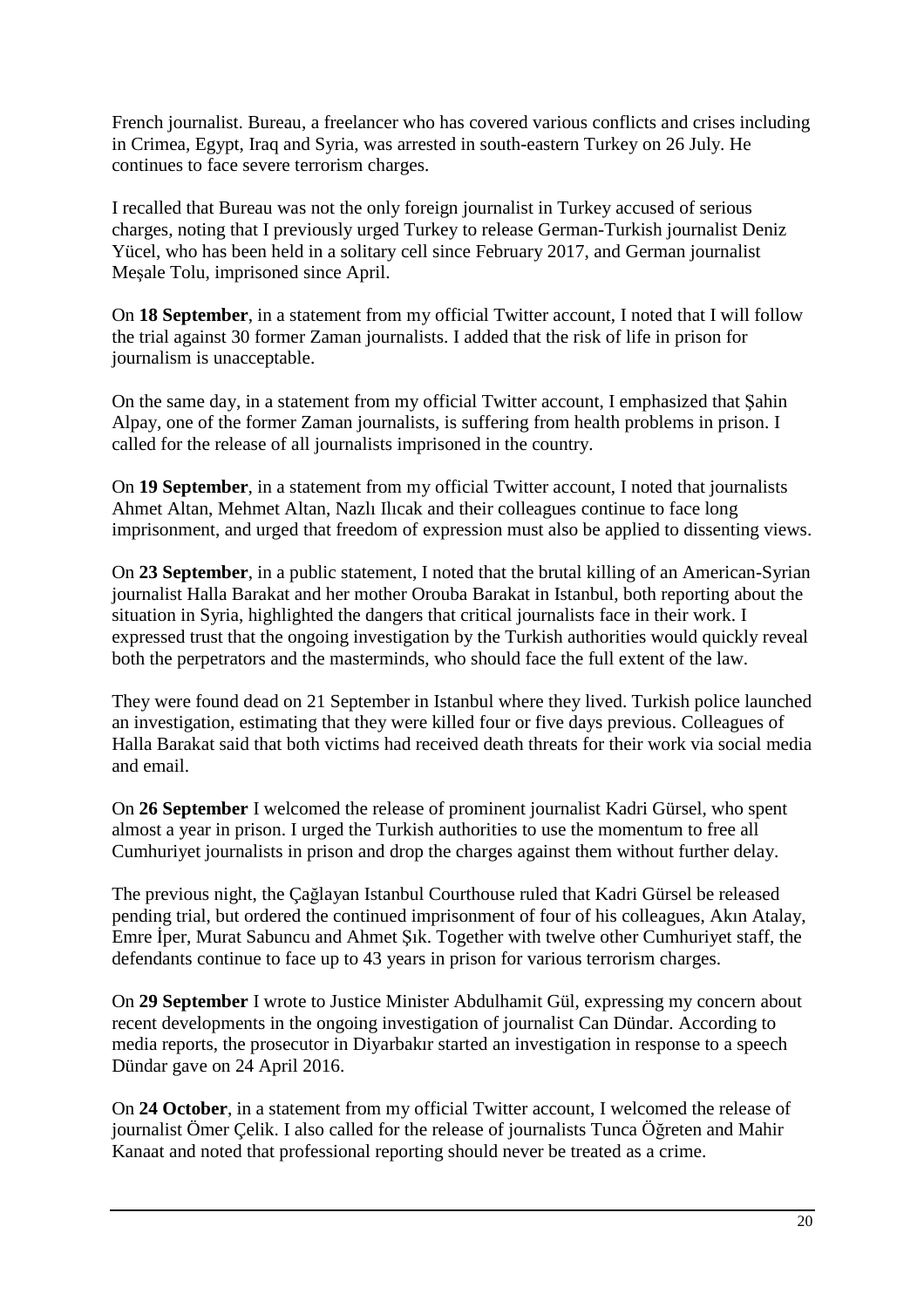On **25 October**, in a statement from my official Twitter account, I welcomed the release of Murat Aksoy and Atilla Taş and called for all charges against the journalists to be dropped.

On **31 October**, in a statement from my official Twitter account, I welcomed the release of former Özgür Gündem journalists İnan Kızılkaya and Kemal Sancılı. I added that putting journalists on trial for their professional activities damages media freedom.

On **31 October**, in a statement from my official Twitter account, I commented on the ongoing Cumhuriyet trial during which three prominent journalists and one staff member remain behind bars. I noted that imprisoning journalists on false charges is unacceptable, and urged the country to change course and protect media freedom.

On 1 November I received a reply from the authorities to my letter of 29 September, on the investigation in the case of journalist Can Dündar. The letter said that multiple arrest warrants were issued against the journalist for a number of ongoing investigations and prosecutions against him, including the case I raised in my letter. Initiated by the Prosecutor of Diyarbakir in response to a speech made by Dündar on 24 April, the investigation in question is based on Article 7/2 of the Anti-Terror Law, related to spreading propaganda for a terrorist organization. The letter noted that this and other cases are handled by the independent judiciary of Turkey, based on the rule of law, with the defendant having recourse to legal remedies, including the European Court of Human Rights.

## **Turkmenistan**

On **1 August** I wrote to the authorities expressing my concern regarding the case of Soltan Achilova, a correspondent of Azatlyk Radiosy (RFE/RL Turkmen Service), who was reportedly harassed by unknown assailants while taking photographs during preparations for the Asian Games.

## **Ukraine**

On 1 June the High Specialized Court for Civil and Criminal Cases overturned the acquittal of freelance journalist Ruslan Kotsaba. Earlier in July 2016 he was acquitted of charges of impeding the work of the Armed Forces of Ukraine (see Reports to the Permanent Council of 18 June 2015, 10 March 2016 and 1 December 2016).

On 7 June President Poroshenko signed a law on a mandatory 75 percent quota of Ukrainianlanguage content on television (see Report to the Permanent Council of 1 December 2016).

On 22 June Ihor Huzhva, the Editor-in-Chief of the website Strana.ua, was detained on suspicion of extortion. Reportedly, he demanded and received ten thousand dollars "for not posting compromising material on an active politician". Huzhva rejected the accusations, saying that the criminal case was being "fabricated" to close down his website and put him in jail. On 27 June he was released on bail. Earlier in February, a number of journalists from Strana.ua were reportedly interrogated by the Security Service of Ukraine (SBU) (see Report to the Permanent Council of 9 March 2017).

On **20 July**, on the first anniversary of the murder of journalist Pavel Sheremet, I issued a public statement urging the authorities in Ukraine and other OSCE participating States to end impunity for murders of journalists. Sheremet, a journalist working for Radio Vesti and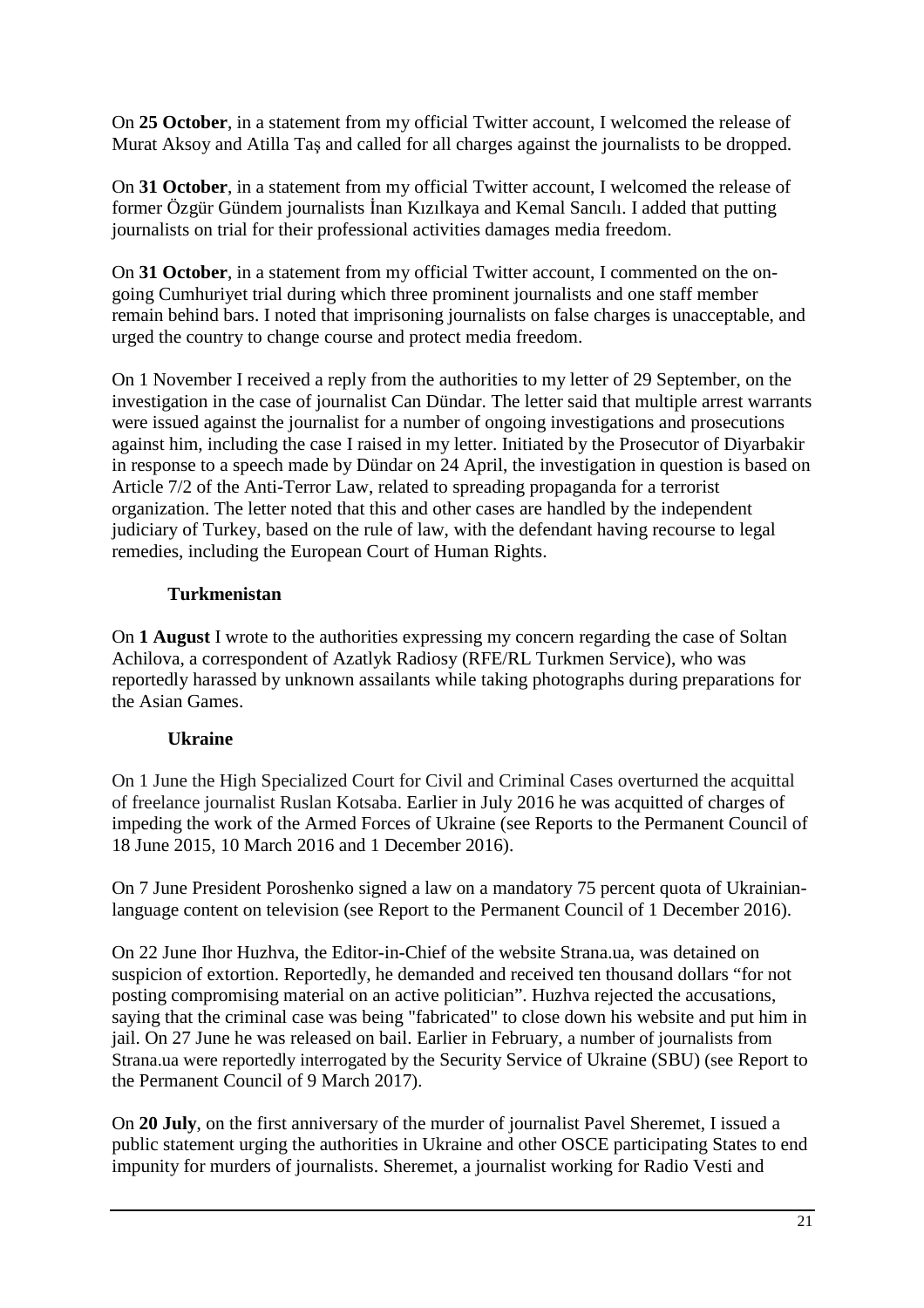Ukrainska Pravda, was killed in a car explosion on 20 July 2016 in Kyiv (See Report to Permanent Council of 1 December 2016).

On **28 July** I issued a public statement expressing concern about the continued detention of journalist Stanislav Aseev in eastern Ukraine and calling on all those responsible to immediately release him. Aseev, a contributor to the Ukrainian Service of Radio Free Europe/Radio Liberty (RFE/RL) and a well-known blogger, disappeared at the beginning of June 2017 in Donetsk. Reportedly, he was detained by so-called "DPR" forces. During an OSCE conference in June 2017, the heads of the National Union of Journalists of Ukraine (NUJU) and the Russian Union of Journalists (RUJ) issued a joint statement expressing concern for Aseev.

On **4 August** I wrote to Minister of Foreign Affairs Pavlo Klimkin conveying concern regarding the case of a journalist and blogger, who was arrested by the SBU in Zhitomir on 2 August on various charges, including high treason, encroachment on territorial integrity, incitement of enmity and hatred and participation in a terrorist organization. According to various media reports, the journalist in question is Vasiliy Muravitskiy, a regular contributor to various online media outlets. If convicted, the journalist may be sentenced to up to 15 years in prison. I asked the authorities to carefully review the serious charges brought against Muravitskiy, in full compliance with the principles of rule of law, necessity and proportionality, and with respect to the journalist's right to freely express views and opinions.

On **10 August** I wrote to Minister of Foreign Affairs Pavlo Klimkin conveying concern about the case of the Strana.ua news website and its journalists:

- − Regarding the 22 June detention of Huzhva and search of the website's office, I noted a number of reports alleging that the developments around the media outlet could be retaliation for the critical nature of Strana.ua's reporting, including with regard to high-level government officials. I called on the authorities to carefully review the serious charges repeatedly brought in relation to Strana.ua and its staff and refrain from any measures which could intimidate members of the media or impede the work of the news website.
- − On 9 August the SBU searched Strana.ua's office, as well as the apartments of journalists Veronika Kifichak and Kirill Malyshev and seized their personal equipment. Reportedly, the searches were sanctioned by the Pecherskiy district court of Kyiv, based on the charge of revealing state secrets.

On **14 August**, in a statement from my official Twitter account, I expressed full support for the National Union of Journalists of Ukraine in its effort to defend journalists and maintain open and meaningful dialogue with the Russian Union of Journalists. The tweet came in response to verbal attacks and harassment against the Union by one of the members of Parliament in an attempt to discredit the dialogue of professional organizations from two countries under the aegis of my Office.

On **16 August** I wrote to the authorities regarding the deportation from Ukraine of Tamara Nersesyan, a journalist with the Russian State Television and Radio Company (VGTRK). Nersesyan was detained by the SBU on 14 August in Kyiv and, after several hours of interrogation, she was forced to immediately leave and banned from entering the country for three years. In a similar situation, on 26 July, the SBU deported and banned entry for Maria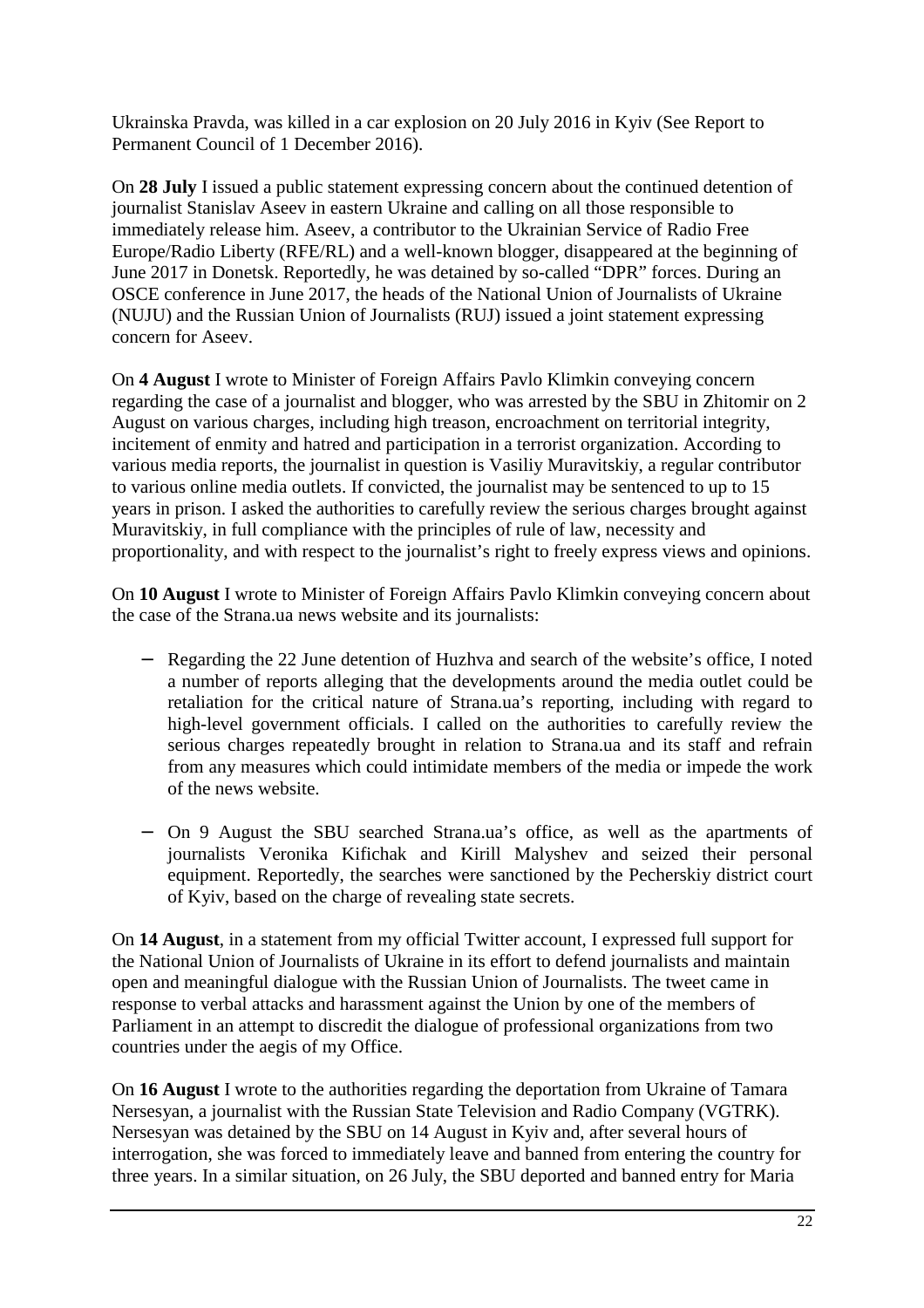Knyazeva, a journalist also working for VGTRK. I encouraged the respective authorities to refrain from imposing unnecessary limitations on the work of foreign journalists which affect the free flow of information and freedom of the media.

On **30 August** I wrote to Minister of Foreign Affairs Pavlo Klimkin and issued a public statement regarding the practice of detention and expulsion of foreign journalists from Ukraine. On 30 August Anna Kurbatova, a journalist with the Russian Perviy Kanal, was detained by the SBU in Kyiv "for disgracing Ukraine" and later expelled from the country. On 25 August the SBU denied entry to two Spanish journalists, Antonio Pampliega and Manuel Ángel Sastre, and banned them from entering the country for three years. I called on authorities to refrain from imposing unnecessary limitations on the work of foreign journalists which affect the free flow of information and violate the OSCE commitments on freedom of the media.

On 10 October I learned from public reports that the SBU excluded the names of Spanish journalists from a list of people who are not allowed to enter the country.

On **5 October**, in a statement from my official Twitter account, I noted that another Russian journalist, Vyacheslav Nemyshev with NTV television channel, was deported by the SBU from Ukraine. He was reportedly banned from entering the country for three years.

On **7 September** I wrote to the Acting Minister of Information Policy of Ukraine Emine Dzhaparova in reply to her letter of 18 August requesting co-operation and assistance of my Office on regulation of hate speech issues in the media. I expressed readiness to work with the Ministry in better defining the respective policies, while allowing for adequate protection of free expression and free media. In particular, my Office will assist with research and information about relevant legislative and non-legislative practices in the OSCE region, and contribute to expert discussions by offering policy recommendations in line with international standards and OSCE commitments.

On **7 September** I wrote to the authorities raising the issue of and requesting information about a number of incidents involving journalists in Ukraine.

According to reports, on 29 August Bogdan Novak, a journalist for the news website Vlasno.Info, was severely beaten by three unknown assailants while covering a public demonstration in Vinnitsa. Reportedly, the attack took place in the presence of law enforcement officers. Novak was taken to the hospital with a number of injuries.

On 25 August Roman Varshanidze, a journalist and editor from the Naddnistrianska Pravda web-newspaper, was severely beaten by three men on his way home in Ovidiopol, Odessa oblast. As a result of the attack, the journalist suffered a number of injuries.

On 18 August Yuri Jagolnik and Alexander Chernov, journalists from the online edition of NikLife and Shipovnik.ua at "Ukraine" television and Radio Company, were attacked by marketplace vendors while filming the inspection process of products on the market in Nikolaev.

On 30 July the car of Igor Rusin, the Editor-in-Chief of the Insider News website, was set on fire by unknown persons near his house in Kharkov. The journalist links the arson to his critical and investigative reporting on various local officials and criminals.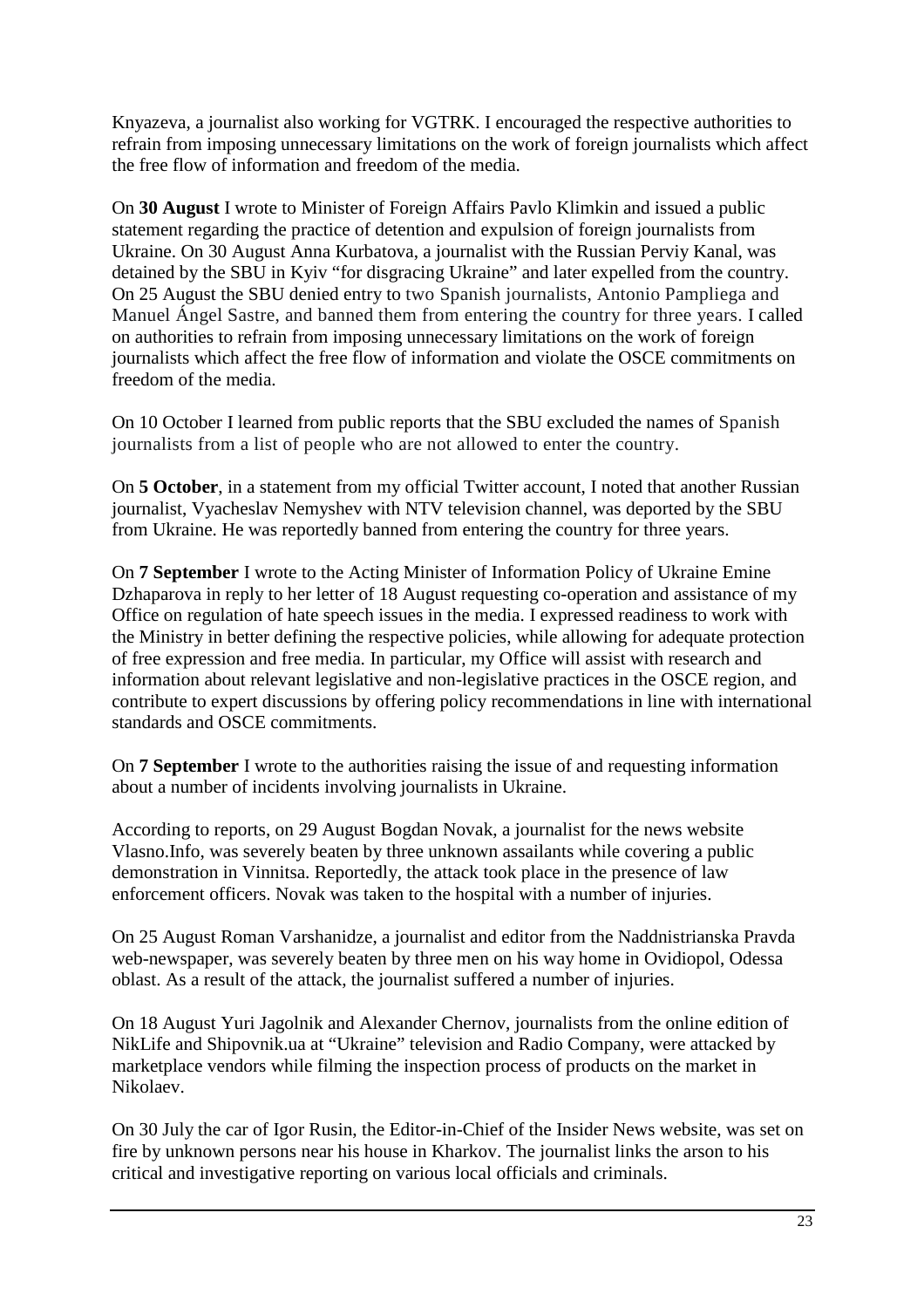On 29 July three journalists with Zhytomyr oblast social and business newspaper "Ekho" and, "KP in Ukraine", were attacked during the course of an investigation into the Radomyshl psychoneurological boarding facility.

I also requested details of the Office of the Prosecutor-General of Ukraine's 2017 report regarding criminal proceedings in relation to crimes committed against media professionals. On 27 October I received a reply from the authorities with information that investigations have been launched on all above-mentioned cases.

On **22 September** I issued a public statement noting the release from house arrest of Mykola Semena, a journalist with Radio Free Europe/Radio Liberty, and condemning the conviction and imposition of a ban on "public activities". I said that all charges against Semena should be dropped as they violate OSCE principles on freedom of expression and freedom of the media. Semena should also be able to travel freely. According to reports, Semena was sentenced to a 2.5-year suspended sentence for "public calls for actions violating the territorial integrity of the Russian Federation", with a ban on "public activities" for a period of three years on 22 September in Simferopol, Ukraine (See Reports to the Permanent Council of 1 December 2016 and 9 March 2017).

On **3 October** I wrote to the authorities to intervene on behalf of the Uzbek journalist Narzullo Akhunjonov who was detained at the Kyiv International Airport on 20 September. Reportedly, Akhunjonov was detained due to an Interpol warrant. I asked the authorities not to extradite Akhunjonov to Uzbekistan on humanitarian grounds, and to cooperate with the UNHCR to assist in ensuring his safety.

On 18 October I was informed that Akhunjonov was released.

On **17 October** I wrote to authorities regarding the case of Fikret Huseynli, a contributing Dutch, Azerbaijan-born journalist to online channel Turan TV. Huseynli was detained at the airport in Kyiv on 14 October leaving the country based on the outstanding Interpol warrant issued by Azerbaijan. Huseynli has been accused of fraud and the illegal crossing of a border. I urged the authorities to carefully consider the case and not deport the journalist. I have noted concerns raised by several human rights and media organizations that, if expelled to Azerbaijan, Huseynli might face unfair treatment.

On 27 October I was informed that Huseynli was released on bail.

On **20 October** I paid an official visit to Ukraine where I met with Foreign Minister Pavlo Klimkin and other senior governmental officials, including First Deputy Minister of Information Policy Emine Dzhaparova and Deputy Interior Minister Tatyana Kovalchuk. I also met with representatives from a number of civil society and media organizations to discuss media freedom issues in Ukraine. The visit provided an excellent opportunity to receive, first hand, information on media freedom issues in Ukraine and to discuss areas where my Office can best provide assistance in the future.

I urged the authorities to put an end to impunity for all attacks on journalists by effectively and promptly finalizing all open investigations and prosecuting instances of unwarranted interference. I ensured them that I will continue to closely follow the cases of Ukrainian journalists Roman Sushchenko, arrested in Moscow, Nikolay Semena, recently convicted in Crimea, Stanislav Aseev, detained in Donetsk, and developments around the Strana.ua news portal and its journalists. During the course of the visit, I also met with Roman Sushchenko's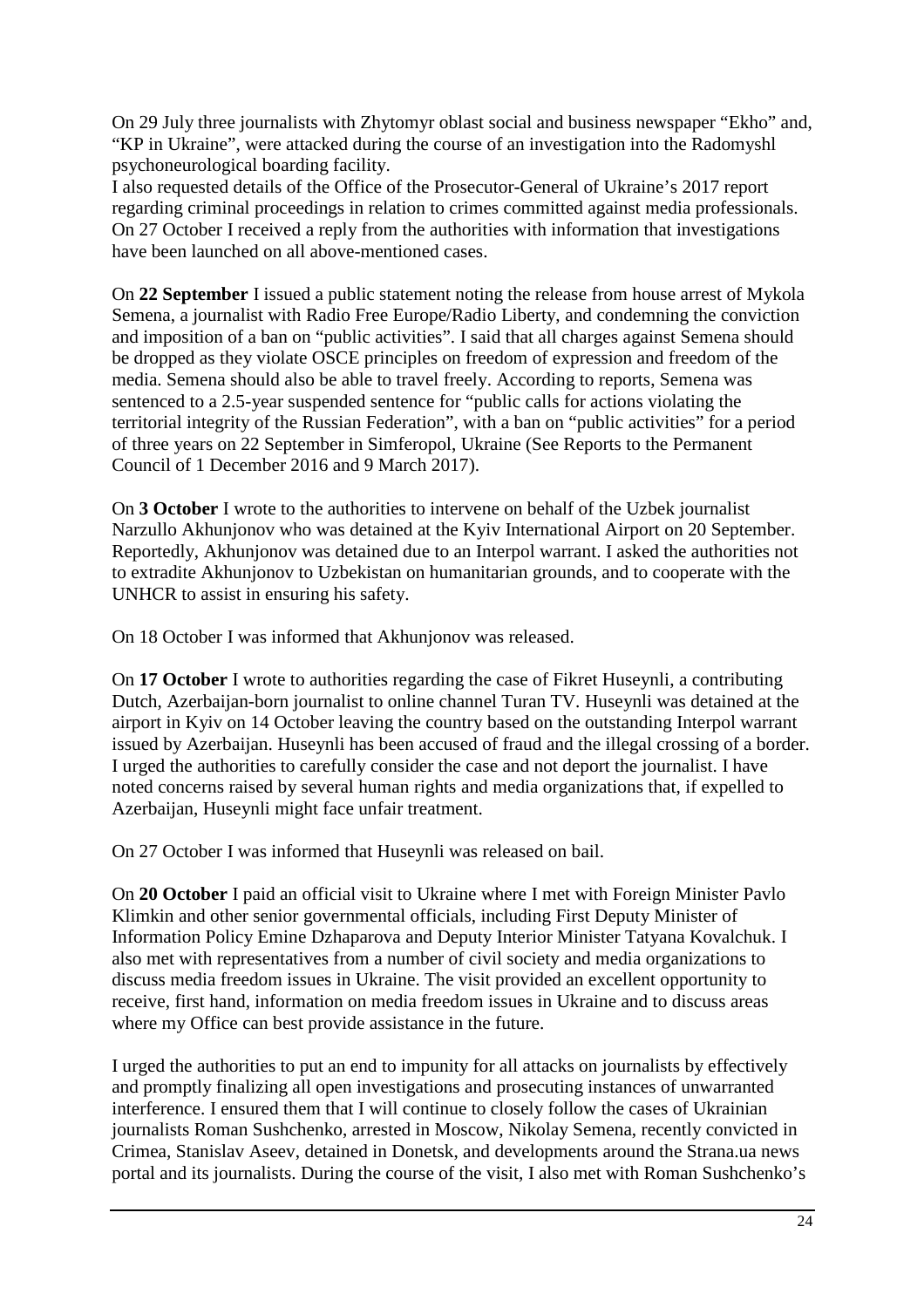wife, Angela Sushchenko, to ensure her of my continued support regarding the journalist's release.

In addition, I raised concerns regarding the cases of journalists Narzullo Akhunjonov and Fikret Huseynli, recently detained in Ukraine following extradition requests by Uzbekistan and Azerbaijan, respectively. I asked the authorities not to extradite the two journalists as they might face unfair treatment and persecution for their critical reporting.

In my discussions with authorities, I further emphasized the need to respect the work of foreign reporters and other media actors by ensuring security, respect for freedom of expression and freedom of the media, and acting strictly in compliance with the principles of transparency, rule of law and due process.

I underlined the importance of maintaining a well-functioning public service broadcaster in Ukraine, including by ensuring sufficient funding.

I reiterated the readiness of my Office to continue the established dialogue with Ukraine and to support relevant processes for maintaining a diverse and pluralistic media landscape in the country.

On **25 October** I issued a public statement condemning attacks by riot police on three journalists covering protests at a court house in Kyiv.

On **3 November** I wrote to the authorities to raise the case of Zhanar Akhmetova, a blogger and contributor to several media outlets in Kazakhstan. According to reports, Akhmetova was detained near Kyiv on 21 October and later arrested for 18 days based on an outstanding Interpol warrant issued by Kazakhstan. I asked the authorities to carefully consider the case and not deport Akhmetova to Kazakhstan.

On 6 November I noted reports indicating that the district court in Kharkiv found four people guilty in the attack on the Kharkiv-based ATN television channel in April 2014 (see Report by the OSCE Representative on Freedom of the Media "Media Freedom under siege in Ukraine" of 23 May 2014).

### **United States**

On **27 July** I wrote a letter to the United States' Chargé d'Affaires a.i expressing my concern that law enforcement officers were reportedly forced to delete photographs and videos taken after protestors entered the chamber of the United States Senate to interrupt a procedural motion.

On **25 August** I wrote a letter to Secretary of State H.E. Rex W. Tillerson and issued a press statement expressing deep concern about the recent remarks on media by the United States' President, Donald Trump, at a rally in Phoenix, Arizona, on 22 August and his previous declaration naming several media outlets as "enemy of the people". I urged all officials to refrain from delivering such attacks on the media and promote an enabling environment for media freedom.

On **5 September** I issued a public statement condemning the shooting of Andy Grimm, a photographer for the Ohio-based New Carlisle News, who was shot and injured without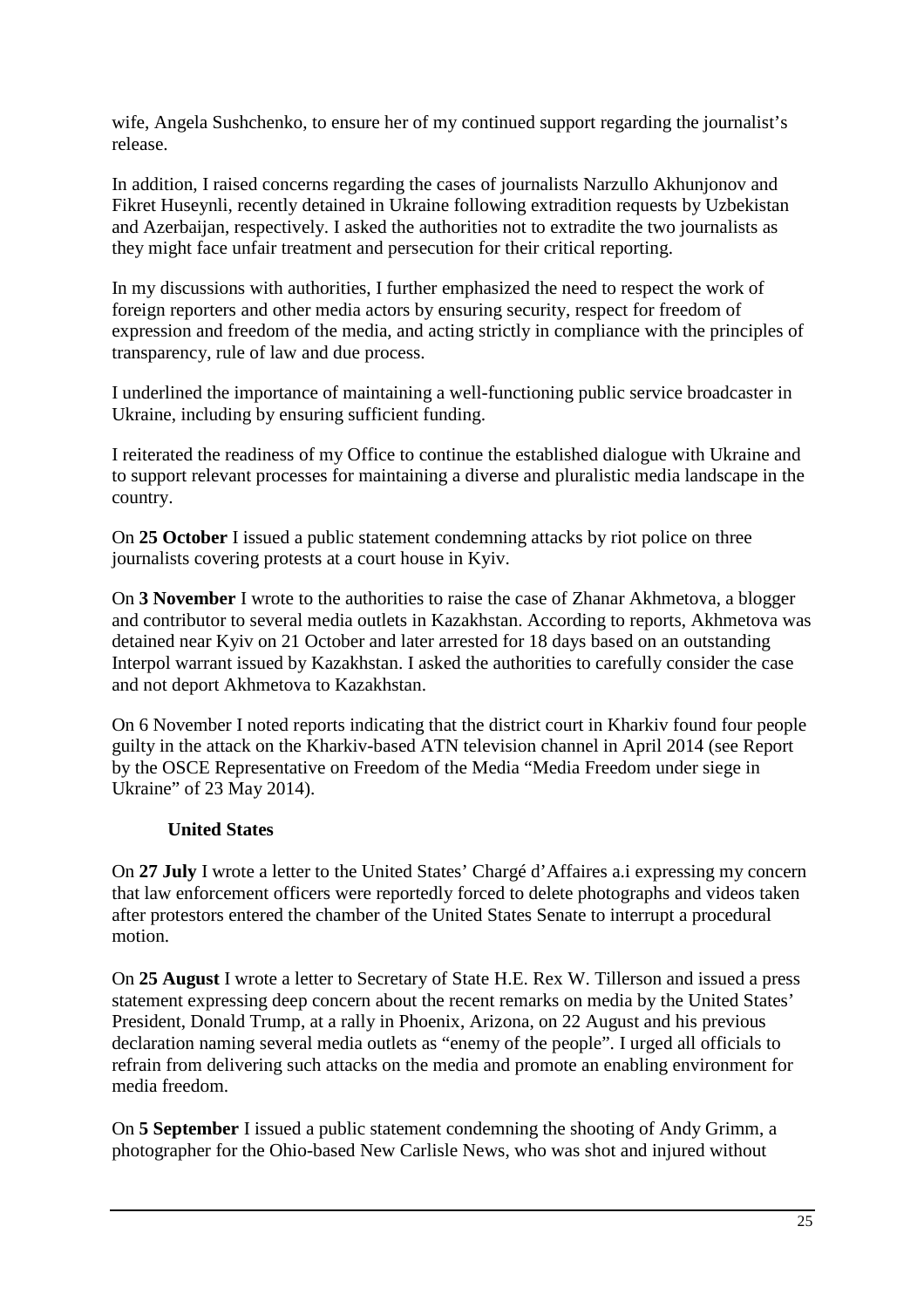warning while taking weather-related photographs when a sheriff's deputy mistook his camera for a weapon.

On **27 September** I wrote a letter to United States' Chargé d'Affaires a.i. expressing my concern about the arrest and mistreatment by St Louis police officers of three media workers who were covering a protest in downtown St Louis on Sunday 17 September. I urged the authorities to undertake independent, impartial and thorough investigations into the allegations of physical assault and to drop all charges in connection with the individuals' legitimate journalist activities.

## **Uzbekistan**

On **5 October** I issued a public statement welcoming the release of journalist Solidzhon Abdurakhmanov, a former correspondent with uznews.net and the UK-based Institute for War and Peace Reporting. I noted that his release follows the release of journalists Mukhammad Bekjanov and Djamshid Karimov earlier this year and appealed to the authorities to release those journalists still in detention.

On **16-19 October** I paid an official visit to Uzbekistan, the host country of the OSCE Central Asia Media Conference, which took place in **Tashkent** with the full cooperation of the authorities. The conference included the participation of representatives of government and civil society from every participating State in Central Asia.

During the visit I met with Sherzod Shermatov, Minister for Development of Information Technologies, and Ilkhom Abdullaev, Head of the Committee on Information and Communication Technologies of the Legislative Chamber of Oliy Majlis of the Republic of Uzbekistan. I also had a meeting with Sarvar Otamuradov, Deputy Speaker of the Legislative Chamber of Oliy Majlis. During the meetings I called for the release of journalists Yusuf Ruzimurodov, Dilmurod Saiid and Bobomurod Abdullaev. We also discussed reform of the media and communications environment in the country. The visit provided an excellent opportunity to receive, first hand, information on media freedom issues in Uzbekistan and to discuss areas where my Office can best provide assistance in the future.

## **International Organizations**

## **Interpol**

On **23 August**, in a public statement, I asked the international police organization, Interpol, to carefully review recent international arrest warrants requested by Turkey.

I welcomed Interpol's decision to suspend the red notice issued for the German writer of Turkish origin, Doğan Akhanlı, applying the rules of its Constitution that seek to protect individuals against persecution. I emphasized that Interpol must not be misused by any State to stifle freedom of expression.

I also raised the case of Swedish-Turkish journalist Hamza Yalçın, who was arrested by the Spanish authorities on 3 August 2017, based on an international arrest warrant requested by Turkey. I expressed hope that the arrest warrant for Yalçın would be suspended, and that the Spanish court would reach a conclusion soon. I also expressed the above-mentioned issues in a letter to the Secretary General of Interpol.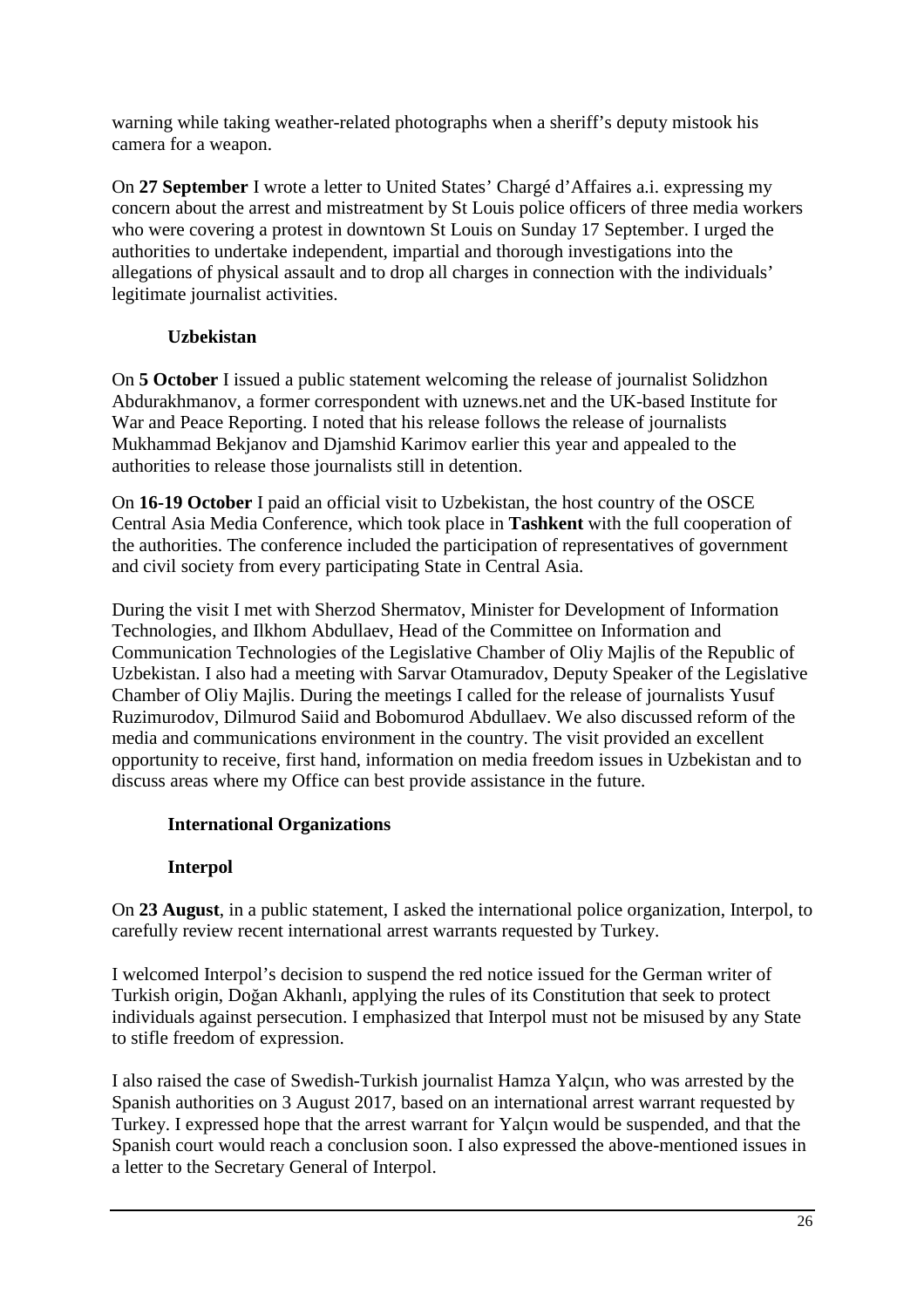On 29 August I received a reply from Interpol's Director of Legal Affairs, assuring me that the General Secterariat of Interpol is fully committed to ensuring that notices published at the request of any member country comply with Interpol's rules, including Article 2 of the organization's constitution. The letter also noted that all Red Notice requests are reviewed by a dedicated Notices and Diffusions Task Force. In case new and relevant information is brought to the attention of the General Secretariat, the cases are re-examined. The letter stated that the OSCE could also play a role in encouraging its member countries to share information with Interpol which may be relevant in any such review process.

## **Annex**

On 22 May the Office of the RFoM presented an informal briefing by the Officer-in-Charge of the Office of the OSCE Representative on Freedom of the Media to the OSCE Chairmanship on the activities of the Office of the RFoM. The document can be found attached in the annex of this report. Listed below are responses received from participating States on media developments noted during the period covered by the informal briefing as well as responses to issues raised in previous statements by my predecessor Dunja Mijatović.

## **Albania**

On 13 March, my Office received a reply regarding the attack against journalist Elvi Fundo raised in a statement by the previous RFoM.

The Albanian authorities, media and general public have strongly condemned the violent act against journalist Elvi Fundo. Prime Minister Edi Rama, Minister of Interior Sajmir Tahiri, the Union of Albanian Journalists and Audiovisual Media Authority have condemned the attack and have asked for a thorough investigation and have called for the perpetrators of the crime to be brought to justice. An investigation has already been launched.

## **Croatia**

On 29 June the Permanent Mission of Croatia informed my Office of the response by authorities with regards to the cases of the assaults on journalists Siniša Vickov and Mladen Mirković:

- − Regarding the case of the attack on Siniša Vickov, the Splitsko-Dalmatinska Police Administration submitted a special report on 20 April to the Municipal State Attorney's Office in Split. An additional report was submitted on 27 April regarding the case against two persons suspected of having committed the criminal offence of serious bodily injury from Article 118, paragraph 1 of the Criminal Code.
- − Regarding the attack against Mladen Mirković, the Požeško-Slavonska Police Administration filed criminal charges on 24 May with the Municipal State Attorney's Office in Požega against a suspect believed to have committed the criminal offence.
- − In relation to the threats of 13 May, the Zagrebačka Police Administration submitted a special report on 14 May to the Municipal State Attorney's Office in Zagreb who filed a motion before a judge at the County Court in Zagreb to order the pre-trail detention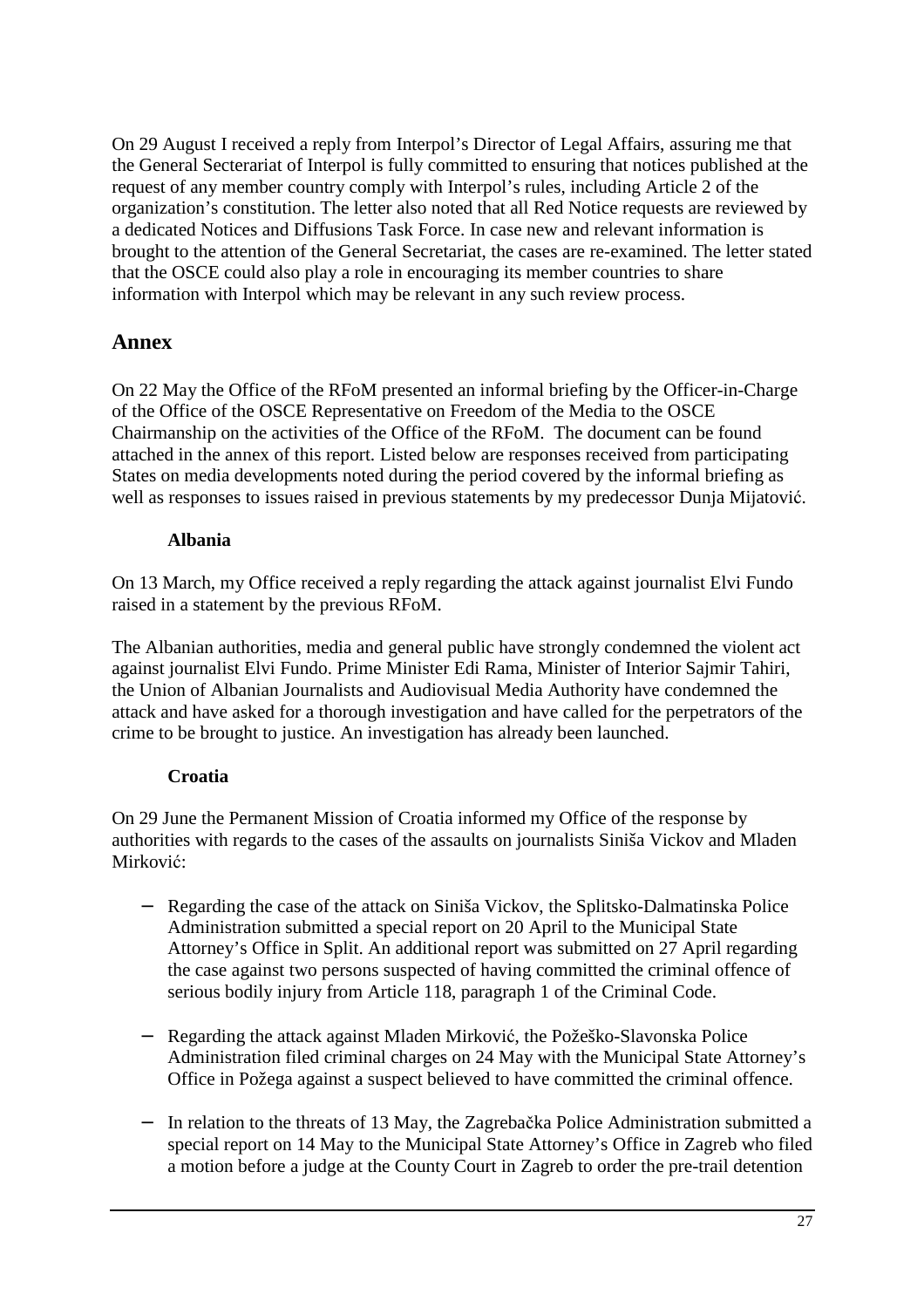of a suspect. At a hearing held on 15 May, the judge dismissed the motion for pre-trial detention and set the suspect free. However, the State Attorney's Office will continue to gather evidence.

## **Italy**

On 29 June the Permanent Representative of Italy sent a reply regarding two cases noted in the informal briefing:

- − Regarding the case of Gabriele Carchidi, Editor-in-Chief of the online newspaper iacchite.com who, on 10 May, was convicted and sentenced by a court in Cosenza (Calabrian region of southern Italy) to a total of 30 months in prison following four separate cases, the first judgment of the Court considered that the facts reported by the journalist were not supported by evidence and can still be appealed;
- − Regarding the case of television journalist Luca Abete and his crew who, on 12 March, were physically attacked in Caserta by unknown assailants while filming a report on the sale of counterfeit items, the three attackers were identified and charged with aggravated robbery, injury and impairment.

## **Russian Federation**

On 29 May authorities informed the Office of the RFoM that the police has been conducting verification activities into the case of Nikolay Andruschenko, journalist and co-founder of *Noviy Peterburg* newspaper

# **Projects and activities since the last report**

## **Legal reviews**

## **The former Yugoslav Republic of Macedonia**

On **12 October** I wrote to Minister of Foreign Affairs Nikola Dimitrov and Minister of Information Society and Administration Damjan Mancevski following their request to provide a legal review of the draft law amending the Law on Audio and Audio-visual Media Services.

I welcomed the very active engagement of the Journalists' Associations, non-governmental and civil society organizations in public consultations regarding the draft Law, underlying the need for the process to remain open and transparent until its finalization.

I also underlined the importance of ensuring editorial and financial independence of the public broadcaster and the regulatory agency.

The analysis, prepared by Prof. Dr. Katrin Nyman- Metcalf, a renowned international expert in communications law, offered several recommendations.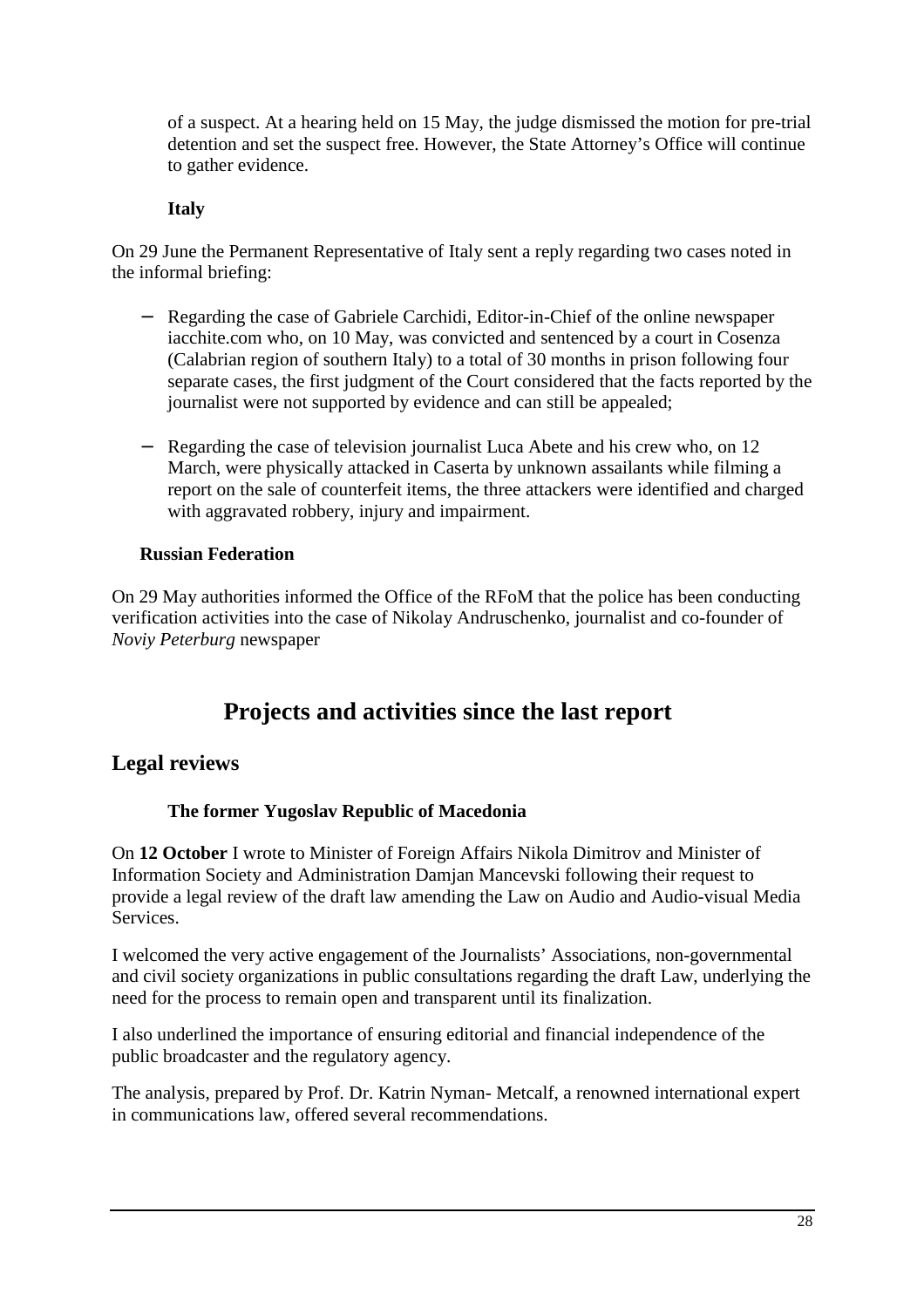## **Germany**

On **19 May** the Office presented a legal review of the draft law On Better Law Enforcement in Social Networks (NEA) to the German authorities. The review was commissioned upon request of civil society and journalists' organisations to Professor Dr Bernd Holznagel of the Münster University and was presented at hearings in the German Federal Parliament (Bundestag).

## **Kazakhstan**

On **22 September** I wrote to the authorities to present a legal review of the draft law On Amendments and Addenda to Some Legal Acts of the Republic of Kazakhstan on Issues of Information and Communications. The review was carried out at the request of civil society and journalists' organizations and commissioned to Dmitri Golovanov, an expert on international media freedom standards and media law from the Russian Federation. The review focused on amendments relevant for freedom of the media and the right to access information from the perspective of international treaties, the Constitution of Kazakhstan and OSCE commitments.

## **Kyrgyzstan**

On **28 August** I wrote to the authorities to present legal commentary on the law "On Guarantees of Activities of the President of the Kyrgyz Republic". The review was commissioned by my Office at the request of civil society and journalists' organizations in Kyrgyzstan. The legal commentary was commissioned to Dmitri Golovanov, an expert on international media freedom standards and media law from the Russian Federation.

The expert suggested a number of steps for national authorities in order to align legislative provisions with international legal standards.

On 13 October I received a reply to my letter of 28 August from the Ministry of Foreign Affairs for Commentary on certain provisions of the Law of the Kyrgyz Republic "On Guarantees of Activities of the President of the Kyrgyz Republic". The Ministry of Foreign Affairs noted that there is not enough evidence that Articles 4 and 8 of the Law of the Kyrgyz Republic "On Guarantees of Activities of the President of the Kyrgyz Republic" do not comply with the principles of international law.

On **17 October** I wrote to the authorities to present legal commentary on the law on certain provisions on Constitutional Law of the Kyrgyz Republic "On the Elections of the President of the Kyrgyz Republic and Parliamentarians to the Jogorku Kenesh of the Kyrgyz Republic". The legal commentary was commissioned to Dmitri Golovanov, an expert on international media freedom standards and media law from the Russian Federation.

The commentary focused on the regulations of Internet publications during the election campaign with specific recommendations.

## **Ukraine**

On **13 October** I wrote to Minister of Foreign Affairs Pavlo Klimkin presenting a legal analysis of the draft law "On Changes to Some Legislative Acts of Ukraine on Countering Threats to National Security in the Information Sphere". The legal analysis was carried out by Dr Joan Barata Mir, independent media freedom expert from Spain. The analysis reviews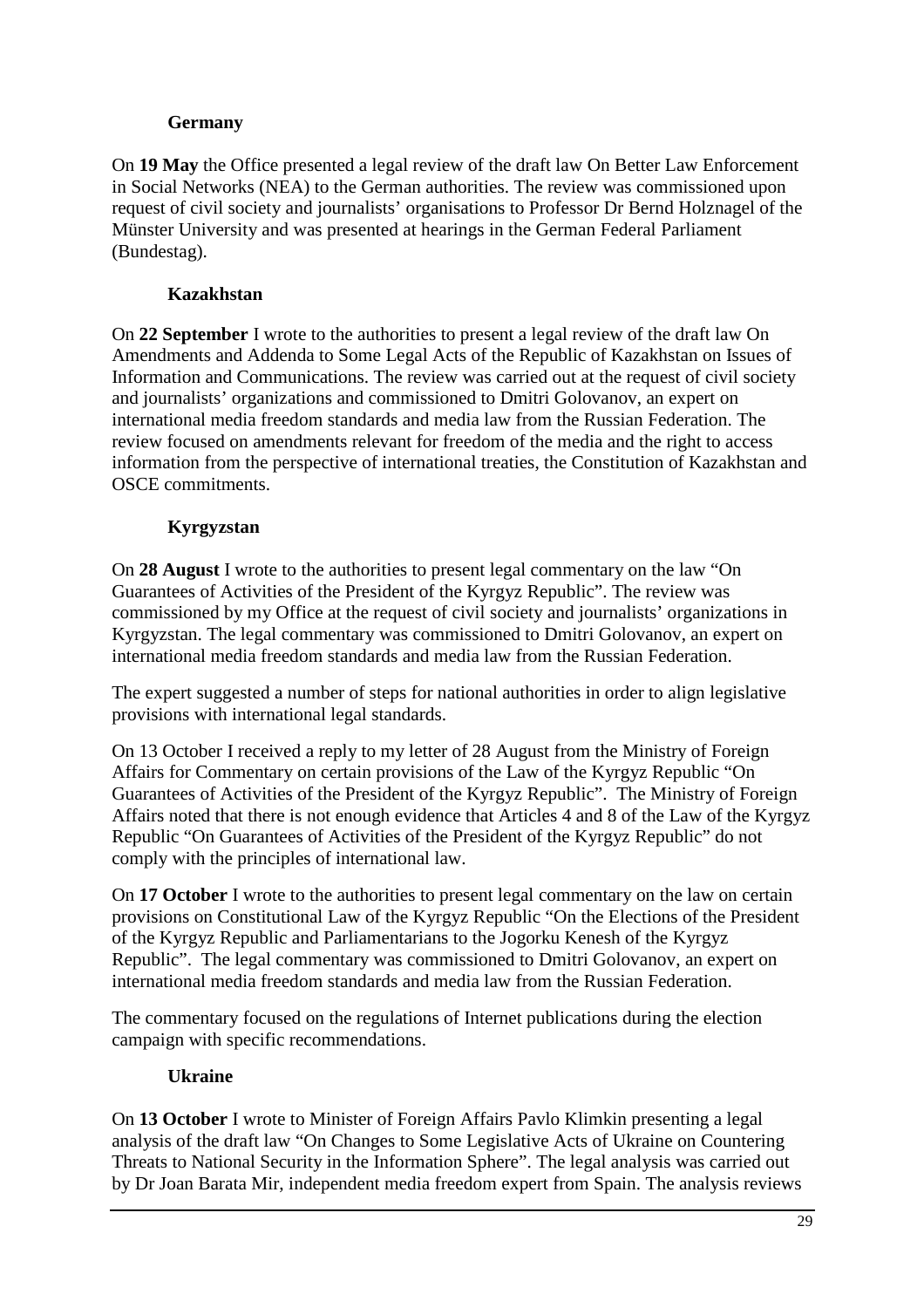critical provisions of the proposal to ensure that the law complies with the OSCE commitments and international standards and proposes a number of recommendations.

The amendments *inter alia* introduce a series of new principles and provisions on national security in Ukraine; grant new powers and competences to the Security Service of Ukraine, particularly in the area of blocking access to different kinds of online information services; reinforce the powers and competences of the National Commission for the State Regulation of Communications and Information as the telecommunications regulatory authority, which becomes the entity in charge of enforcing and implementing the decisions on blocking access to information resources; and, include a series of provisions aimed at establishing the specific mechanisms to block access to online information services in relation to criminal cases.

## **Publications**

On **2 November** my Office published the 4th Edition of "Commitments and Taskings: Freedom of the Media, Freedom of Expression, Free Flow of Information (1975-2017)" in English and in Russian.

The publication is available at: http://www.osce.org/fom/354081

## **Visits and participation in events**

On **23 March** my Office was invited by the European Parliament to speak at a meeting in **Brussels** of the Committee on Political Affairs, Human Rights and Democracy of the Euronest Parliamentary Assembly, on the situation of media freedom in the EU and Euronest region.

On **28 March** my Office participated in a UNESCO informational meeting in **Paris** "on a review of developments in the situation in the Autonomous Republic of Crimea and the city of Sevastopol (Ukraine)," at the invitation of Director General Irina Bokova. My Office's contributions to the discussion focused on the situation of free expression and free media.

On **29-31 March** my Office participated at RightsCon, an international event on human rights in the digital age, organised by Access Now in **Brussels**. The Office opened the event track related to 'Fake News, Disinformation and Propaganda" and spoke at a panel debate.

On **31 March**, **15 September** and **27 October** my Office participated in public discussions in **Kharkiv**, **Mikolaiv** and **Ivano-Frankivsk** on ways to improve journalists' professional standards and safety. The events were organized by the National Union of the Journalists of Ukraine with support from my Office and included the participation of a representative from the European Federation of Journalists.

On **20 April** my Office addressed the annual meeting of the National Union of Journalists of Ukraine and on the following day took part in a panel discussion on safety of journalists in **Kyiv**.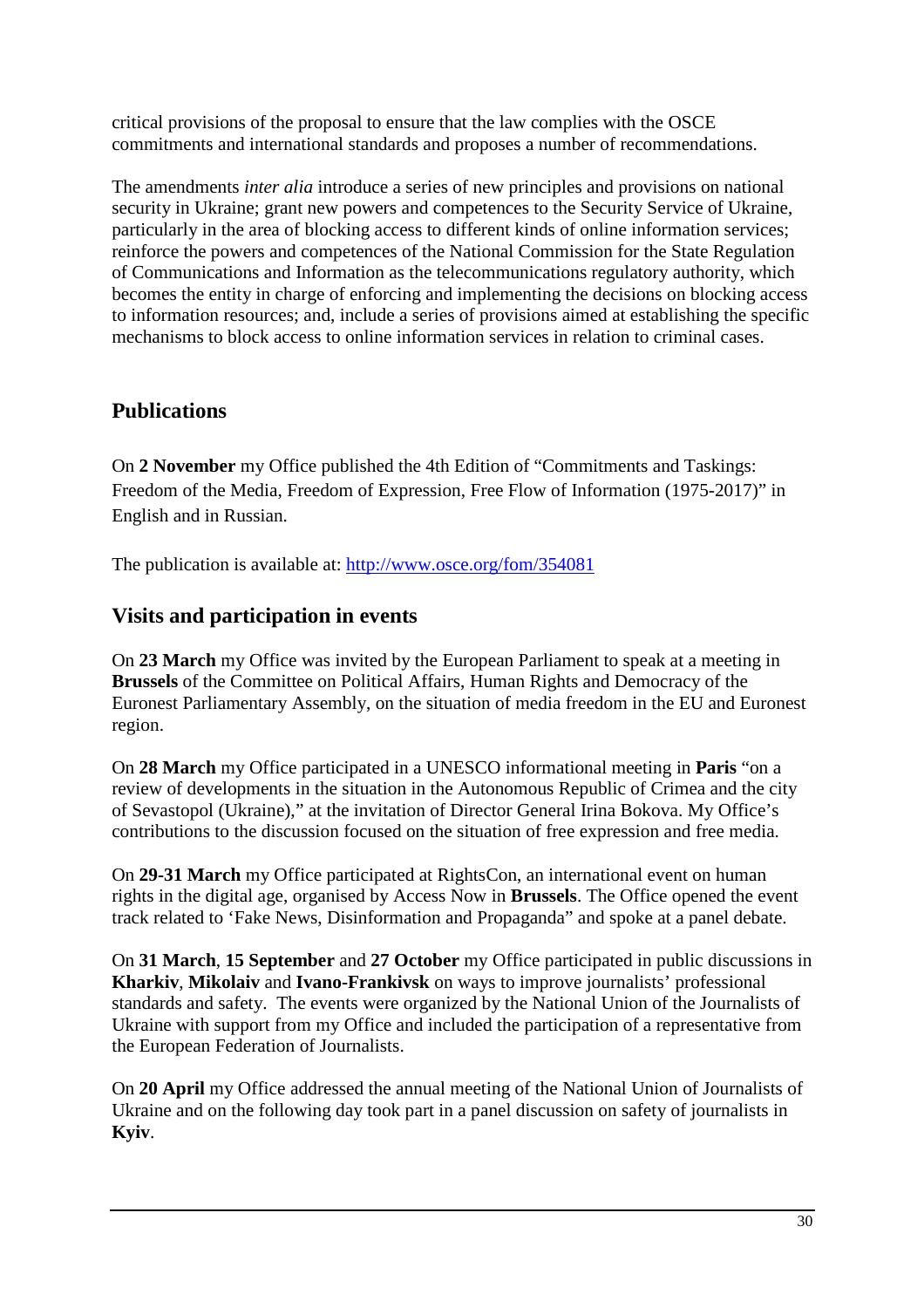On **25 April**, as part of the Cyprus Dialogue launched in March 2017, my Office led a meeting in **Nicosia** for 30 Greek Cypriot and Turkish Cypriot journalists on ways to enhance cooperation and facilitated the adoption of a joint Memorandum of Understanding.

On **25 April** my Office participated at "Defining OHCHR's Strategic Direction for 2018 – 2021", organised by the Office of the High Commissioner for Human Rights (HCNM) in **Brussels**.

On **1-2 May**, upon official invitation from the authorities, my Office, together with the Chairman of the Lithuanian Journalists Union and independent media law expert Dainius Radzevičius, conducted a study visit to **Tbilisi** based on the initiative of the Prime Minister of Georgia to establish the Office of Media Ombudsman.

On **2-4 May** my Office participated at the annual World Press Freedom Day celebrations organised by UNESCO in **Jakarta**. My Office spoke at a panel debate on the Promotion and Protection of Journalists and a debate on "Fake News".

On **10-11 May** my Office hosted the annual OSCE South Caucasus Media Conference in **Tbilisi** (see Conferences).

On **17 May** my Office participated at the Stockholm Internet Forum, taking part in a panel debate on the safety of female journalists.

On **17-20 May** my Office presented at the plenary of the 45<sup>th</sup> meeting of the European Platform of Regulatory Authorities, organized by Ofcom in **Edinburgh**.

On **18 May** my Office was invited to participate in the OSCE Security Days "Countering fragmentation and polarization: Re-creating a climate for stability in Europe," in **Prague**. My Office served as moderator of the "Night owl session – Distorted reality: Security implications of post-truth politics".

On **23-24 May** my Office spoke at a panel discussion on "Protecting Freedom of Expression when Countering Radicalization and Violent Extremism on the Internet" at the 2017 OSCEwide Counter-Terrorism Conference in **Vienna**. The event was co-organized by the delegations of Denmark, Sweden, United Kingdom and the Austrian Chairmanship.

On **23-24 May** my Office participated in the Central Asia Regional Heads of Field Operations meeting in **Tashkent**.

On **6 June** my Office was invited to **Sarajevo** by the High Representative to brief the Steering Board of the Peace Implementation Council on media reform in Bosnia and Herzegovina.

On **8-9 June** my Office visited **Skopje** to discuss various media related issues with Journalists' Associations, the Independent Trade Union, Council of Media Ethics and members of the international community.

On **12-13 June** my Office participated in and made a statement during the interactive Dialogue with the UN Special Rapporteur on the right to freedom of expression at the 35<sup>th</sup> session of UN Human Rights Council in **Geneva**.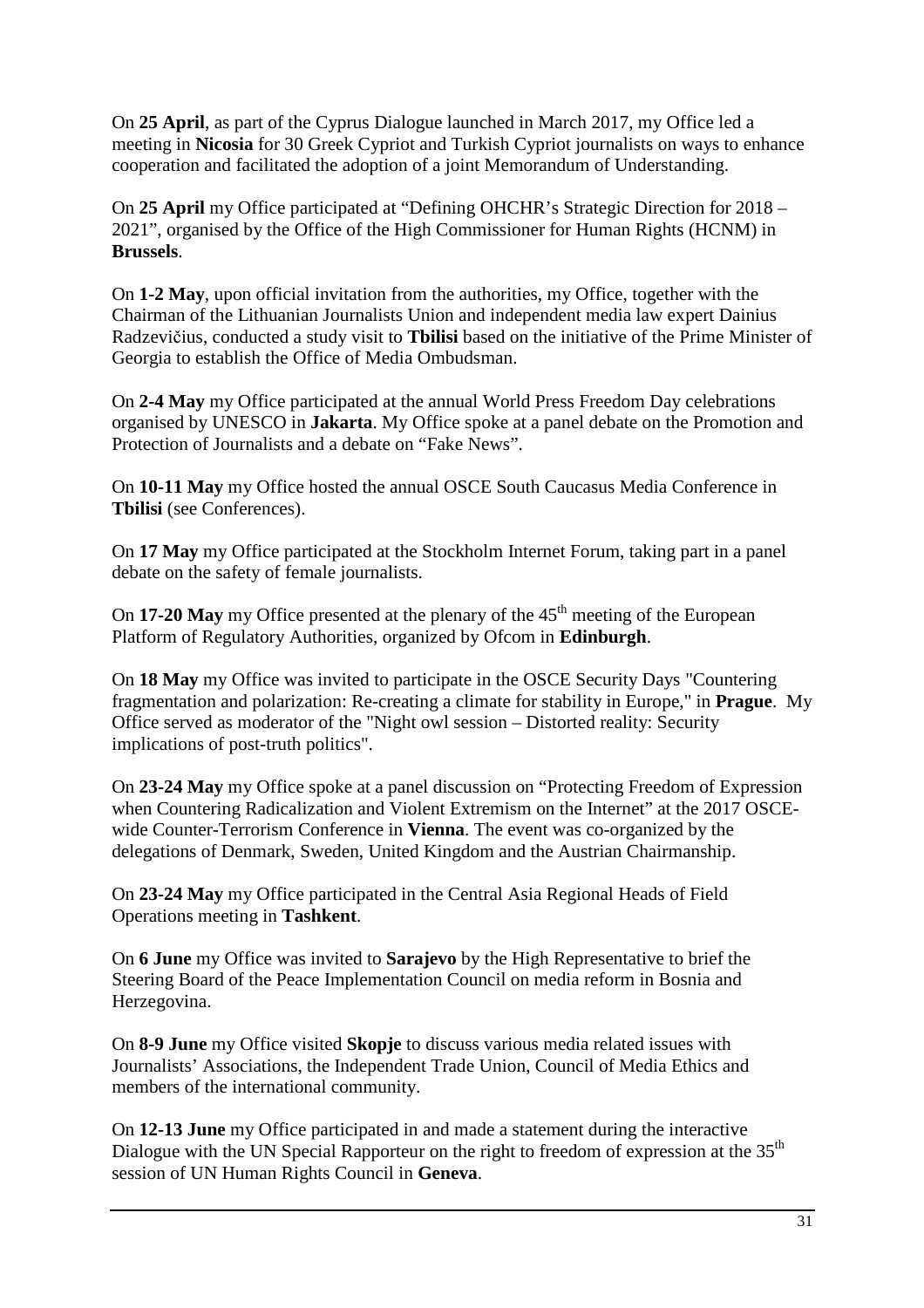On **13-14 June** my Office participated in the international conference, "National Public Service Broadcasting in Bosnia and Herzegovina" in **Sarajevo**. The event was organized by my Office, together with the European Broadcasting Union, BHRT, the BH Journalists Association, the Council of Europe, BHRT, European Federation of Journalists and the South East Europe Media Organization.

From **26 June – 8 July** my Office participated in and gave a presentation at the 2017 Annenberg-Oxford Media Policy Summer Institute in **Oxford,** United Kingdom.

On **29 June** my Office participated in a panel discussion on conflict-sensitive journalism in times of crisis at the 3<sup>rd</sup> Donbas Media Forum "Donbas in Media: from Populism to Facts" in **Svyatohirsk**, Ukraine.

On **29 June** my Office participated in the workshop "Human Rights and civil society in Central Asia" organized by the EU Special Envoy to Central Asia Peter Burian in **Brussels**.

On **3 July** my Office participated in a panel discussion, "The Safety of Journalists – New Challenges and Responses", organised by the Foreign Ministry of Lithuania, opened by Foreign Minister Linas Linkevičius in **Vilnius**.

On **11 July** my Office participated at the OSCE Informal Ministerial meeting in **Mauerbach**, Austria.

On **14-18 July** my Office attended the Digital-born Media Carnival organized by Share Foundation, OSCE Mission to Serbia, Ministry of Foreign Affairs of the Netherlands and my Office in **Kotor**. My Office spoke at the high-level opening of the event and moderated and spoke at a panel on online safety of female journalists.

On **25 July** my Office participated in the Media Freedom Conference organized by the Qatari Human Rights Council in **Doha**.

On **5 September** I hosted a roundtable meeting with key civil society partners in **Brussels**  including UN Special Rapporteur on the promotion and protection of the right to freedom of opinion and expression David Kaye (see Conferences).

On **6 September** I attended a meeting with representatives from Reporters sans frontiers in **Paris** on the safety of journalists, freedom of the media in the OSCE region and issues related to "fake news", self-regulation and ethical journalism.

From **10-14 September** I attended the OSCE Human Dimension Implementation Meeting in **Warsaw,** together with my team. In addition to addressing the plenary session during the opening and chairing Working session 1 "Fundamental freedoms I, including: Freedom of expression, free media and information", I also spoke at several side events: "Ukraine: Safety of journalists and investigation of crimes against them" hosted by the Office of the OSCE Project Co-ordinator in Ukraine, and "How to Free the Media in Turkey?" hosted by ARTICLE 19 and PEN International.

My Office also spoke at the following side events: "Tajikistan in Focus: Assault on Freedom of Expression, Retaliation against Relatives, and Worsening Political Crackdown" hosted by Human Rights Watch and the Norwegian Helsinki Committee; "Equality of opportunity equal participation in political and public life" hosted by the United Kingdom Delegation to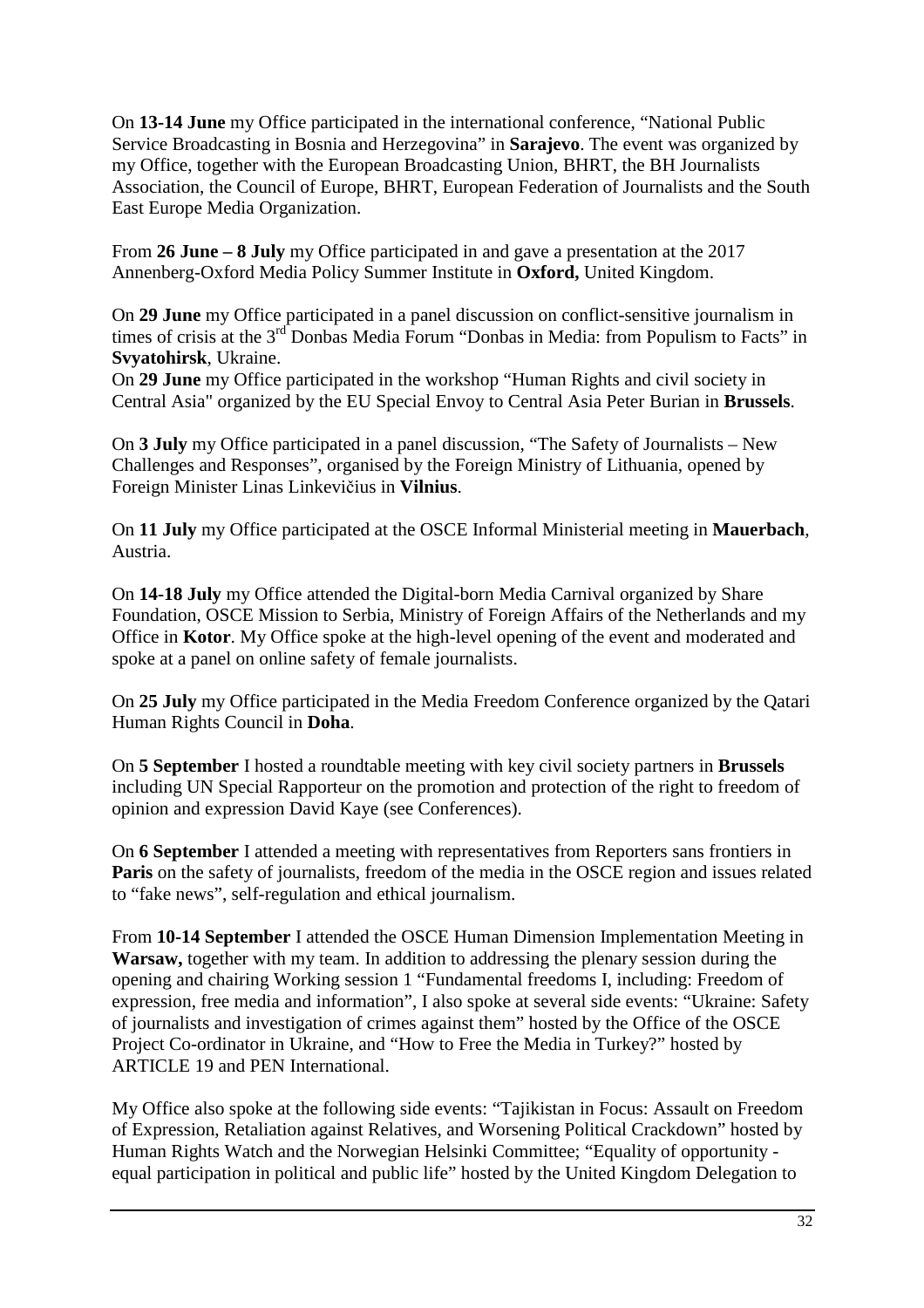the OSCE, and "Countering Violent Extremism and Securing Freedom of Expression Online: Possibilities and Limits" hosted by the OSCE Secretariat, the Action against Terrorism Unit, and my Office.

During my stay in Warsaw I also had bilateral meetings with several media NGOs, the Polish Ombudsman Adam Bodnar, Polish journalist Tomasz Piatek, and visited the offices of the media outlet Gazeta Wyborcza.

On **13 September** my Office chaired a side-event hosted by the delegation of the United Kindom on "Equality of opportunity and equal participation in political and public life" at the OSCE Human Dimension Implementation Meeting in **Warsaw**.

On **13 September** my Office participated in the 2nd Eastern Partnership Media Conference in **Kyiv.** The conference was organised by the European Commission with the support of the European External Action Service and the Government of Ukraine and brought together more than 300 participants from Partner countries and the European Union.

On **20 September** I spoke at the 83rd PEN International Congress in **Lviv**, hosted by Ukraine PEN in partnership with Lviv City Council and the Lviv UNESCO City of Literature Office. The event focused on the topic "Reclaiming Truth in Times of Propaganda".

On **20 September** my Office participated at the Austrian Media Days organized by the Manstein Newspaper Publishing House in **Vienna**.

On **24-26 September**, my Office participated in the "Media Law Resource Center London Conference 2017" in **London** organized by the Media Law Resource Center. My Office participated, among other discussions, in a panel on Press Freedom in Eastern Europe.

On **26-29 September** my Office participated in the 13th International conference "Terrorism and Electronic Media" in **Sofia** organized by the International Academy of Television and Radio.

On **27 September** my Office participated in a session on joint multimedia projects by young journalists from Ukraine and Russia, in the context of the Dialogue between Ukrainian and Russian unions of journalists under the auspices of my Office, at the Russian Union of Journalists' 21st Festival of Journalists "All of Russia - 2017" in **Dagomys**.

On **29 September** my Office participated in a roundtable meeting in **Brussels** organised by Reporters sans frontiers to discuss professional responses to "Fake News", self-regulation and ethical journalism.

On **3-4 October** I paid an official visit to Georgia where I met with Foreign Minister Mikheil Janelidze, First Deputy Chairperson of the Parliament Tamar Chugoshvili, the Public Defender (Ombudsman) Ucha Nanuashvili and representatives of media and civil society organizations.

(See Georgia under Issues raised with participating States)

On **4-6 October** I paid an official visit to Armenia where I met with Foreign Minister Edward Nalbandian, Justice Minister Davit Harutyunyan, Human Rights Defender (Ombudsman) Arman Tatoyan, Head of the Police Headquarters Hovhannes Kocharyan, and members of the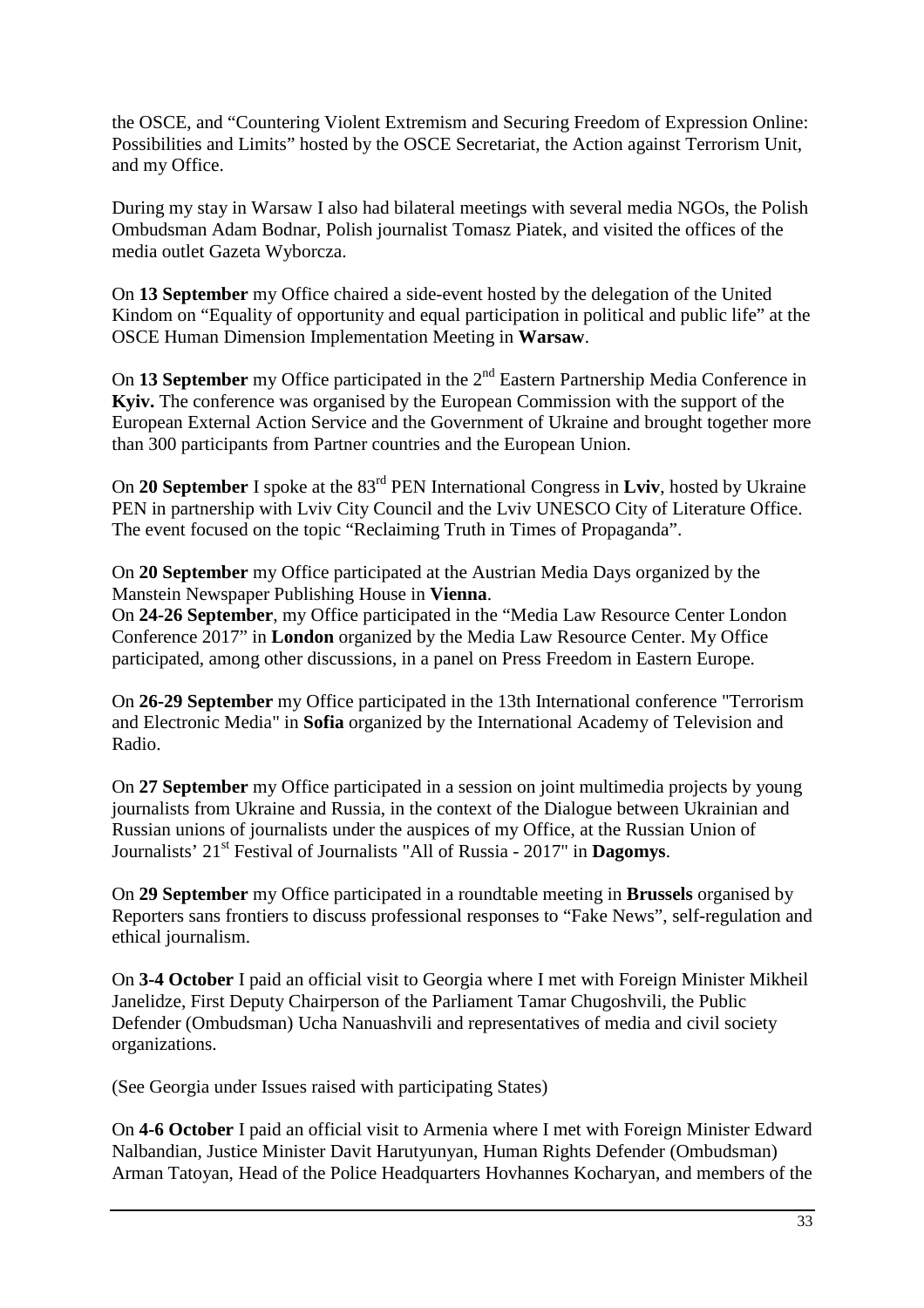executive management of the Public Service Broadcaster, Margarita Grigoryan and Mark Grigoryan. I also met with journalists and representatives of non-governmental organizations to hear their perspectives on the media freedom situation in the country and to discuss various issues, including the work of public service media and the proliferation of propaganda.

(See Armenia under Issues raised with participating States)

On **5 October** my Office participated in the "VI International Conference: Russia and Europe: topical issues of contemporary international journalism" in **Budapest**. The conference was organized by International Life magazine (Moscow) with the support of the Ministry of Foreign Affairs and the Federal Agency for Press and Mass Communications of the Russian Federation. The Office presented a report on "fake news" and freedom of the media.

On **5 October** my Office spoke at the opening of the European Media Freedom Conference organized by the European Centre for Press and Media Freedom in **Leipzig**.

On **6 October** my Office participated in a policy roundtable in **London** on "Addressing the Message and Protecting the Medium: How can governments most effectively address concerns about content and protect human rights?" organised by the Global Network Initiative.

On **9-11 October** I visited Cyprus with my team as part of the Office's ongoing "Cyprus Dialogue" project. I launched an exchange project for young journalists from the Greek Cypriot and Turkish Cypriot communities, the development of a glossary of sensitive words used by the media, and recommendations for possible alternatives.

(See Cyprus under Issues raised with participating States)

On **10 October** my Office participated in an international expert workshop "OSCE and Cyber: Institutionalizing Cyber as a cross-dimensional issue?" organized by the German Institute for International and Security Affairs (SWP) in **Berlin**.

On **11 October** my Office participated in a Workshop on challenging hate speech and violent extremism online, organized by the OSCE Action against Terrorism Unit and Facebook in **Vienna**. The Office spoke on international standards on protecting freedom of expression and countering violent extremism: the implications for online content.

On **11 October** the Office participated in a workshop on the new HCNM Guidelines "National Minorities and the Media in the Digital Age" organized by the Office of the HCNM at the University of **Amsterdam**.

On 12 October I gave an introductory address and my Office made a presentation at the 46<sup>th</sup> meeting of the European Platform of Regulatory Authorities conference in **Vienna**.

On **13 October** I was one of the opening speakers at a conference on the role and responsibilities of internet intermediaries in **Vienna** (see Conferences).

On **16-19 October** I paid an official visit to Uzbekistan, the host country of the OSCE Central Asia Media Conference, which took place in **Tashkent**. During the visit I met with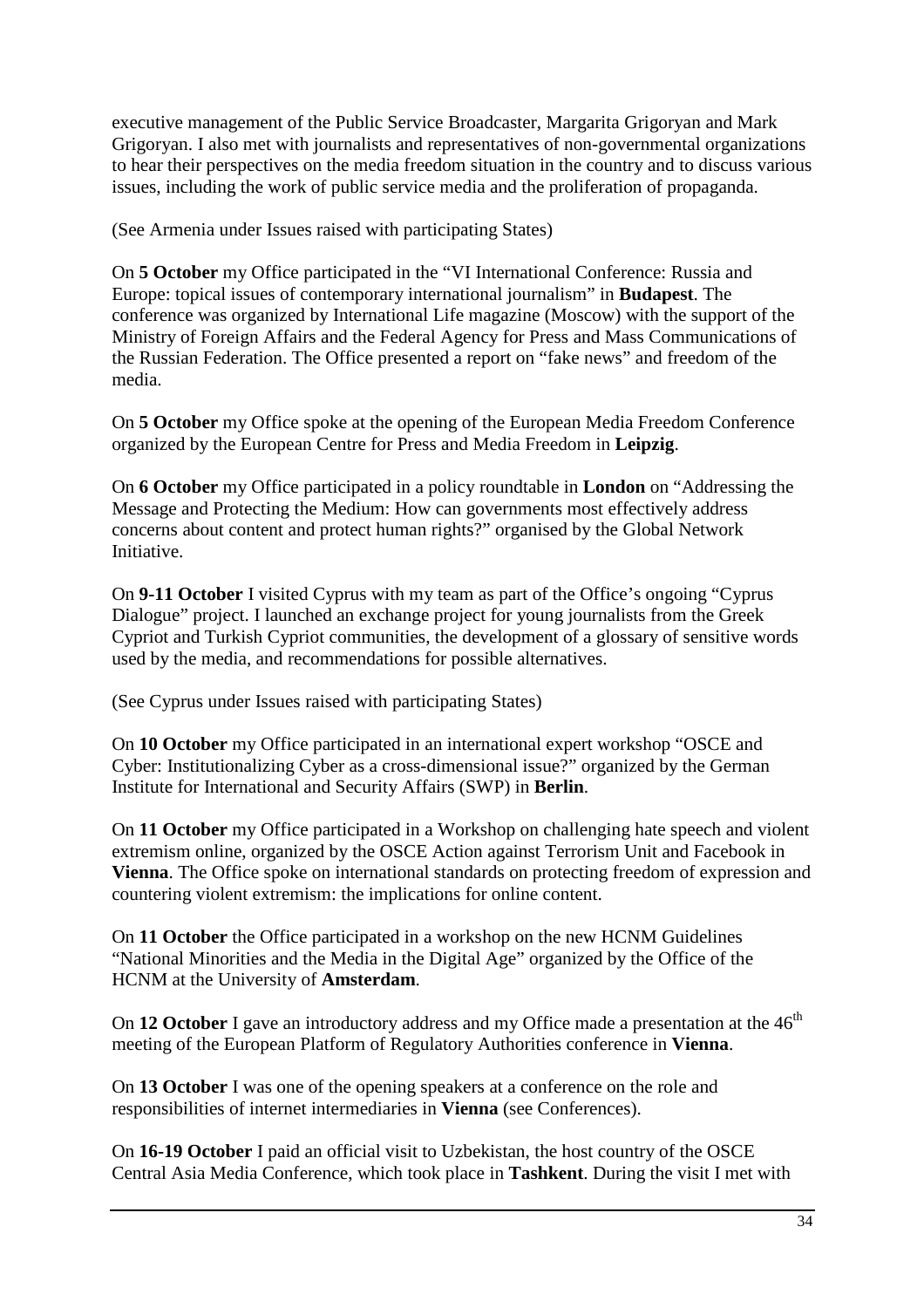Sherzod Shermatov, Minister for Development of Information Technologies, Ilkhom Abdullaev, Head of the Committee on Information and Communication Technologies of the Legislative Chamber of Oliy Majlis of the Republic of Uzbekistan and Sarvar Otamuradov, Deputy Speaker of the Legislative Chamber of Oliy Majlis.

On **18 October** my Office spoke at the EU Council Working Party on Human Rights (COHOM) informal meeting in **Tartu**, Estonia.

On **20 October** I paid an official visit to Ukraine where I met with Foreign Minister Pavlo Klimkin and other senior governmental officials, including First Deputy Minister of Information Policy Emine Dzhaparova and Deputy Interior Minister Tatyana Kovalchuk. I also met with representatives of a number of civil society and media organizations to discuss media freedom issues in Ukraine and areas where my Office can provide assistance.

(See Ukraine under Issues raised with participating States)

On **23-24 October** my Office participated in a Workshop on countering extremism and the impact on civil liberties, organized by VOX-Pol (voxpol.eu) project in collaboration with the Berkman Klein Center, at Harvard Law School in **Cambridge, Massachussettes**.

On **23-25 October** I attended the 2017 OSCE Mediterranean Conference in **Palermo** on "Large Movements of Migrants and Refugees in the Mediterranean: challenges and opportunities." At the event, I gave a speech during the session "Successful integration, a common responsibility based on a two-fold approach: encouraging social inclusion of migrants and combating intolerance, racism, xenophobia, and discrimination, also based on religious grounds" on media-related components of immigration and integration.

On **24 October** my Office and the OSCE Mission to Montenegro organized a one day event on media self-regulation in Montenegro, held in **Vienna**.

On **24 October** I met with Minister of Foreign Affairs of Montenegro Srđan Darmanović during the OSCE Mediterranean Conference in **Palermo** on a number of issues including media self-regulation, professionalism, the public broadcasting system, implementation of ODIHR recommendations following the elections, and cooperation with the Office of the RFoM.

On **24-25 October** I participated in the OSCE Mediterranean Conference "Large Movements of Migrants and Refugees in the Mediterranean: Challenges and Opportunities" in **Palermo**. I gave an introductory speech about the role of the media in countering hate speech and disinformation, and the responsibility of governments and authorities to grant access to information to journalists on migrants and refugees.

On **25-27 October** my Office participated in the 17th International Aleksanteri Conference organized by the Aleksanteri Institute, University of Helsinki, Finnish Centre of Excellence in Russian Studies "Choices of Russian Modernisation" and University of Tampere in **Helsinki**. The Office provided several presentations at the 17th Annual International Aleksanteri Conference "Russia's Choices for 2030" related to media and internet freedoms.

On **2-3 November** I spoke at the OSCE Supplementary Human Dimension Implementation Meeting on "The Role of the Free Media in the Comprehensive Approach to Security" in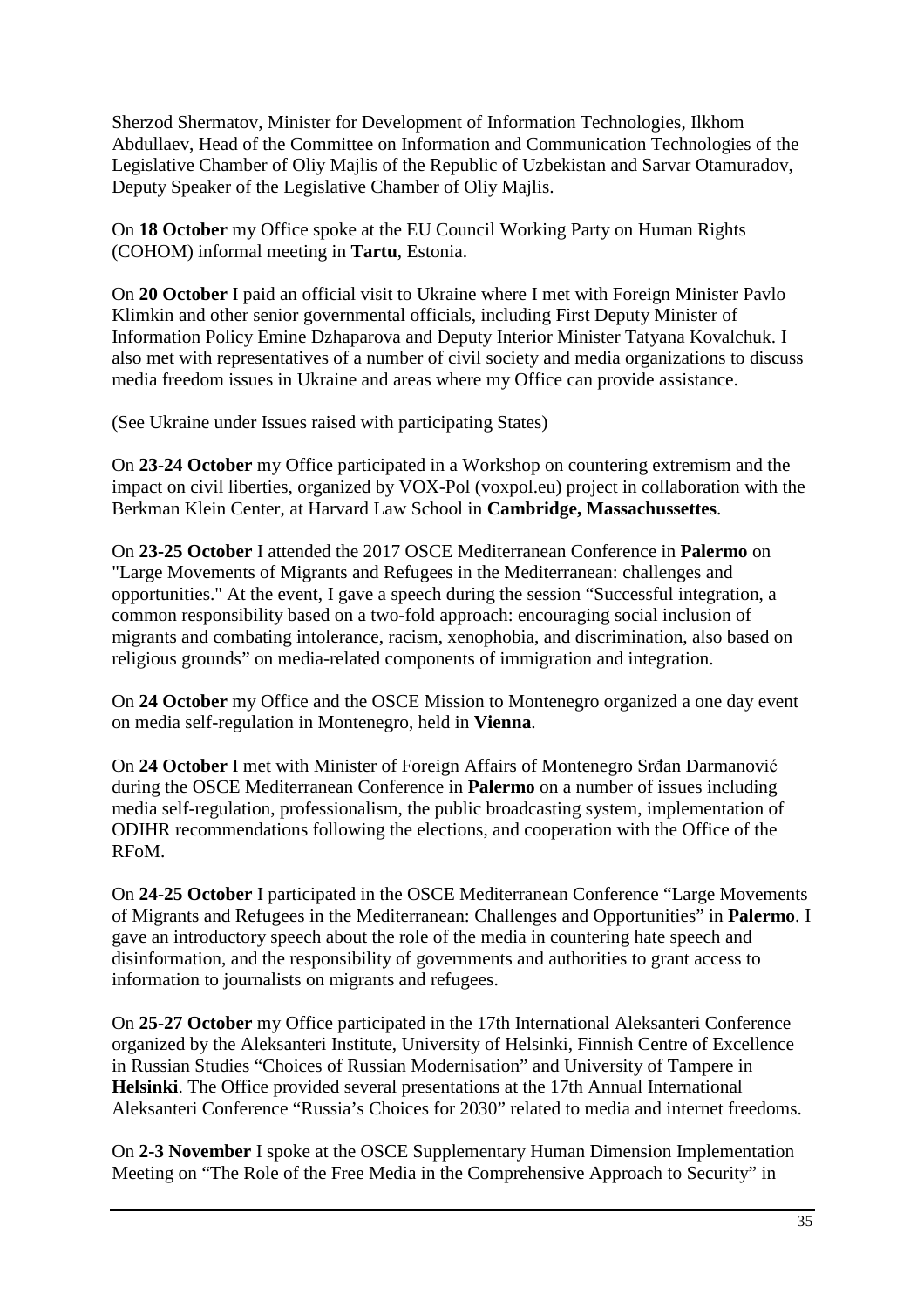**Vienna,** organized by the Austrian OSCE Chairmanship and the OSCE Office for Democratic Institutions and Human Rights (ODIHR), and supported by my Office.

On **3 November** my Office chaired a session on "Promoting the protection of human rights on the Internet" at the OSCE Austrian Chairmanship Conference "on Cyber Security" in **Vienna**.

On **3 November** I travelled to Malta to attend the funeral of renowned investigative journalist Daphne Caruana Galizia. I also met with Prime Minister Joseph Muscat and other government representatives. I issued a public statement that such a barbaric act must not remain unpunished and urged the authorities to use all available means to initiate a full, transparent and independent investigation into the killing of the journalist.

On **6-7 November** I attended the Reinforced Ambassadorial Retreat organised by the OSCE Chairmanship in **Eisenstadt**, Austria.

## **Conferences**

## **14th South Caucasus Media Conference**

On **10-11 May** my Office held the 14th South Caucasus Media Conference in **Tbilisi** for more than 70 participants representing media, government, civil society and academia from Armenia, Azerbaijan and Georgia.

The main topic of the conference was "fake news", disinformation and freedom of the media, with sessions on challenges of disinformation and propaganda, media freedom in the digital age, approaches to counter disinformation and propaganda, and latest media freedom developments in the South Caucasus. Several international experts travelled to the region to share their experiences.

Participants adopted a set of recommendations on the challenges to free media and freedom of expression in the region and the best practices for improving professionalism and media freedom in the context of spreading "fake news", disinformation and propaganda.

The list is available in English and Russian at: http://www.osce.org/fom/318536

## **Workshop for young journalist from Ukraine and Russia**

On **11-20 June** my Office, together with the Russian Union of Journalists and the National Union of Journalists of Ukraine, organized a media production workshop in **Vienna** for a group of young journalists from Ukraine and Russia. The activity is part of an ongoing dialogue between the media communities of the two countries initiated by the Office in 2014. As a result of the workshop, the journalists worked together to produce joint multimedia materials about different topics.

## **#SOFJO**

On 13 June my Office hosted a side event on the margins of the 2<sup>nd</sup> Gender Equality Review Conference in **Vienna**. The side event provided a platform for participating State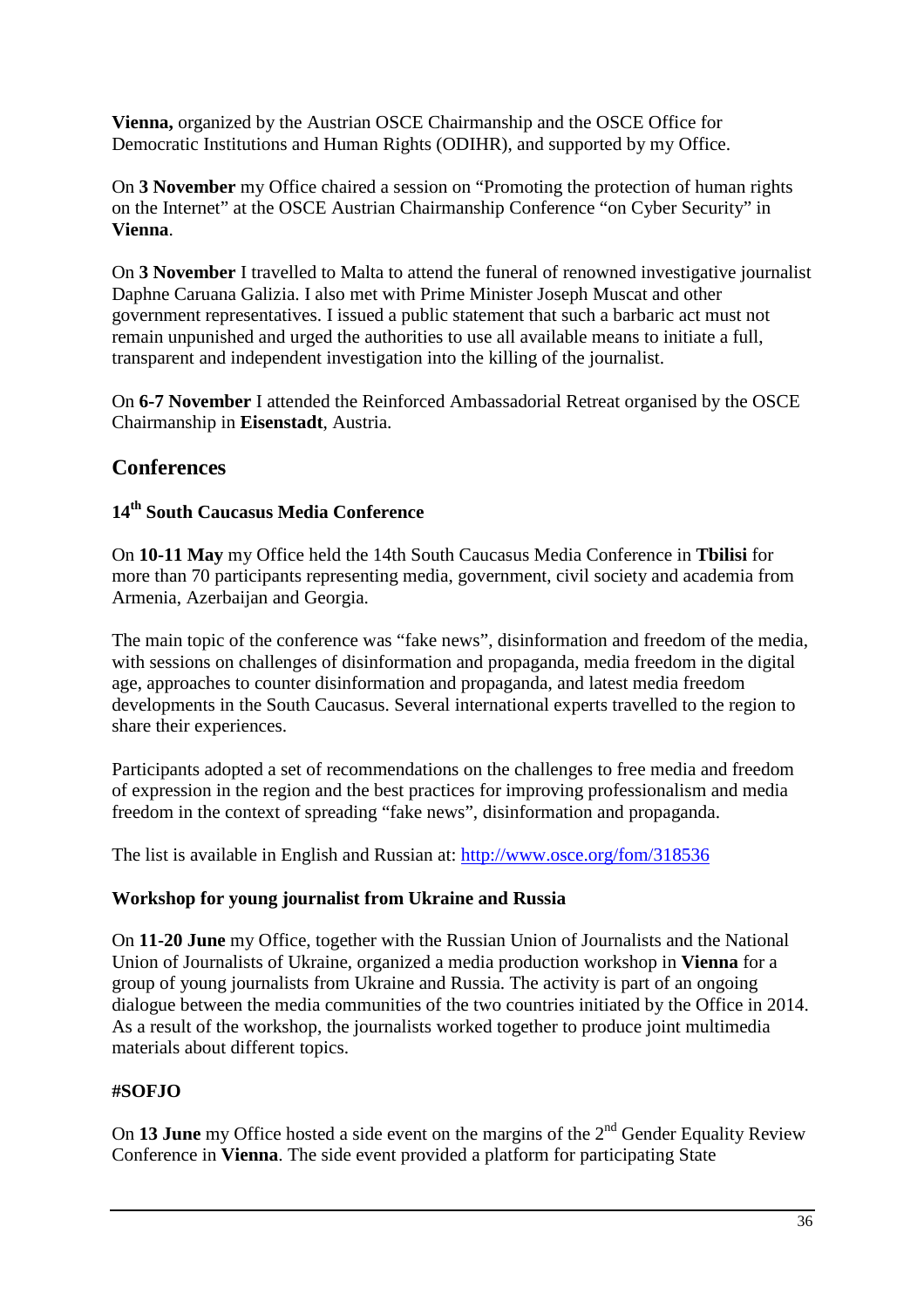representatives, academics, journalists and members of civil society to discuss the issue of state-sponsored or supported harassment of female journalists online.

On **26-27 September** my Office organized a networking and training workshop for 25 journalists, academics and members of civil society. The first of two planned workshops, the event focused on the specific topics of trauma, advocacy and digital safety. The event took place in **Vienna** as part of my Office's Safety of Female Journalists Online (#SOFJO) project.

## **Round-table discussions between Ukrainian and Russian media trade unions**

On **18 June and 2 November** my Office organized the  $15<sup>th</sup>$  and  $16<sup>th</sup>$  round table discussions in **Vienna** among senior representatives of the Russian Union of Journalists and the National Union of the Journalists of Ukraine. Participants discussed the current state of affairs of safety of journalists in Eastern Ukraine and Crimea, hate speech in their respective countries and common projects and activities. During the course of the meetings, the Unions adopted joint statements on Ukrainian journalist Stanislav Aseev, held in illegal custody in the armed conflict zone in Donbas, calling for information on his fate and for joint efforts to release him (please see http://www.osce.org/fom/324546 and www.osce.org/fom/354651).

## **Media Freedom in Volatile Environments**

On **19-20 June** my Office organized an international conference "Media Freedom in Volatile Environments" at the Hofburg in **Vienna.** The objective of the event was for Ukrainian media professionals and organizations to benefit from experience and expertise gathered from throughout the OSCE region. The event was a follow-up to the conference "Journalists' Safety, Media Freedom and Pluralism in Times of Conflict" organized by my Office in June 2015 which looked at the multi-faceted ways in which journalism can contribute to or help ease tensions during conflict.

Over 300 experts, civil society members, government authorities, journalists and human rights advocates discussed issues such as accreditation and access to information in conflict areas, "fake news", media and digital literacy, safety of journalists and impunity for crimes against them, and media self-regulation.

More information on the event can be found here: http://www.osce.org/fom/314201.

### **Conference on safety of journalists**

On **3 July,** together with the Foreign Ministry of the Republic of Lithuania and the Lithuanian Journalists Union, my Office organized a conference "Safety of Journalists – New Challenges and Responses" in **Vilnius**. Over 140 experts, civil society members, government authorities and journalists gathered to review the current situation and recent developments with a particular focus on identifying the new challenges relating to the safety of journalists in the OSCE region.

The event also served as a platform to take stock of the implementation of the 2011 Vilnius Recommendations on Safety of Journalists and to provide input for a new edition of the *Safety of Journalists Guidebook,* to be published by my Office.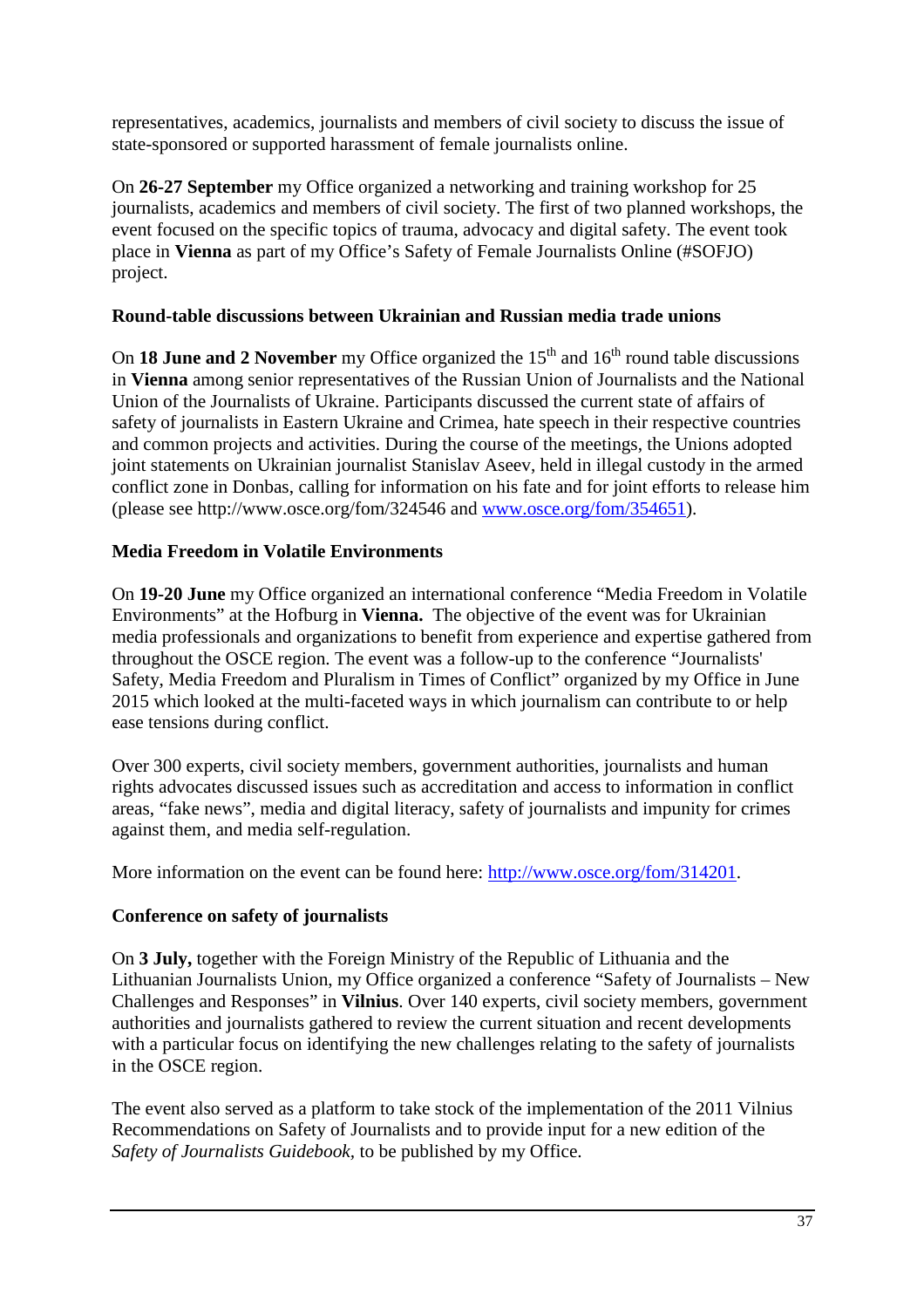## **High-level Civil Society Engagement Roundtable**

On **5 September** my Office, in cooperation with the European Federation of Journalists, organized a media roundtable event in **Brussels**, with representatives from civil society and non-governmental organizations working on media freedom and freedom of expression. At the event, I discussed effective strategies and areas for cooperation given the current media environment in the OSCE region and beyond with key partners.

## **Cyprus Dialogue**

On **25 April**, as part of the Cyprus Dialogue launched in March 2017, my Office led a meeting in **Nicosia** for 30 Greek Cypriot and Turkish Cypriot journalists who discussed ways to enhance their co-operation and adopted a joint Memorandum of Understanding. The journalists were joined by two renowned experts from the International Federation of Journalists (IFJ) and the Ethical Journalism Network. In the Memorandum, published in Greek, Turkish and English, the heads of three journalists' unions agree to mutual cooperation and solidarity on issues of journalists' safety, access to information and adherence to professional standards. During the meeting participants also discussed issues including ethics, good governance and self-regulation in their work.

On **22 August** my Office launched an exchange programme for young Cypriot and Turkish Cypriot journalists interested in experiencing and sharing stories of bi-communal life in Cyprus.

On **9 October** I met with journalists and media experts in **Nicosia** as part of the Office's ongoing "Cyprus Dialogue", launched in March 2017. Included in the meeting were heads of the unions of journalists and the heads of the press councils from the Greek Cypriot and the Turkish Cypriot communities, with Cypriot as well as international media experts, and with representatives of civil society. The topics discussed included current issues affecting media freedom, the freedom of expression and quality journalism on the island, an exchange program for young journalists and the creation of a glossary of sensitive words often used in the media. The meeting was organized in order to exchange ideas and discuss further cooperation in an effort to improve quality journalism in Cyprus.

### **Internet Freedom Conference: the role and responsibilities of internet intermediaries**

On **13 October** my Office, together with the Austrian OSCE Chairmanship and the Czech Chairmanship of the CoE, in partnership with the Austrian Federal Chancellery, and the CoE Information Society and Action against Crime Directorate, co-organized an internet freedom conference in **Vienna** on the role and responsibilities of internet intermediaries, which critically influence the way we receive and impart information in the digital age, during which I was one of the opening speakers.

The conference provided a space for a critical and constructive exchange on these issues and bring together key stakeholders – governments, civil society, international organizations including the OSCE, CoE, the European Commission, and UNESCO, non-governmental organizations such as Article 19 and EDRi, academia including from Amsterdam, Moscow, Istanbul and Vienna, lawyers and judges, and the private sector including Google and Facebook.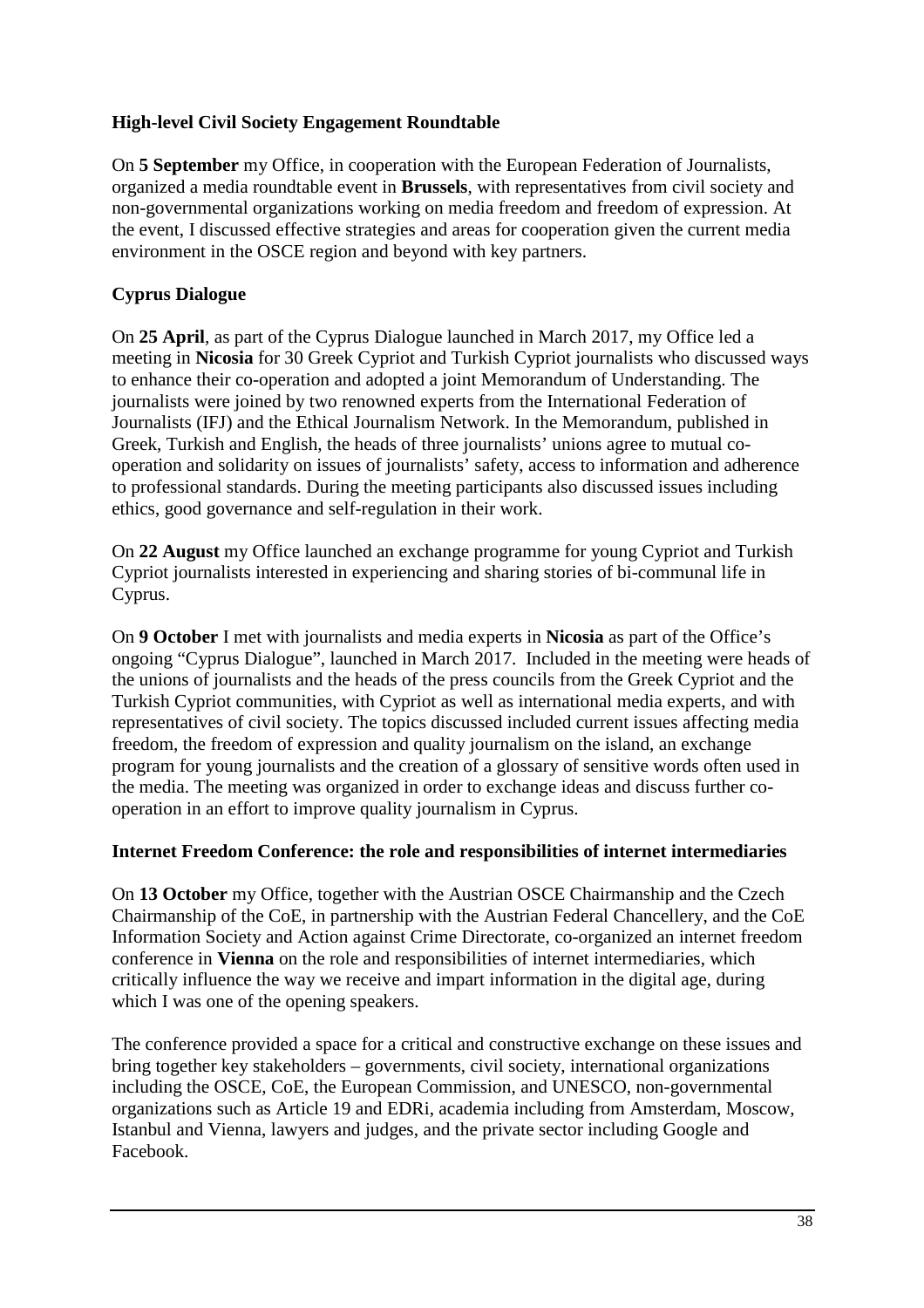More information about the event can be found here: https://www.osce.org/internet-freedom.

## **Central Asia Media Conference**

On **18-19 October** my Office organized the 19th regional Central Asia media conference titled" Open journalism in Central Asia" in **Tashkent**. During the two-day event, some 80 participants, including journalists, representatives from governments, civil society organizations and academia from Kazakhstan, Kyrgyzstan, Tajikistan, Turkmenistan, Uzbekistan and Mongolia along with international experts, discussed current challenges to media freedom in Central Asia and adopted recommendations.

The main topic of the conference was open journalism in Central Asia, with sessions on current tendencies in news media distribution, new professional challenges and opportunities for journalists in a digital environment, approaches to counter disinformation and propaganda, and latest media freedom developments in Central Asia.

More information about the event can be found here: https://www.osce.org/fom/328101.

# **Planned activities for the next reporting period**

## **Visits and participation in events**

On **13-14 November** I will pay a first official visit to **Skopje** to meet the Government Authorities to discuss a wide range of media related issues in the country. I will also meet with media representatives and civil society organizations.

On **14-15 November** my Office will host the second #SOFJO networking and training workshop for journalists, academics and members of civil society in **Vienna**. The event will focus on the specific topics of advocacy, newsroom practices and legal framework with regards to the safety of female journalists online.

On **16-17 November** I will travel to **Berlin** to participate in a panel on "How do Media Freedom and Internet Governance Overlap" with the Advisory Group of the Internet Governance Forum. During the trip I will also meet with members of foundations and representatives of the media community.

On **16-18 November** my Office will give a presentation on safety of female journalists online at the Association of European Journalists Congress and General Assembly in **Vilnius**.

On **21 November** I will join the Opening Ceremony of the "Dialogue of Cultures", the 12th Media-Forum of young journalists from Russia, EU, and CIS countries in the State Hermitage Museum in **St. Petersburg**.

On **30 November** I will attend the 30<sup>th</sup> anniversary of Article 19 in **London**.

On **30 November – 1 December** my Office will participate in the 14th German-Russian Media Forum in **Stavropol**, Russia.

In **December** my office will publish the 3<sup>rd</sup> edition of the OSCE *Guidebook on Safety of Journalists* in order to better assist the OSCE participating States in their efforts to ensure safe working conditions for journalists in the OSCE region. The Guidebook, in English and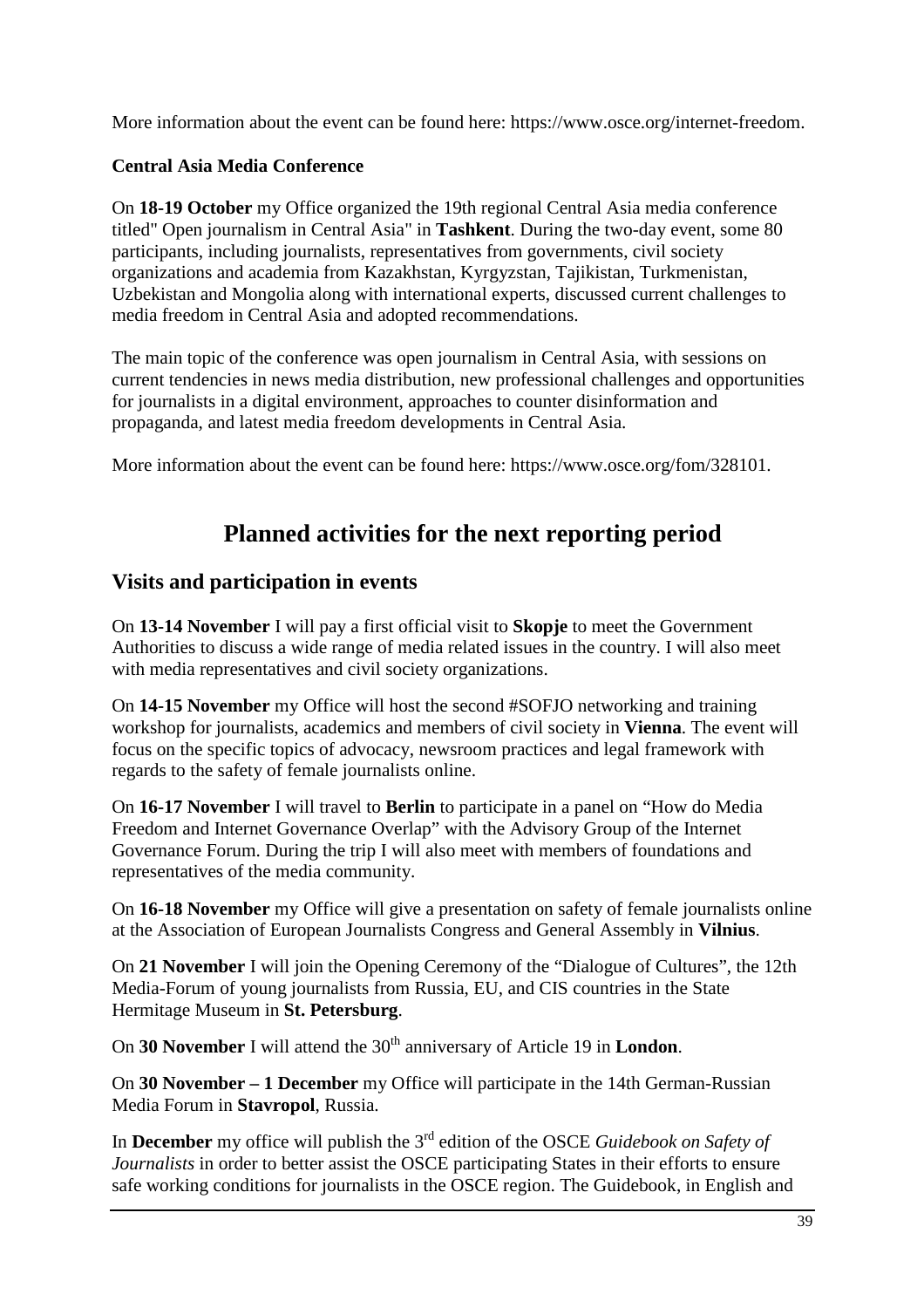Russian, will outline the updated situation and latest developments since the previous edition of 2014, including gender-based threats of violence, harassment and intimidation of journalists online.

On **12 December** I will participate in the "Expert Meeting on Impunity for the Killing of Journalists in the OSCE Region" to be held in **Vienna**.

On **13 December** I will travel to **Stockholm** to meet with the Minister for Foreign Affairs and Deputy Prime Minister Margot Wallström.

On **18 December** my Office will host, together with the Swedish delegation and International Press Institute, a high-level panel and exhibition on the collective work of the Office and other institutions on the safety of female journalists online. The panel and exhibition, taking place in **Vienna**, will showcase the work done on the project in 2017 and highlight those areas where additional work and resources are needed as the project moves into its next phase in 2018.

On 19-20 December I will attend the 12<sup>th</sup> annual meeting of the Internet Governance Forum (IGF) in **Geneva**.

## **Cyprus Media Dialogue**

By the **end of 2017**, as part of an exchange program supported by my Office, a group of young journalists will work at a media outlet of the other community for one week. They will share their experiences with their respective communities, promoting cooperation and understanding through journalism. In addition, my Office will also coordinate the development of a glossary of sensitive words used by the media, and recommendations for possible alternatives.

## **Extra-budgetary donors**

My thanks go to the governments of Austria, Czech Republic, Germany, Ireland, Lithuania, Luxembourg, the Netherlands, Norway, Sweden and United States for their generous contributions during this reporting period.

I encourage all participating States to consider supporting my Office's efforts to provide expertise, support and the most up-to-date resources for the promotion and protection of freedom of the media and freedom of expression throughout the OSCE region.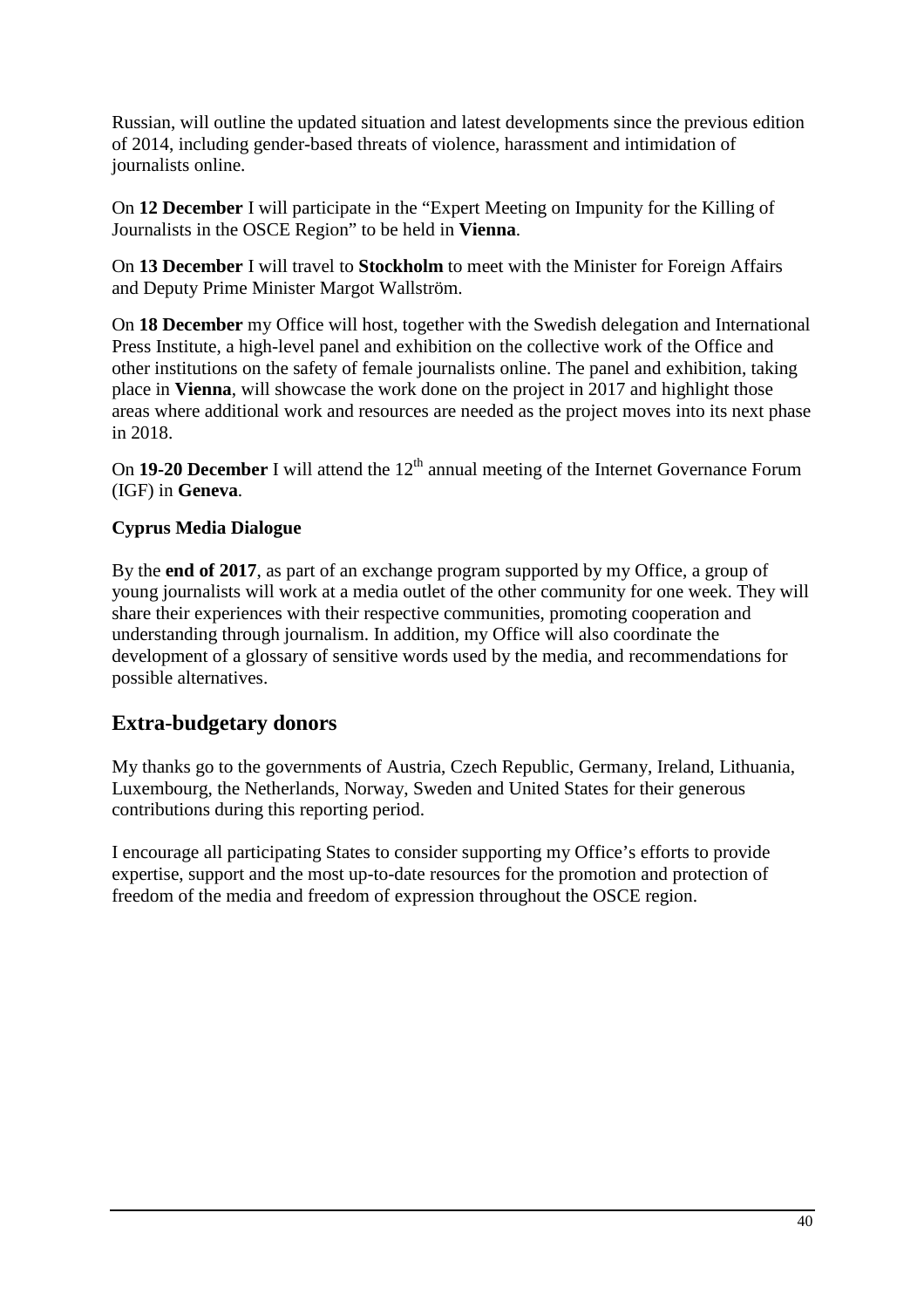# **Annex:**

# **Informal Briefing on the Activities of the Office of the RFOM to the OSCE Chairmanship**

*for the period from 10 March 2017 until 19 May 2017*

## **Media Developments noted in participating States**

In **March** in Albania, journalist Isa Myzyraj, from the online website "Gazeta Impact" reportedly received two death threats during the course of his investigative journalism work. The second threat was allegedly made by the Mayor of Has, Adem Lala. Myzyraj reported the threat to the police and filed a complaint to the Tirana Prosecutor on 6 April. The Association of Professional Journalists and Union of Albanian Journalists condemned these threats and offered the journalist their support. The Delegation of Albania to the OSCE confirmed that on **7 April** the Tirana Prosecutor's Office filed a criminal complaint following the case submitted by the journalist, which is currently being verified by the Prosecutor's Office to determine further procedures pursuant to the provisions of domestic criminal law. The RFOM has made a number of statements on the importance of safety of journalists. For reference, please see http://bit.ly/2nga3E9.

It has been widely reported that from **March to May** in Belarus, more than 100 journalists and bloggers have been intimidated and harassed for their professional work. Many media workers experienced short-term detentions while covering and/or attempting to cover public protests throughout the country in March, and some have been fined or placed under administrative imprisonment. Reportedly, there have been several instances in which law enforcement representatives have used force against the journalists. There have been at least 20 cases in which freelance journalists were detained, warned, received fines or are awaiting trial for working with foreign media without accreditation.

The RFOM has made a number of statements on the situation of journalists in the country. For reference, please see http://www.osce.org/fom/80536 and http://www.osce.org/fom/150011.

From **March to May** a number of threats were reported against journalists in Serbia including Nedim Sejdinović, President of the Independent Journalists' Association of Vojvodina (NDNV), Dinko Gruhonjić, Programme Editor at NDNV, Jovana Gligorijevic, *Vreme* weekly journalist, and Vlado Madžoski, journalist from *Zaječar*. Some of these cases were reported to the police by using mechanisms of the agreement on cooperation and measures for increasing the safety of journalists.

The RFOM has made a number of statements on the importance of safety of journalists. For reference, please see http://bit.ly/2nga3E9.

In Azerbaijan on **10 March** changes were introduced to the Law on Information, Informatization and Protection of Information, and the Law on Telecommunication,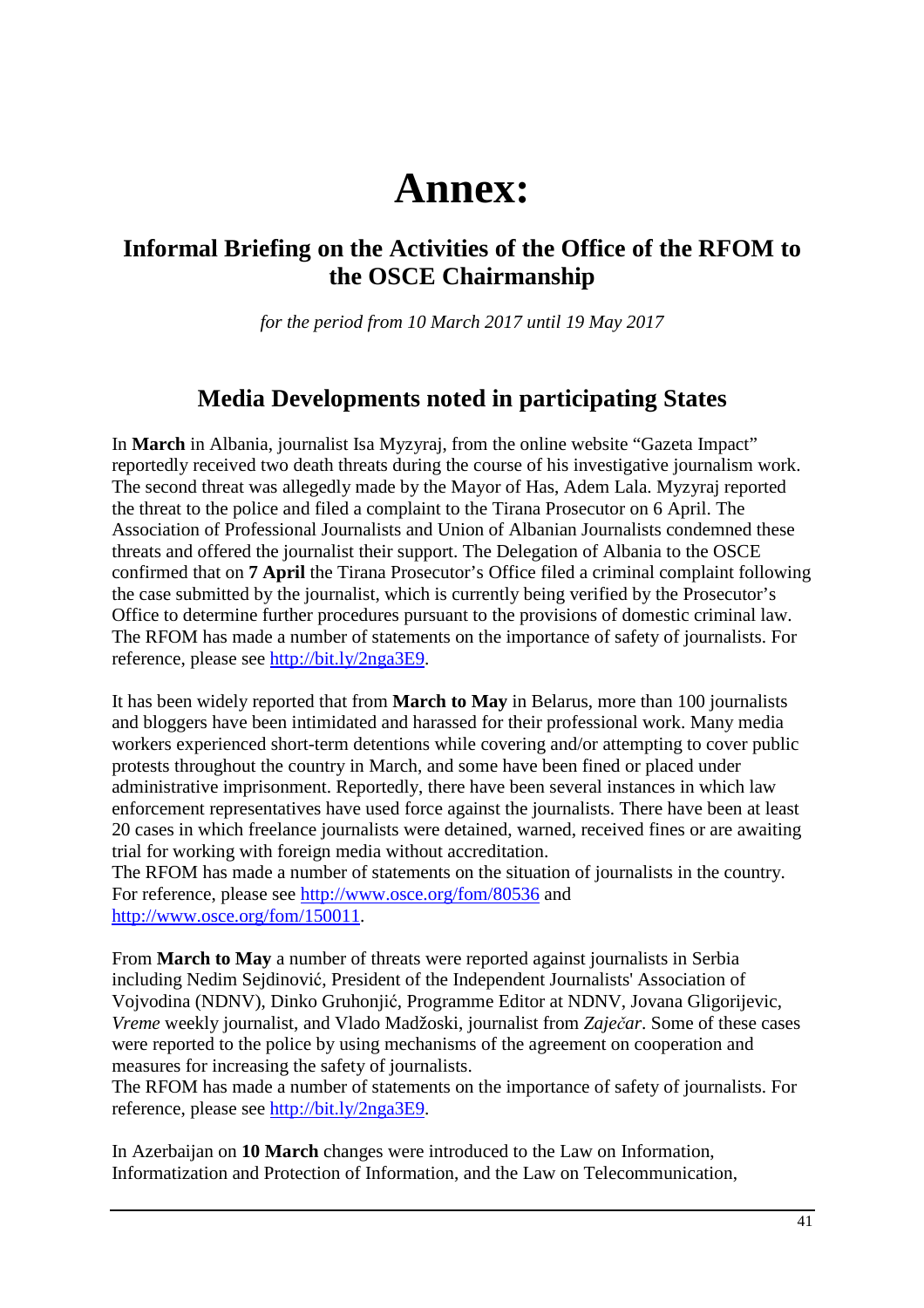reportedly allowing the Ministry for Transportation, Communications and New Technologies to monitor online content and request the website owner and its hosting provider to remove information that glorifies terrorism and/or extremism, justifies suicide, provides advice on the making of firearms and illegal drugs, divulges state secrets, promotes gambling, or is found to be pornographic, libelous, slanderous, or infringing on privacy. If the requested information is not removed within eight hours, a motion to block the website is filed with the court, which shall review the case within five days. The amendments also vest the Ministry with the power to temporarily block websites pending the court decision, as well as to introduce a registry of website containing prohibited information which providers would be obliged to block.

The RFOM has previously made statements regarding similar state regulation of the internet. For reference, please see http://www.osce.org/fom/109885.

In Italy, on **12 March**, television journalist Luca Abete and his crew were physically attacked in Caserta by unknown assailants while filming a report on the sale of counterfeit items. The RFOM has made a number of statements on the importance of safety of journalists. For reference, please see http://bit.ly/2nga3E9.

On **13 March** it was reported that the Office of the Prosecutor General in Kyrgyzstan filed a lawsuit against ProMedia Foundation, the founder of Zanoza.kg, with damages totalling three million KGS (40,262 EUR) and against Naryn Idinov (Ayyp), a journalist with Zanoza.kg, claiming damages of three million KGS (40,262 EUR). The charges are based on an article published in October 2015. On **14 March** the accounts of the above-mentioned outlets were frozen by a court decision. It was also reported that a flat belonging to Naryn Idinov was seized as collateral.

The issue of disproportionately high damages in civil defamation cases involving a public figure has been repeatedly raised by the RFOM, in many OSCE participating States, including in Kyrgyzstan. For reference, please see http://www.osce.org/fom/210251.

In Serbia, on **14 March**, freelance journalist Stefan Cvetković was sentenced by the Basic Court in Vršac to two years and three months in prison and a fine of 2,150,000 million dinars (approximately 17,300 EUR) following a law suit filed by three local politicians on charges of "insult, unauthorized publication and presentation of someone's writings, portraits, and recordings." The Independent Association of Journalists of Serbia (NUNS) and the Independent Journalists' Association of Vojvodina (NDNV) expressed their concern about the verdict. On 11 April, High Court in Pancevo annulled the verdicts in all cases against the journalist.

The RFOM has repeatedly called on States to decriminalise defamation and insult and released a comparative study "Defamation and Insult Laws in the OSCE Region". For reference, please see http://www.osce.org/fom/303176.

In Canada, the Ontario Court of Appeal ruled on **22 March** that VICE News reporter Ben Makuch must hand all communications between him and an ISIS fighter over to the police. The RFOM has previously urged states to safeguard the protection of journalists' sources. For reference, please see http://www.osce.org/fom/173311.

On **26 March** at least 15 international and local journalists were reportedly detained while covering protests in different cities in the Russian Federation, including Moscow and Saint Petersburg. Some journalists were also reportedly threatened by police and some were reportedly attacked by police in Saint Petersburg and Petrozavodsk.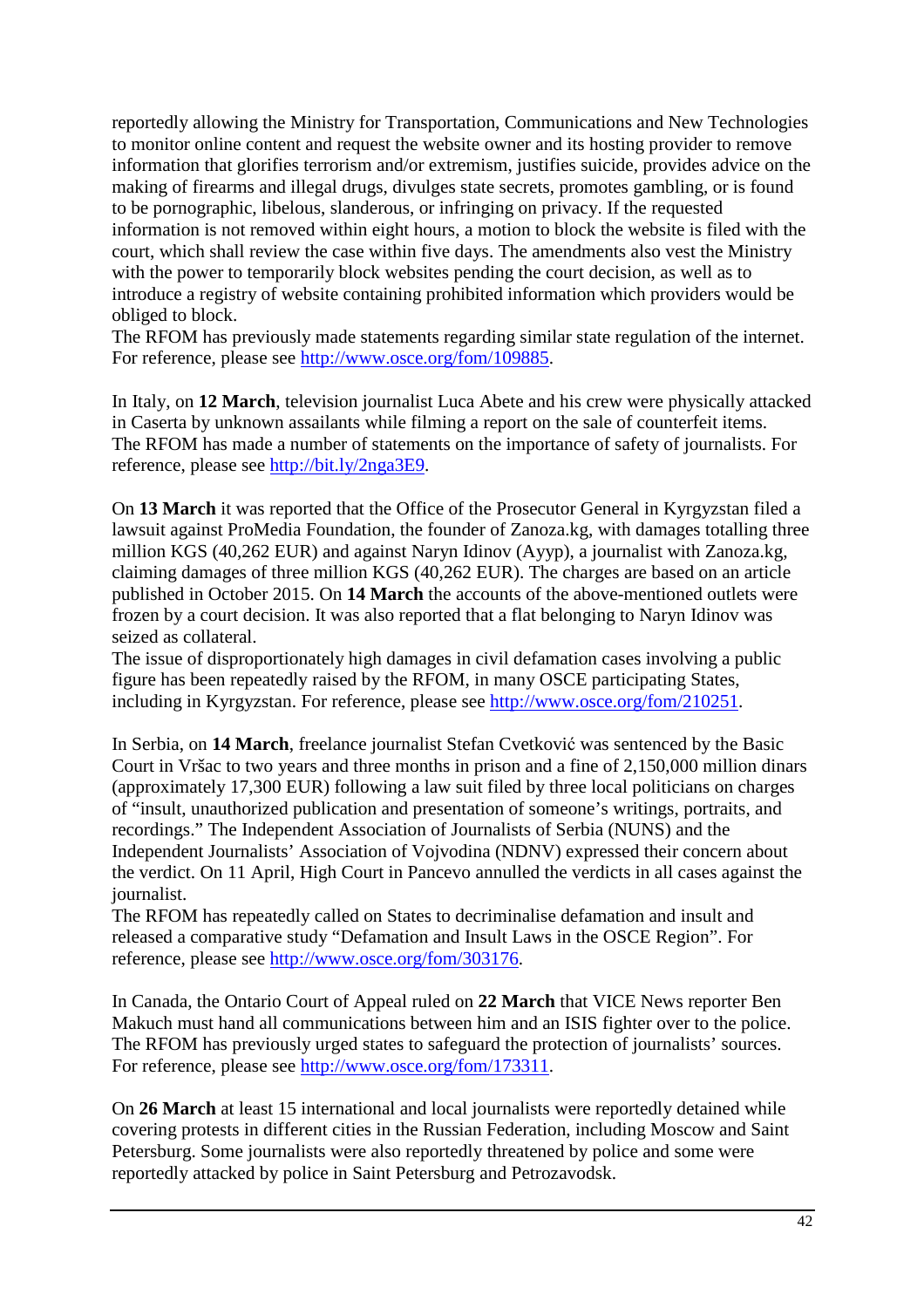The RFOM has made repeated calls to ensure that journalists are allowed to report on issues of public interest including demonstrations.

On **28 March** Sergei Khazov-Kassia and Andrey Kostyanov, journalists with Radio Svoboda (RFE/RL), were reportedly attacked and beaten by a group of unidentified people in Kropotkin in the Krasnodar region of the Russian Federation. The assailants seized personal belongings and the journalists' equipment, some of which was later returned. Kostyanov was hospitalized with a broken rib, while Khazov-Kassia received minor injuries. The journalists were planning to cover the farmers' protest. Police have, reportedly, begun an investigation into the case.

The RFOM has made a number of statements on the importance of safety of journalists. For reference, please see http://bit.ly/2nga3E9.

On **28 March** the Russian President signed a law on online live reporting from open trials on television, radio and the internet which will only allow broadcasts with judicial permission and location specification. Although journalists will continue to be allowed to carry out audio and text recordings during open trials, the law imposes a full ban on broadcasts of preliminary hearings ahead of trials.

The RFOM has previously addressed this issue. For reference, please see http://www.osce.org/fom/98139.

On **28 March**, the Russian President signed a law prohibiting "undesirable" foreign or international non-governmental organizations (NGOs) from creating legal entities in the country.

The RFOM has previously expressed concern about the legislation. For reference, please see http://www.osce.org/fom/159081.

On **29 March** Cassandra Vera, a 21year old student was convicted in Spain for 'glorifying terrorism' and 'humiliating victims', and given a one year suspended sentence and seven years of exclusion from publicly funded employment for a 2013 tweet about the 1973 assassination of Prime Minister Luis Carrero Blanco. The sentence has led to a debate in Spain regarding this legislation and the restrictions it places on freedom of expression. The RFOM has issued a Communiqué on free expression and the fight against terrorism. http://www.osce.org/fom/261951.

On **30 March** the parliament of Moldova adopted a set of amendments to the Audiovisual Code which were originally approved in the first reading in July 2016. Reportedly, lawmakers dropped the restrictive provisions banning broadcasts or rebroadcasts of certain content that originates from states that are neither members of the European Union, nor parties to the European Convention on Transfrontier Television. The RFOM has previously made statements on this issue. For reference, please see http://www.osce.org/fom/253346.

On **31 March** in Belarus police searched the two offices of a Belsat satellite TV channel in Minsk, seized equipment and detained cameraman Aleksandr Lyubenchuk.

In the Netherlands in **early April**, the Senate began deliberations on the draft Law on Intelligence and Security Services, following its adoption by the Second Chamber in February 2017. The draft legislation would result in a lack of protection against mass surveillance between journalists and their sources. A number of organizations, including the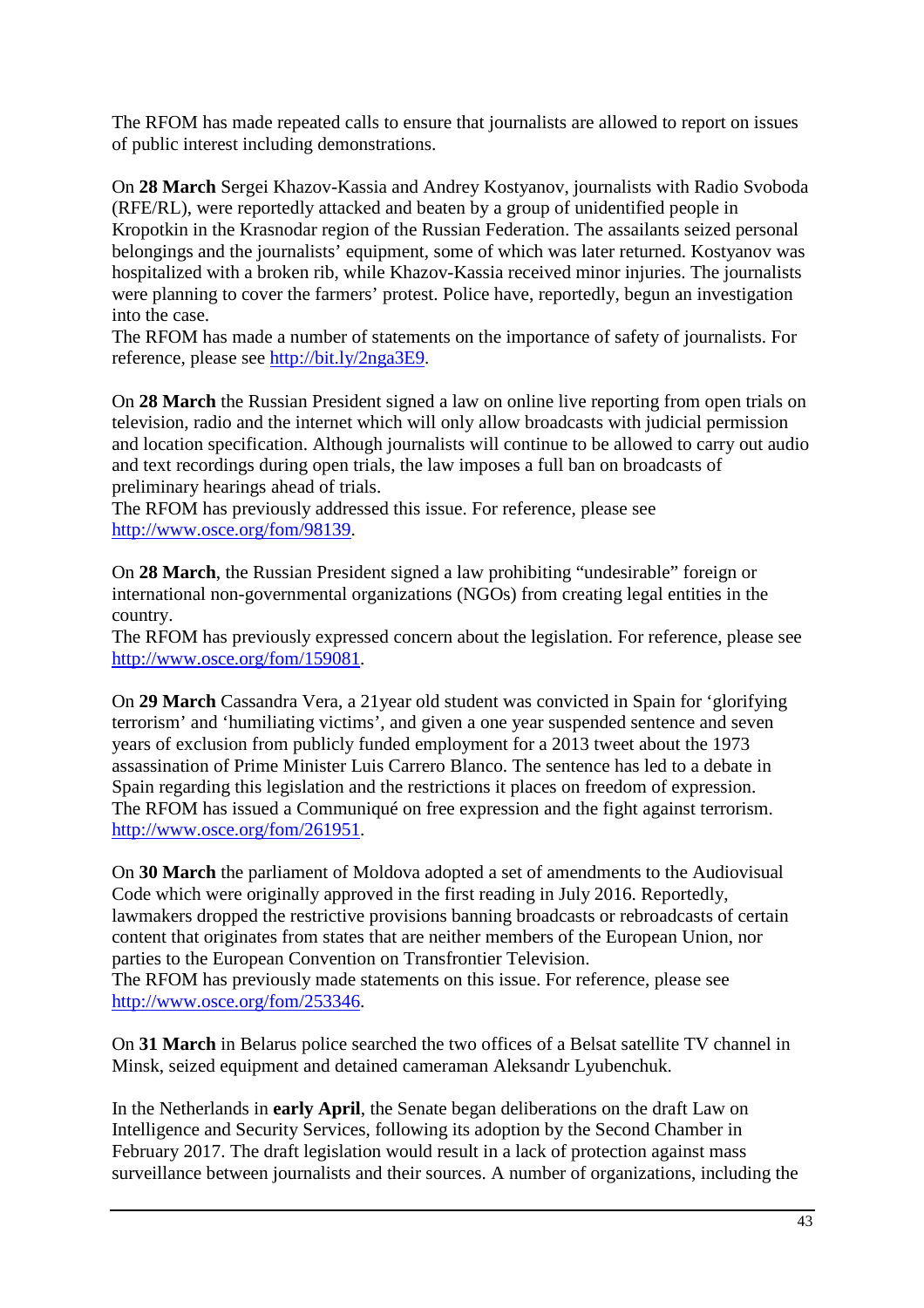National Union of Journalists (NVJ), have voiced their concern that the draft law should be adapted to respect the right of journalists to protect their sources.

The RFOM previously expressed concern about the legislation in a letter to the Minister of the Interior and Parliament. For reference, please see the Report to the Permanent Council http://www.osce.org/fom/303956. The letter is now part of Senate deliberations.

In **early April** the Office noted that the French Attorney-General has initiated investigations into a number of death threats received by mail by several journalists from Mediapart, the Journal du Dimanche and the Canard Enchaîné.

The RFOM has made a number of statements on the importance of safety of journalists. For reference, please see http://bit.ly/2nga3E9.

In **April**, Loes Reijmer, a Dutch journalist at the daily newspaper *De Volkskrant*, was targeted with verbal sexual abuse, including hundreds of explicit rape threats, on the popular website *GeenStijl*, after she criticized its 'mysogynistic' content. The incident has been condemned by the Dutch Journalists' Association as an attempt to silence female journalists. In an open letter, more than one hundred women working in media and entertainment, supported by two government ministers, have called on major companies to stop advertising on *GeenStijl* and its affiliated video blog *Dumpert*.

The RFOM has made a number of statements on the importance of safety of journalists http://bit.ly/2nga3E9 and especially on countering online abuse of female journalists http://www.osce.org/fom/193556.

In Turkey on **1 April**, the Istanbul 25th Heavy Penal Court ruled that 21 imprisoned journalists should be released. A few hours later, the ruling was overturned and new detention warrants have been issued for 13 of the journalists. The other eight journalists remain in prison following a successful appeal by prosecution. Most of the journalists are former employees of the *Zaman* media group. If convicted, they face up to 10 years for various articles and tweets.

The total number of journalists who have been imprisoned for their work remains close to 200 in Turkey, with the overwhelming majority imprisoned following the coup attempt of July 2016. According to their lawyers, several arrested journalists are kept in isolation with very limited time outside their cells, with few communication possibilities and many of them lack medical treatment. International human rights organizations and members of Parliament have consistently raised concern regarding the torture of journalists in prison.

The RFOM has repeatedly called for the immediate release of all journalists imprisoned for their work throughout the OSCE region, and for the fundamental reform of laws that allow imprisonment for journalistic work.

On **2 April**, Sisak Gabrielian, the correspondent for RFE/RL's Armenian service was reportedly attacked while covering parliamentary elections in Yerevan, after having identified voting irregularities at a polling station, and suffered a minor injury. Reportedly, the Prosecutor General's Office has been aware about the incident and instructed the police to investigate it. On 14 May, the journalist was reportedly verbally abused and assaulted while covering the municipal elections in Yerevan.

On **4 April**, the indictment was issued against 21 persons, including 19 employees of the daily *Cumhuriyet* in Turkey. According to the indictment, the journalists are accused of aiding an illegal organization through their articles and tweets. The majority of the Cumhuriyet staff, including journalists and managers of the newspaper, have been in prison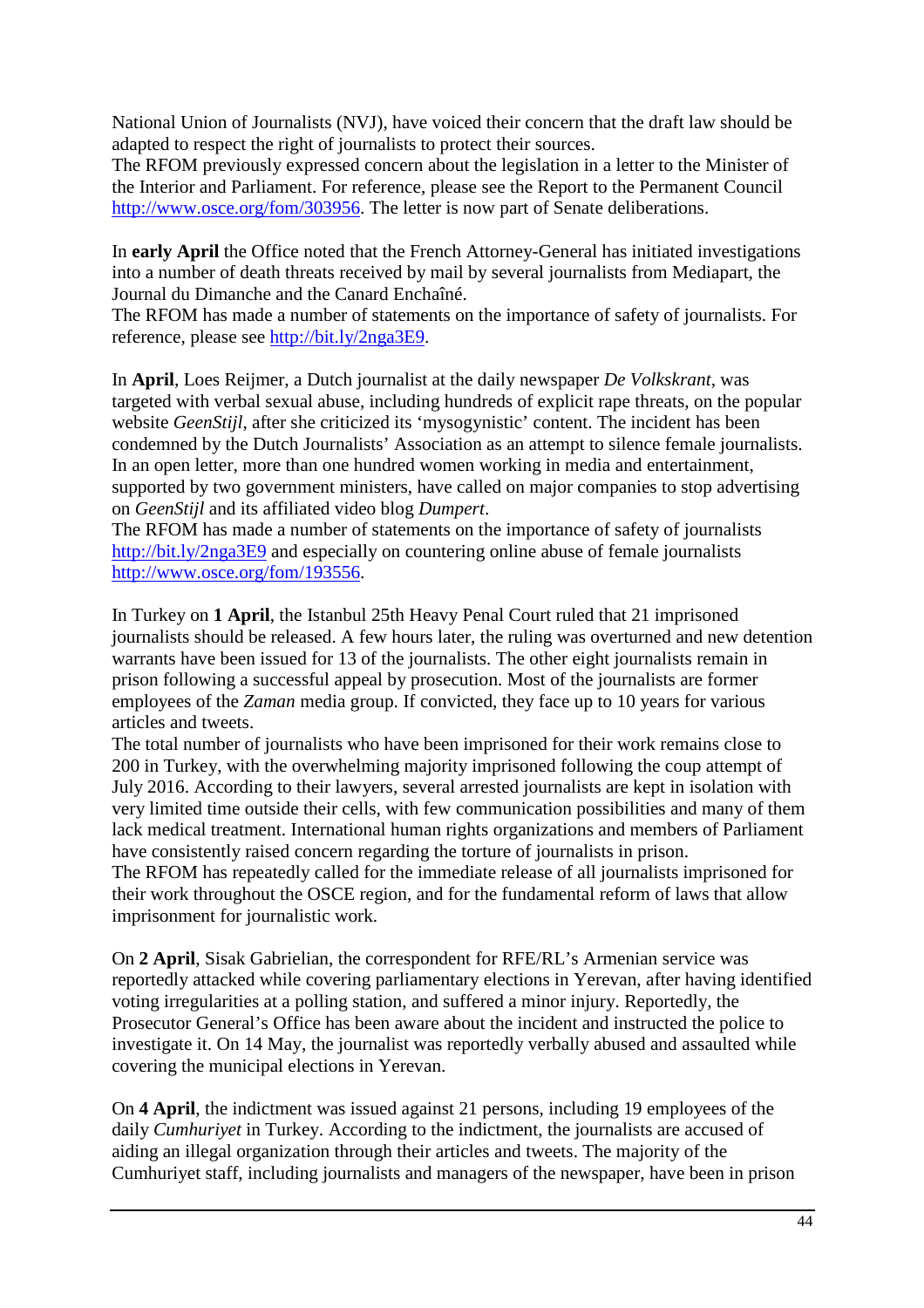since November or December 2016 awaiting indictment. Among the accused are journalists Ahmet Şık, Kadri Gürsel and Can Dündar, with whom the Office has closely worked for several years.

On **6 April**, a group of people in the Former Yugoslav Republic of Macedonia attempted to physically assault Bozhidar Barlakoski, a journalist from *Plus Info* web portal. After covering a session of Parliament, Barlakoski was on his way home when he was attacked by the group near the Soravia shopping mall. He managed to escape by taxi and reported the incident to the police.

The RFOM has made a number of statements on the importance of safety of journalists. For reference, please see http://bit.ly/2nga3E9.

On **10 April**, it was reported that the investigative Greek journalist and publisher of *Documento*, Kostas Vaxevanis, was briefly detained, after the wife of the Governor of the Bank of Greece filed a lawsuit against the journalist for libel, calling for his immediate arrest. The journalist, who voluntarily went to the police, was released later that day, pending investigation.

The RFOM has previously supported the decriminalization of defamation and insult law in the OSCE region. For reference, please see http://www.osce.org/fom/303176.

On **11 April**, Turkish police detained Italian journalist and documentary filmmaker Gabriele Del Grande in the southeastern province of Hatay. He was released and deported on 24 April.

On **11 April** a car belonging to Ruslan Solovyev, contributor to newspaper *Gorod Nikopol*, was set on fire in Nikopol in the Dnipropetrovsk oblast in Ukraine. According to the journalist, the attack could be linked to his professional activity. Police have reportedly opened an investigation.

The RFOM has made a number of statements on the importance of safety of journalists. For reference, please see http://bit.ly/2nga3E9.

In Turkey on **12 April**, all 13 defendants accused in the six-year-long trial of ODA TV were acquitted by the Istanbul 18th Heavy Penal Court.

On **13 April** Russian *Novaya Gazeta* issued a statement saying it feared for the safety of its reporters after Adam Shahidov, an advisor to the Chechen President, along with Muslim preachers accused the newspaper of defamation and threatened retaliation at a large gathering in a mosque in Grozny. At the beginning of April 2017 the newspaper published investigative articles reporting persecution of men suspected of homosexual acts.

The RFOM has previously highlighted incidents involving journalists working in the Chechen Republic and threats by the authorities toward media workers. For reference, please see http://www.osce.org/fom/226776.

On **14 April** it was reported that in Uzbekistan free-lance journalist Aleksey Volosevich was detained while taking photographs in Gazli town and held in custody for 18 hours at a police precinct. After 18 hours of interrogations he was released.

The RFOM has repeatedly raised similar cases on detention of journalists while performing professional duties. For reference, please see http://www.osce.org/fom/273691.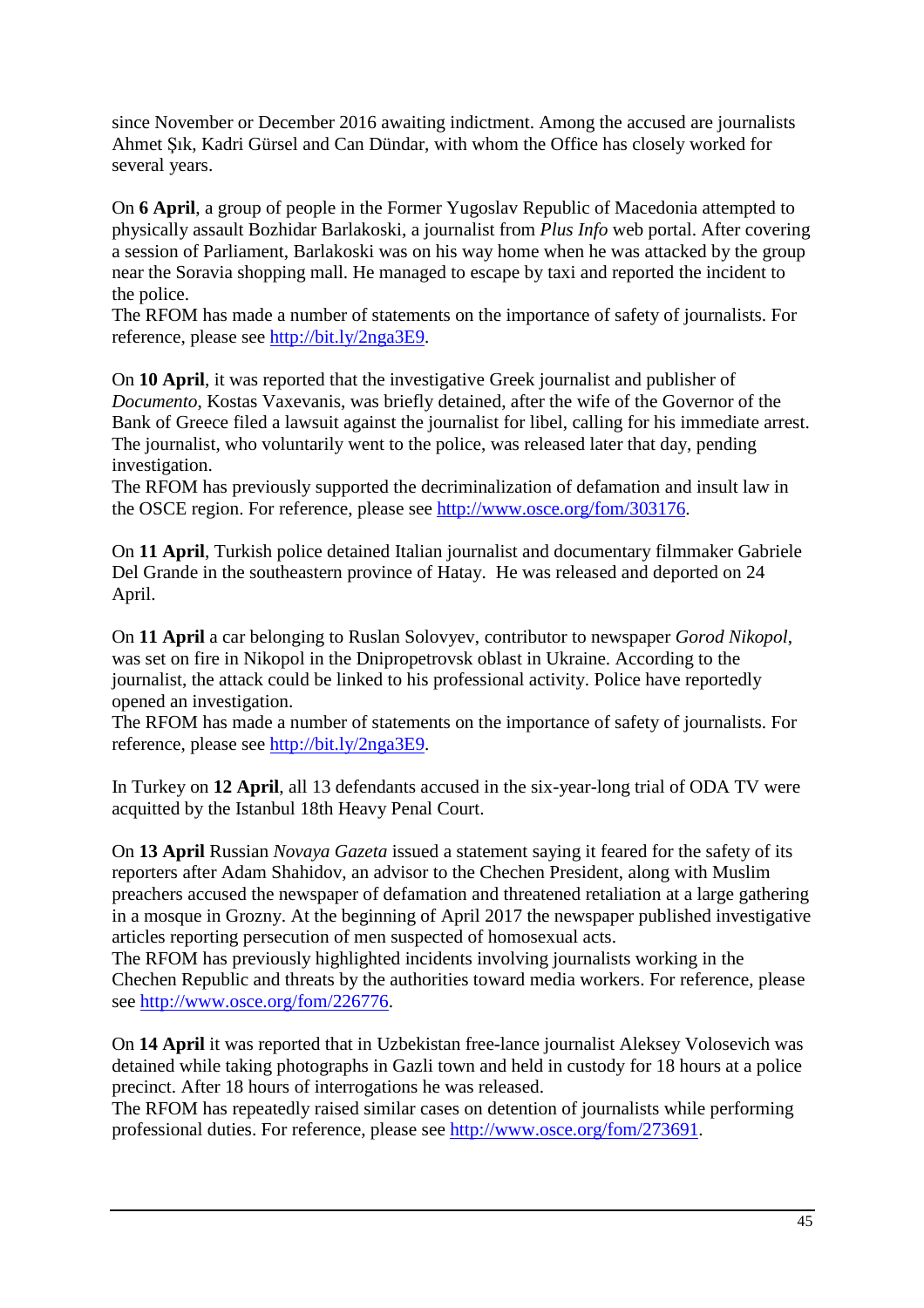On **18 April**, *TV Valjevo Plus* Chief Editor Predrag Lukić and cameraman Vasilije Ristović were assaulted by a group of people, reportedly in order to prevent them from filming the area. One assailant took and disabled the camera. The case has been reported to the police and condemned by the Journalists Association of Serbia (UNS) and Independent Association of Journalists of Serbia (NUNS).

The RFOM has made a number of statements on the importance of safety of journalists. For reference, please see http://bit.ly/2nga3E9.

In Croatia on **18 April**, Siniša Vickov, journalist from Radio Brač was beaten by two security guards in front of the Spit-Dalmatia County assembly. According to the reports, the journalist was trying to enter the building where the assembly was held, when he was attacked despite identifying himself as a journalist. Vickov was hospitalized with head injuries and two broken ribs. The Croatian Journalists' Association, the Sport Journalists of HND and FIJET condemned this attack.

The RFOM has made a number of statements on the importance of safety of journalists. For reference, please see http://bit.ly/2nga3E9.

On **19 April** in the Russian Federation Nikolay Andruschenko, journalist and co-founder of *Noviy Peterburg* newspaper, died in hospital after being brutally attacked in March 2017 in Saint Petersburg. He suffered a number of serious injuries to his head and never recovered after being placed in a medically-induced coma. The journalist was well-known for his investigative reporting.

The RFOM has made a number of statements on the importance of safety of journalists. For reference, please see http://bit.ly/2nga3E9.

On **21 April** the Russian State Duma adopted amendments to the Statute on Information, Information Technologies and Protection of Information that introduce regulations on foreign and national online cinemas which includes strict responsibilities for the owners of audiovisual services, limits foreign participation in the ownership or control of an audiovisual service to 20 percent, prohibits dissemination of certain content such as election campaign material, "extremist material", "propaganda of pornography", "cult of violence", and obscene words, obliges the owners of the audiovisual services to abide by the Russian rules on age ratings for audiovisual products and generally follow other laws such as the statute on the Mass Media (which, among other provisions, prohibits rebroadcasting TV channels and programmes that have not been registered as mass media outlets in Russia). The RFOM earlier addressed changes to legislation on foreign media ownership requirements in Russia. For reference, please see http://www.osce.org/fom/124143

The RFOM criticized imprecise wording of anti-extremism legislation in Russia which resulted in individuals not knowing whether their actions are legal. For reference, please see http://www.osce.org/fom/120175

The RFOM deplored the excessive obligations earlier put on online services by amendments to the same law. For reference, please see http://www.osce.org/fom/117950

On **24 April**, reportedly 10 masked people entered the offices of the Greek daily publication *Kathimerini* around midnight, throwing paint on the walls and spreading flyers containing threats against journalists. The Athens Union of Journalists expressed its support to all employees of the newspaper, and all political parties condemned the attack.

The RFOM has made a number of statements on the importance of safety of journalists. For reference, please see http://bit.ly/2nga3E9.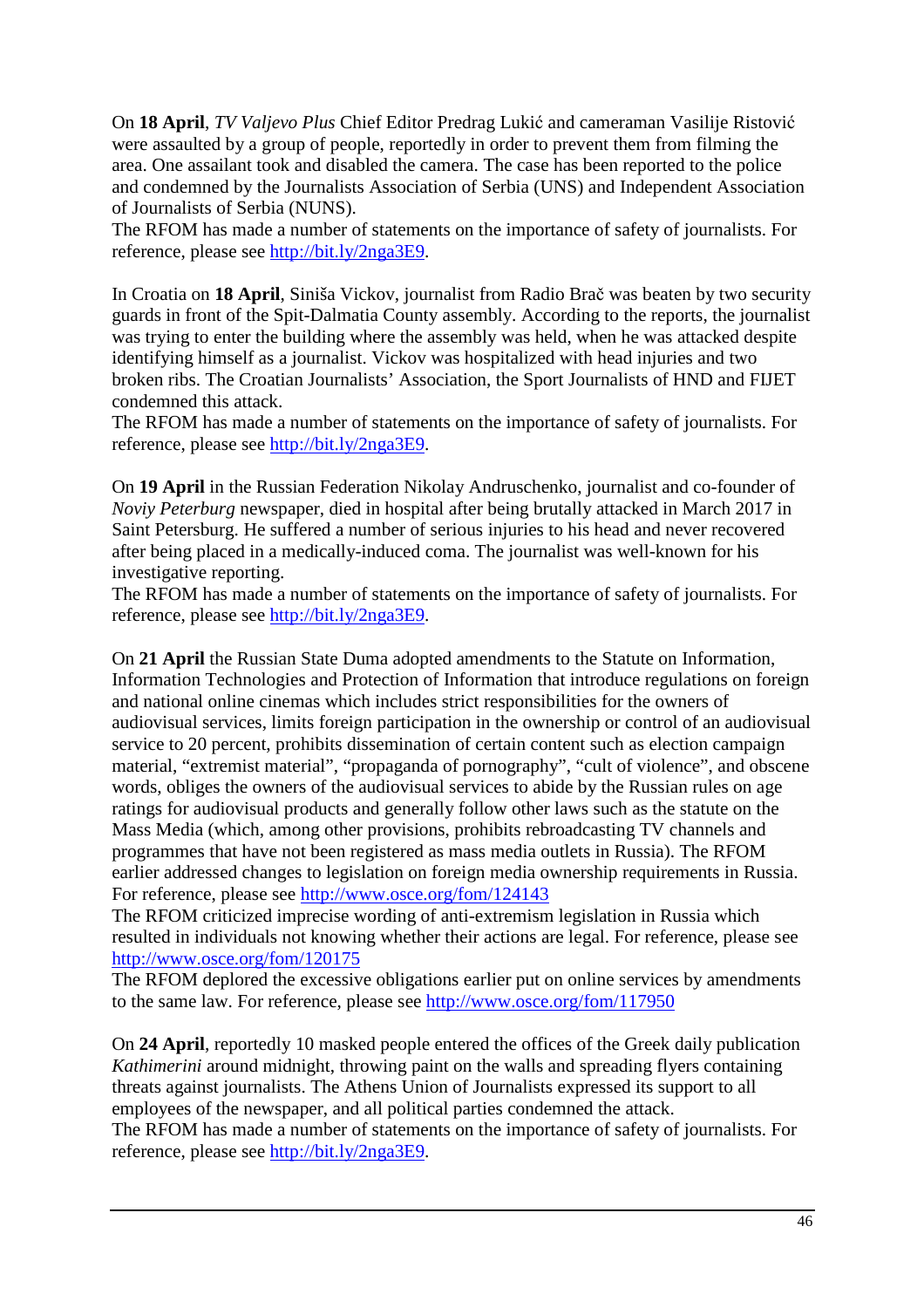In the Russian Federation **on 26 April**, Ilya Varlamov, well-known photo blogger and contributor to Echo Moskvy, was attacked by unknown assailants with green paint and iodine at the airport in Stavropol. Later that day the journalist was, once again, attacked in a similar manner.

The RFOM has made a number of statements on the importance of safety of journalists. For reference, please see http://bit.ly/2nga3E9.

On **27 April** in the Former Yugoslav Republic of Macedonia, during the attack on the Parliament, at least two journalists were injured and many others threatened. Meta News Agency journalist Dimitar Tanurov had his phone taken, was beaten, and verbally assaulted by protesters while taking pictures of the attack. Nikola Ordevski, cameraman with the *Makfax* news agency was also physically attacked, sustaining a head injury. *TV Telma* crew members, Radio Free Europe journalist Zorana Gadzovska Spasovska, and *Anadolu* cameraman Vedat Abdul are among those journalists subject to assault or threat during the event.

The RFOM has made a number of statements on the importance of safety of journalists. For reference, please see http://bit.ly/2nga3E9.

On **27 April**, the Turkish authorities did not renew the press accreditation of German *Stern* magazine journalist Raphael Geiger due to his allegedly insulting remarks about the President. Geiger has worked in Istanbul since 2015 and moved to Athens following the incident.

On **29 April** in Serbia, it was reported that Dzeljaj Behljulji, one of the owners of *TV Spektri* was verbally threatened in Bujanovac by President of the Assembly of Bujanovac, Jonuz Musliju and his two sons. Musliju was allegedly unhappy with the critical reporting by *TV Spektri*.

The RFOM has made a number of statements on the importance of safety of journalists. For reference, please see http://bit.ly/2nga3E9.

On **29 April**, Turkish authorities decreed that the political magazine *Yürüyüş* and the regional newspaper *Van İpekyolu Haber* be closed.

On **29 April** an Ankara court ordered the ban of Wikipedia in Turkey, based on Law 5651. The RFOM has previously called for the fundamental reform of Law 5651, also known as the Internet Law of Turkey, and offered assistance to Turkey to bring the law in line with international standards on online freedom of expression. http://www.osce.org/fom/233926.

On **2 May**, a Turkish court ruled to release imprisoned journalist and law student Ayşenur Parıldak. She was arrested again that evening on new charges related to her work as a journalist. Parıldak is a former reporter from the closed *Zaman* daily, and has been in prison since August 2016.

In Azerbaijan on **2 May** Aziz Orudjev, Head of internet TV channel *Kanal 13*, was reportedly arrested and sentenced to 30 days imprisonment for disobeying police in Baku.

On **2 May** the editorial office of newspaper Svetlovodsk Vercherniy was shot at in Svetlovodsk in the Kirovograd oblast in Ukraine. No injuries have been reported, but the journalists have linked the attack to the scope of their professional activities. Police have reportedly opened an investigation.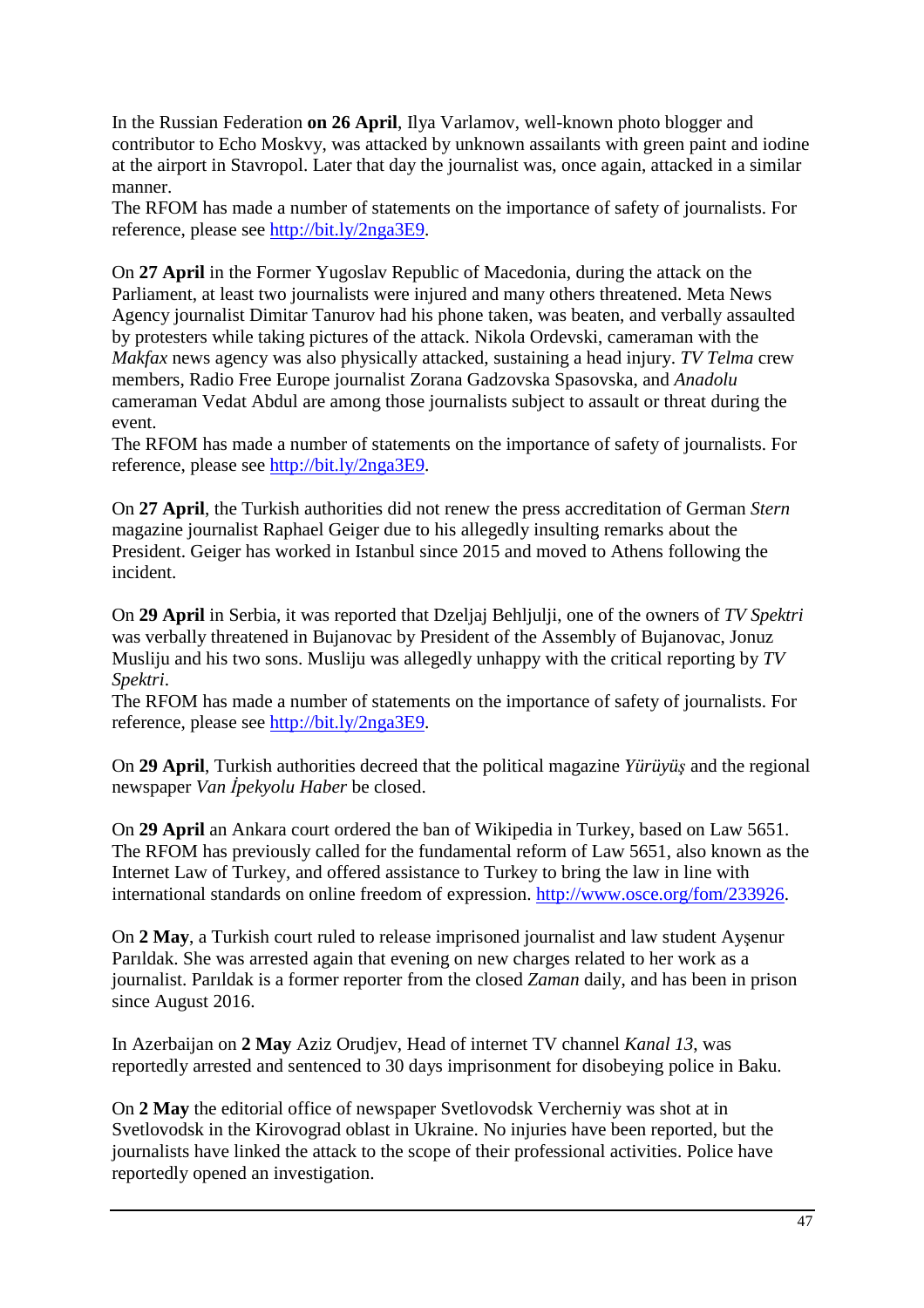On **2 May**, the 1st Penal Court of Peace in Ankara in Turkey ruled to block access to several hundred social media accounts.

On **3 May** the Constitutional Chamber of the Supreme Court of the Kyrgyz Republic accepted a motion to render Art. 1 and Art. 4 of the Law on Guarantees to Activities of the President unconstitutional. Art. 4 stipulates that the Prosecutor-General is responsible for protection of reputation of the President.

In the Netherlands on **3 May**, the Dutch Journalists' Association published a survey showing an increase in threats against journalists in the Netherlands. The survey indicated that more than 60% of Dutch journalists experienced harassment, threats and/or intimidation during the course of the last year.

On **4 May**, media reported the expulsion of Julia Halasz, a reporter from news website *444.hu*, from a public event in Budapest, Hungary hosted by Fidesz, the country's governing party. An attendee of the event reportedly took the journalist's phone, and verbally and physically assaulted her, pulling her down a flight of stairs. Fidesz denies the journalist's claims, stating that the journalist failed to comply with the event's press guidelines. On numerous occasions, the RFOM emphasized the responsibility of the authorities to ensure free and safe working conditions for journalists covering public events.

On **9 May**, the European Broadcasting Union sent a letter to the authorities of Bosnia and Herzegovina expressing their concern that the State is at risk to become the only European country without a national service broadcaster.

In May 2016, the RFOM called on the authorities and the steering boards of the public broadcasters to act immediately to ensure the full implementation of relevant laws, and prevent a total shut down of the public broadcaster. For reference, please see http://www.osce.org/fom/243951.

On **9 May** the Office noted that in the United States Public News Service journalist Dan Heyman was arrested by police at the West Virginia state capitol in Charleston after having attempted to ask Health and Human Services Secretary Tom Price a question concerning draft legislation on the country's health care system. Heyman was reportedly pulled aside, handcuffed, arrested and jailed on the charge of wilful disruption of state government processes. He was later released on a \$5,000 bail.

The RFOM has repeatedly condemned the arrest and imprisonment of journalists for exercising their profession. For reference, please see http://www.osce.org/fom/278326 and http://www.osce.org/fom/247701.

On **10 May** in Ireland, police reportedly dropped a prosecution against the British comedian Stephen Fry after a formal complaint was made against him in relation to comments he made in a television interview in 2015. The prosecution had been brought under the Defamation Act 2009 and Ireland's constitution which criminalise blasphemy.

The RFOM previously welcomed the decriminalisation of blasphemy in Iceland and Norway. For reference, please see http://www.osce.org/fom/169916.

On **10 May** Gabriele Carchidi, Editor-in-Chief of the online newspaper *iacchite.com* was convicted and sentenced by a court in Cosenza, in the Calabrian region of southern Italy, to a total of 30 months in prison following four separate cases of libel against the journalist. The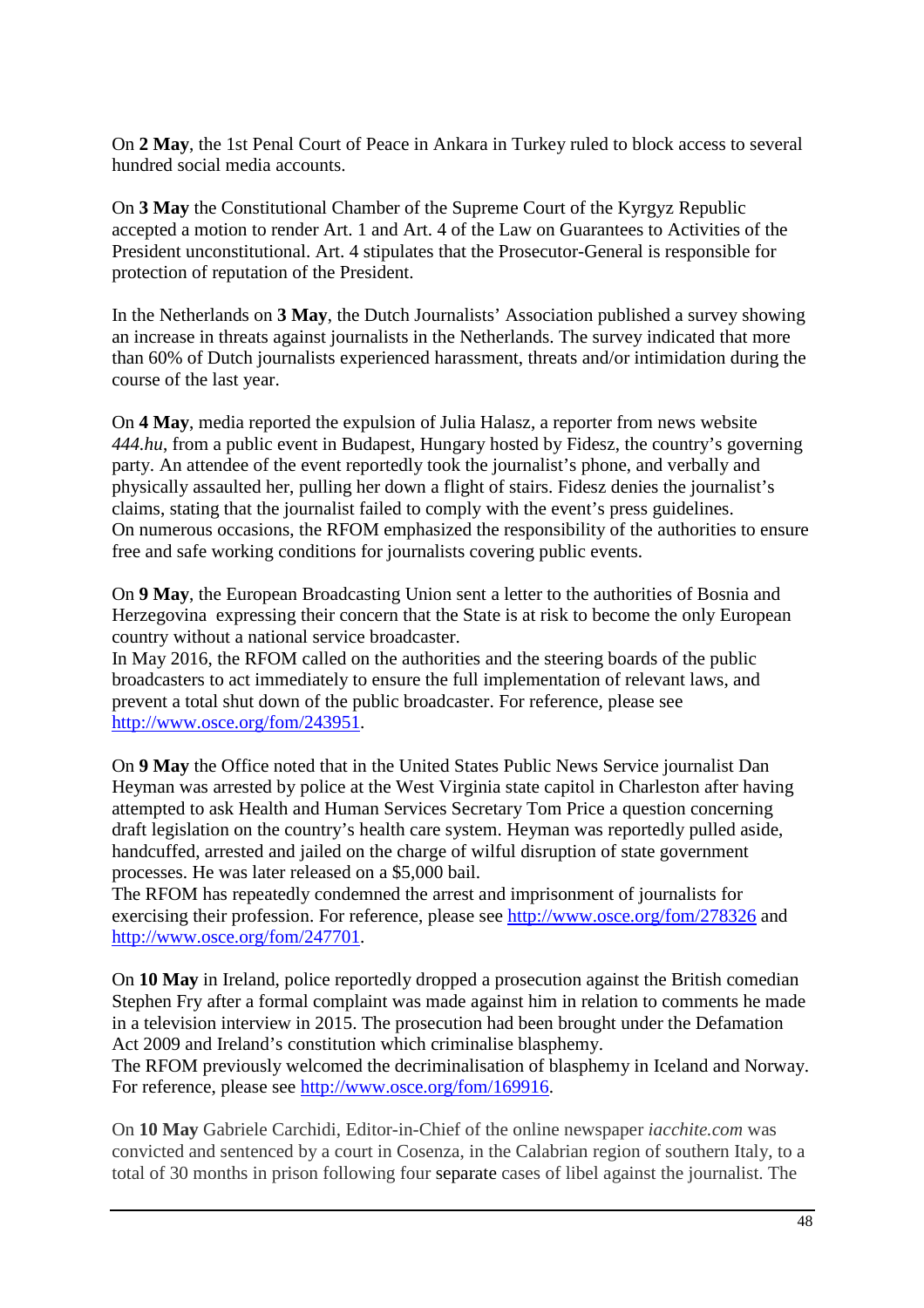most recent conviction is the result of a lawsuit initiated by the mayor of Cosenza regarding references the journalist made to the mayor on Facebook. The other convictions also relate to reports made by the journalist concerning the behaviour of senior Carabinieri officers, the mayor and a magistrate of Cosenza. Carchidi is currently awaiting the result of his appeal with regard to the four cases.

#### On **10 May,** the Prime Minister of Malta announced his intention to file a libel lawsuit against journalist Matthew Caruana Galizia.

The RFOM has previously urged politicians to endure a higher threshold of criticism and scrutiny regarding their public work. For reference, please see http://www.osce.org/fom/299941.

In Ukraine on **10 May** the Lviv Oblast Prosecutor's Office reported that a university student received a 2.5-year suspended sentence for posting photos and other material with communist symbols on his Facebook page. The student was sentenced under the law criminalizing public denial of the activities of the communist regime and banning all related symbols, with the exception of limited educational or scientific purposes.

The RFOM has previously addressed the issue. For reference, please see http://www.osce.org/fom/158581.

On **11 May** in Tajikistan, Mijgona Halimova, a journalist with Ozodagon news agency, who previously worked with the now closed Najot newspaper, was fined by the court on charges of failing to report a criminal act. Halimova was ordered to pay 25,000 TJS (2,690 EUR). The RFOM has previously raised the issue of imposition of disproportionate fines on journalists. For reference, please see http://www.osce.org/fom/210251 and http://www.osce.org/fom/91937.

On **12 May** President Atambaev of Kyrgyzstan suggested that the Prosecutor-General withdraw charges against radio Azattyk.

On **12 May** a court in Baku ordered the blocking of the websites of newspaper Azadliq, the Azerbaijan service of RFE/RL and the internet resource hosting foreign-based online platforms *Azerbaycan Saati*, *Meydan TV* and *Turan TV*. Reportedly, the decision followed a lawsuit filed by the Ministry for Transportation, Communications and High Technologies, "in view of creation of threats to the interests of the state and society protected by the law" in late April 2017.

The RFOM has previously made statements regarding similar state regulation of the internet. For reference, please see http://www.osce.org/fom/109885.

On **12 May** in Turkey police detained Oğuz Güven, the Chief Online Editor of the daily Cumhuriyet. On **15 May** the journalist was formally arrested on terrorism charges for a tweet, the wording of which the court deemed controversial. The tweet was deleted 55 seconds after it was posted.

On **12 May** the Moldovan border service reportedly denied entry to Dmitriy Yermolayev, Chief Editor of newspaper *Rossiiskiye Vesti*, and Latvian journalist Andrey Tatarchuk at Chisinau airport. The RFOM issued a Communiqué on denial of entry of journalists from one OSCE participating State to another http://www.osce.org/fom/117092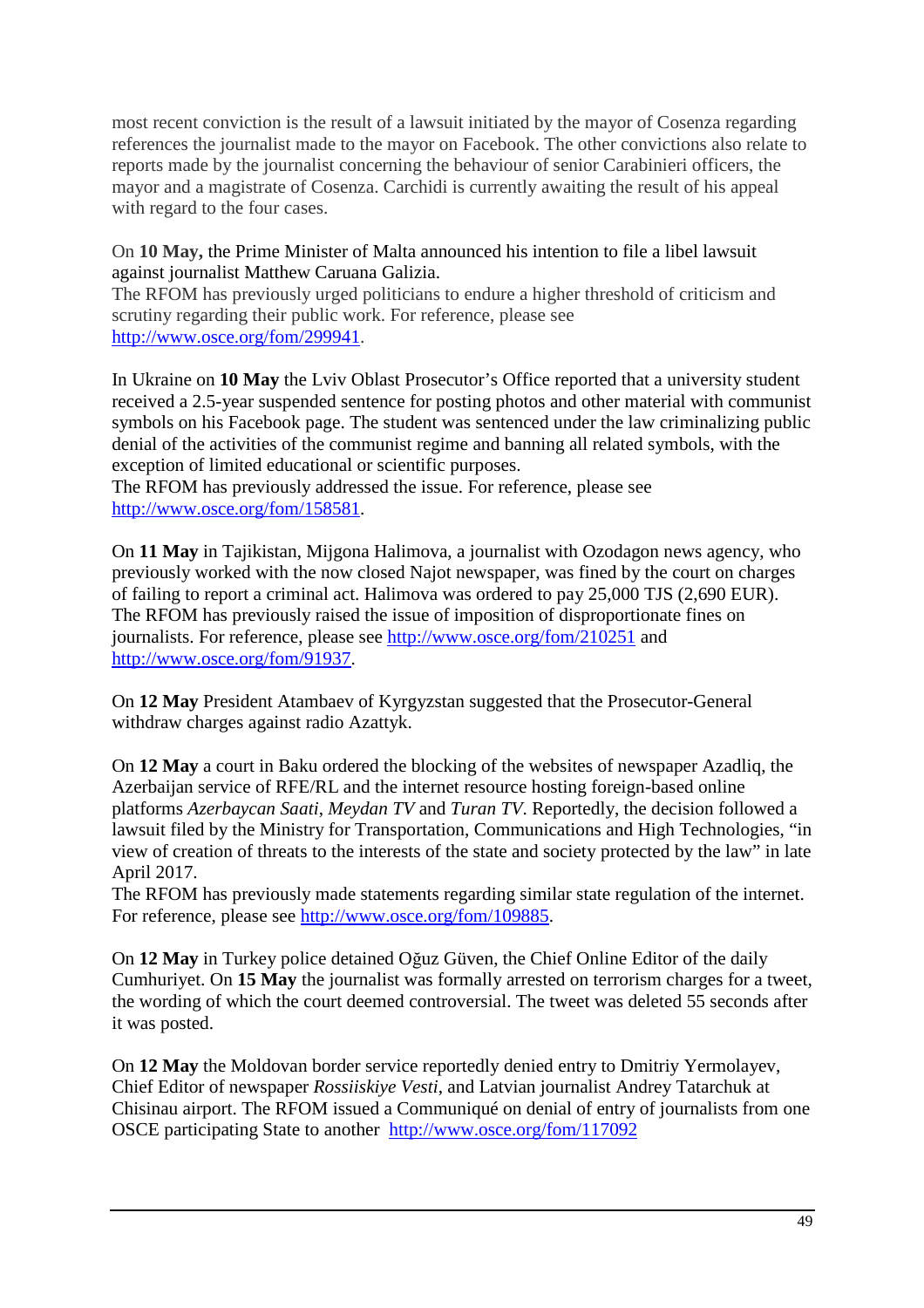On **12 May**, a Croatian journalist from online portal *034.rh*, Mladen Mirković, was attacked by the Mayor of Požega, Vedran Neferović. The media reported that Neferović physically and verbally assaulted the journalist, threatening to kill him and all *034.rh* staff. Mirković was hospitalized following the encounter. The attack was reported to the police and condemned by the Prime Minister of Croatia Andrej Plenković, the Croatian Journalists' Association (CJA), and local branch of the SDP party. On **13 May**, the journalist reported another phone threat to police. The CJA welcomed the quick response of police which resulted in the detention of a possible suspect.

The issue of safety of journalists is a top priority for the RFOM and has been raised multiple times. For reference, please see http://bit.ly/2nga3E9

In Kazakhstan on **14 May**, it was widely reported that Ramadan Esergepov, chairman of the media support NGO "Journalists in Need", was attacked, sustaining a knife wound, while boarding a train to meet with the Ambassador of Lithuania and international experts regarding the case of detained journalist Zhanbolat Mamay. The investigation under Art. 24 (planning a crime and attempting a crime) and Art. 99 (murder) of the criminal code of Kazakhstan was initiated by the department of internal affairs.

The issue of safety of journalists is a top priority for the RFOM and has been raised multiple times. For reference, please see http://bit.ly/2nga3E9.

On **15 May** the Ukrainian President signed a decree extending the scope of sanctions, originally introduced in September 2015, to include several hundred companies and individuals that pose a "threat to national interests" or promote "terrorist activities". The decree orders the blocking of some Russian online services and social networking platforms in Ukraine. The time period set for application of the sanction is three years. New sanctions have also been imposed on a number of Russian television companies and at least 10 media workers.

The RFOM has previously addressed this issue. For reference, please see http://www.osce.org/fom/182661.

On **15 May** it was reported that Swedish investigative crime reporter Håkan Slagbrand was assaulted in his home by an unknown man early in the morning, sustaining injuries to his face. Slagbrand has previously had a firebomb thrown at his car.

In the United States on **18 May**, the Chairman of the Federal Communications Commission (FCC), Ajit Pai, published a Notice of Proposed Rulemaking which indicates that the commission will consider a proposal, "Restoring Internet Freedom", which would remove net neutrality protections adopted by the previous administration, at its open meeting. The proposal would transform the position of internet providers from "common carriers" to "information services" and thus remove the FCC's powers of oversight needed to enforce net neutrality.

The RFOM has previously commended the existing rules preserving an open internet and has commissioned an analysis on net neutrality rules. For reference, please see http://www.osce.org/fom/143066 and http://www.osce.org/fom/119822.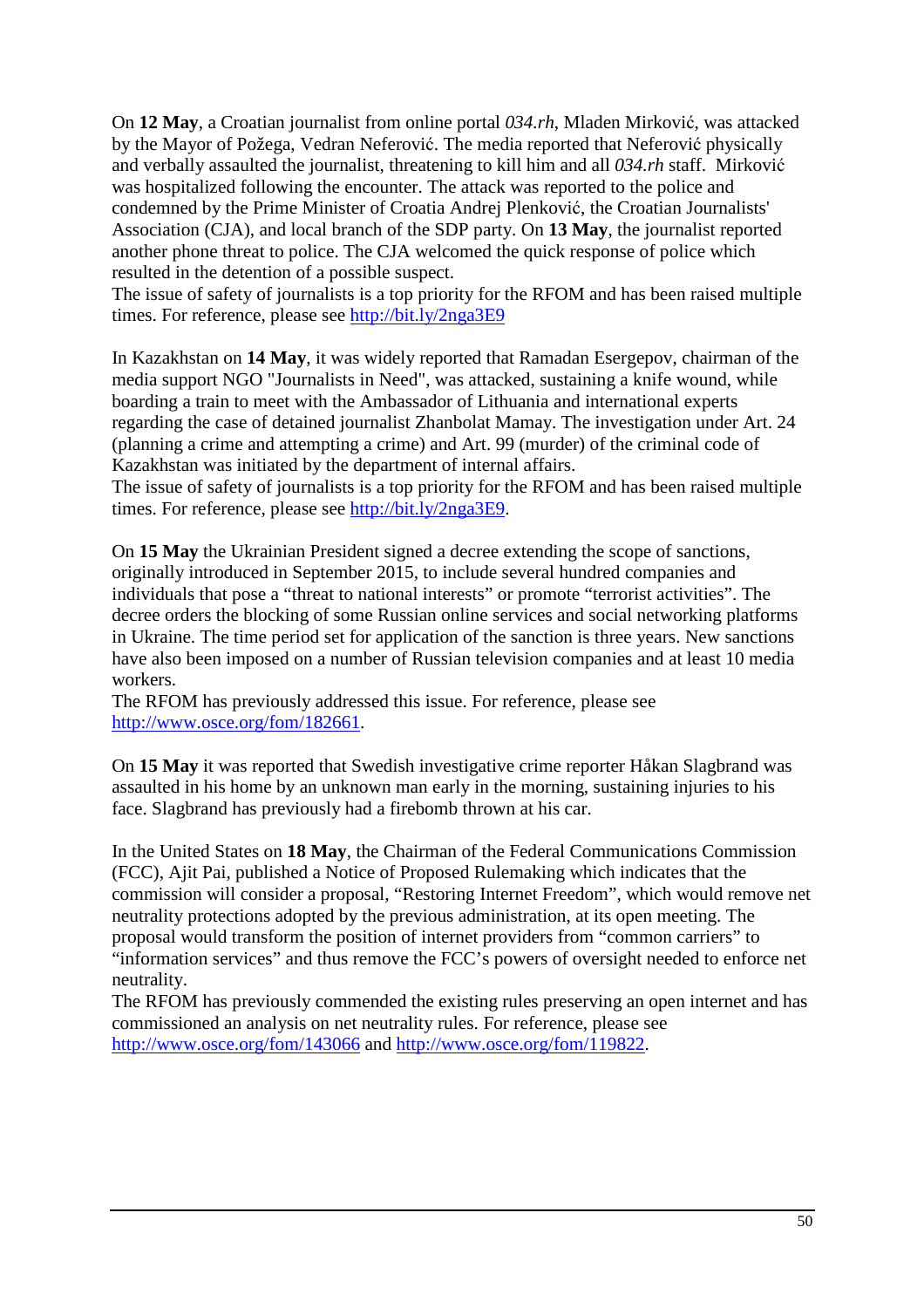# **Projects and activities since the last report**

## **Legal reviews**

On **23 March** at the request of Minister of Justice H.E. Owen Bonnici and as a follow-up to the detailed legal review prepared by the Office on 2 March, the Office shared with the authorities a short expert review on the latest amendments to the Media and Defamation Bill of Malta. The review welcomed several changes to the draft law, and highlighted those elements that need further improvement.

On **19 May** the Office presented to authorities a legal review of a draft law On Amendments and Addenda to Some Legal Acts of the Republic of Kazakhstan on Issues of Information and Communications. The review was carried out by the Office at the request of civil society and journalists' organizations and analysed amendments relevant for freedom of the media and right to access information from the perspective of international treaties, the Constitution of Kazakhstan and OSCE commitments.

On **19 May** the Office presented a legal review to the German authorities. The review, commissioned upon request of civil society and journalists' organisations, analysed the draft law On Better Law Enforcement in Social Networks. The review welcomed several changes in the draft law but also recommended a number of areas where further improvement is needed.

## **Office participation in events**

On **16 March** the Office gave a presentation on propaganda and freedom of the media for the faculty and students from and organized by the School of Journalism and Information of the University of **Warsaw**.

On **23 March** the Office spoke at the Euronest Parliamentary Assembly Political Affairs Committee in **Brussels** upon request by the European Parliament on the issue of freedom of the media in the EU and in the Euronest countries.

On **28 March** the Office spoke at UNESCO informational meetings in **Paris** "on a review of developments in the situation in the Autonomous Republic of Crimea and the city of Sevastopol (Ukraine)," at the invitation of Director General Irina Bokova.

On **29-31 March**, the Office attended and spoke at a panel on "fake news" at the sixth instalment of RightsCon, the world's leading event on the future of the Internet, hosted by AccessNow in **Brussels**.

On **31 March** the Office participated in discussions in **Kharkiv** on ways to improve journalists' professional standards and safety as part of the "Two Countries – One Profession: A dialogue between journalists from Russia and Ukraine" project, supported by the Office of the RFOM since May 2014. The event was organized by the National Union of Journalists of Ukraine.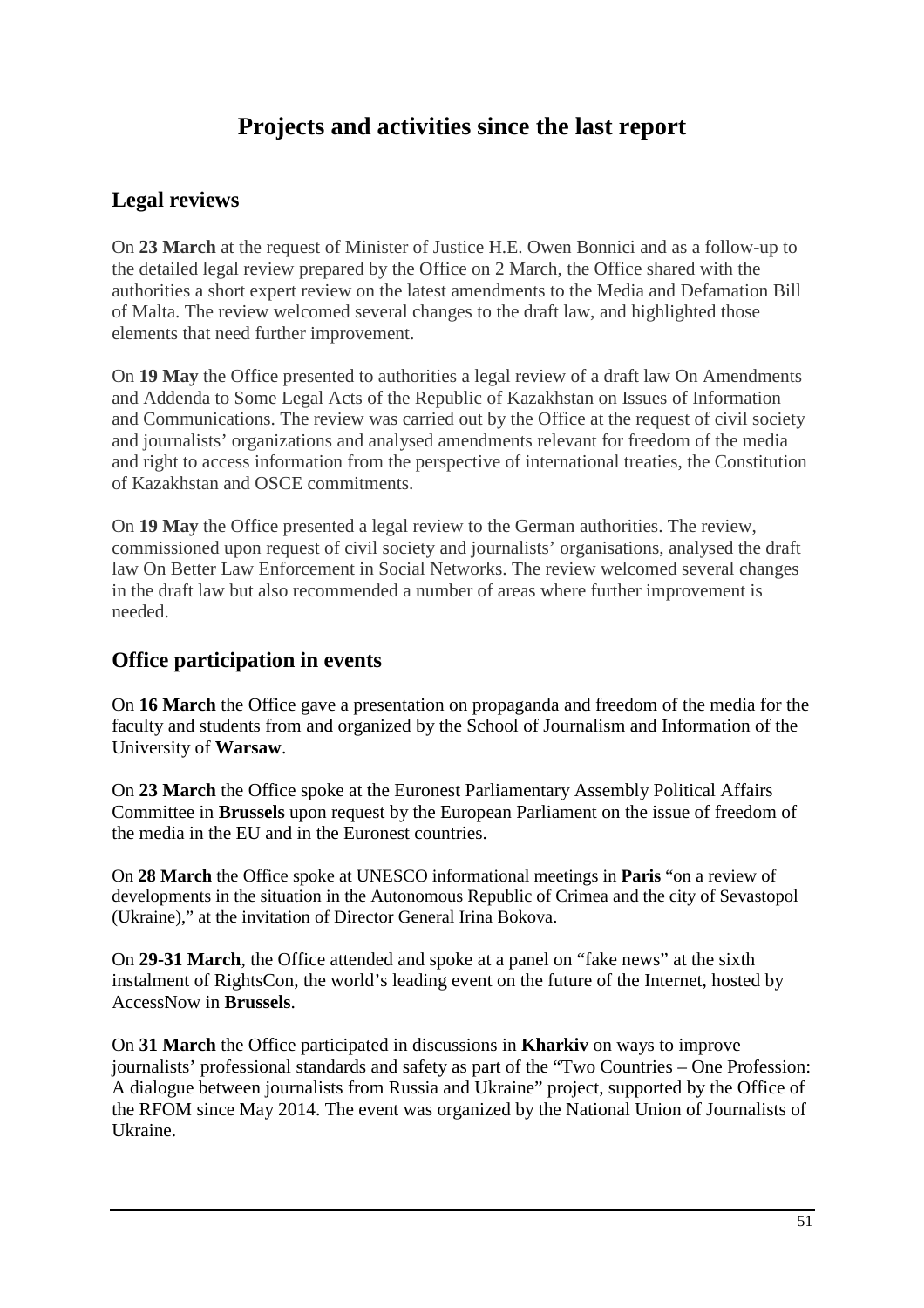On **3-7 April** the Office participated as a judge at the 10th International Round of the Monroe E. Price Media Law Moot Court Competition, organized by Programme in Comparative Media Law and Policy Centre for Socio-Legal Studies at the University of **Oxford**.

On **20 - 21 April** the Office gave a keynote address at the annual congress of the National Union of Journalists of Ukraine, in **Kyiv** followed by a panel discussion on safety of journalists.

On **24 April** the Office spoke at expert meeting on the EU single digital market and its challenges hosted by the Centre for World Cinemas & Digital Culture of the University of **Leeds**.

On **25 April**, the Office participated in regional consultations with relevant stakeholders of the UN Office of the High Commissioner of Human Rights on "Defining the OHCHR's Strategic Direction for 2018 in **Brussels**.

On **27 April** the Office gave a presentation at the Ambassador Milton A. Wolf Media and Diplomacy Seminar, "The Marshall Plan and the Yearning for Transformative Visions" in **Vienna**. Participants discussed challenges to media freedom in modern diplomacy. The event was organized by the Austrian American Foundation, the Annenberg School for Communication at the University of Pennsylvania, the Diplomatic Academy of Vienna and the Austrian Marshall Foundation.

On **27 - 28 April** the Office gave a presentation at the international scholarly conference,"Agents of Power in The Transformation of Media Systems", organized by Inter University Center in **Dubrovnik**. The conference focused on the numerous factors behind the significant changes to the media landscapes in the period after the fall of communism.

On **2-4 May** the Office spoke at a session on the impact fake news and social media filters have on the role of journalism in society at the UNESCO celebration of World Press Freedom Day 2017 in **Jakarta** organized by Article 19 and Reporters Without Borders. The Office also participated as a speaker at a pre-event session, "Overview of Regional Mechanisms and Possible Models and mandate for a Special Mechanism in Southeast Asia: Views from Special Rapporteurs and Human Rights bodies" on international and regional models of promotion and protection of Freedom of Expression.

On **8 May** the Office spoke at a panel discussion following the Ciné-ONU screening of *Tickling Giants* in **Vienna** to mark the World Press Freedom Day.

On **10-12 May** the Office travelled to **Tashkent** to meet with government counterparts ahead of the 19th Central Asia Media Conference.

On **12 May** the Office participated in a panel debate at the conference, "Information and public debate in 21st century consolidated democracies: lessons from Italy - which issues and which reforms?" at the Senate of the Italian Republic in **Rome**.

On **13 May**, the Office gave a presentation at the conference "Rebuilding Trust: Interaction, Dialogue, Crisis Management" hosted by the Liechtenstein Institute on Self-Determination at Princeton University and the Austrian Chairmanship in **Vienna**, speaking at working session III on "Information Warfare: Fake News, Real Problems".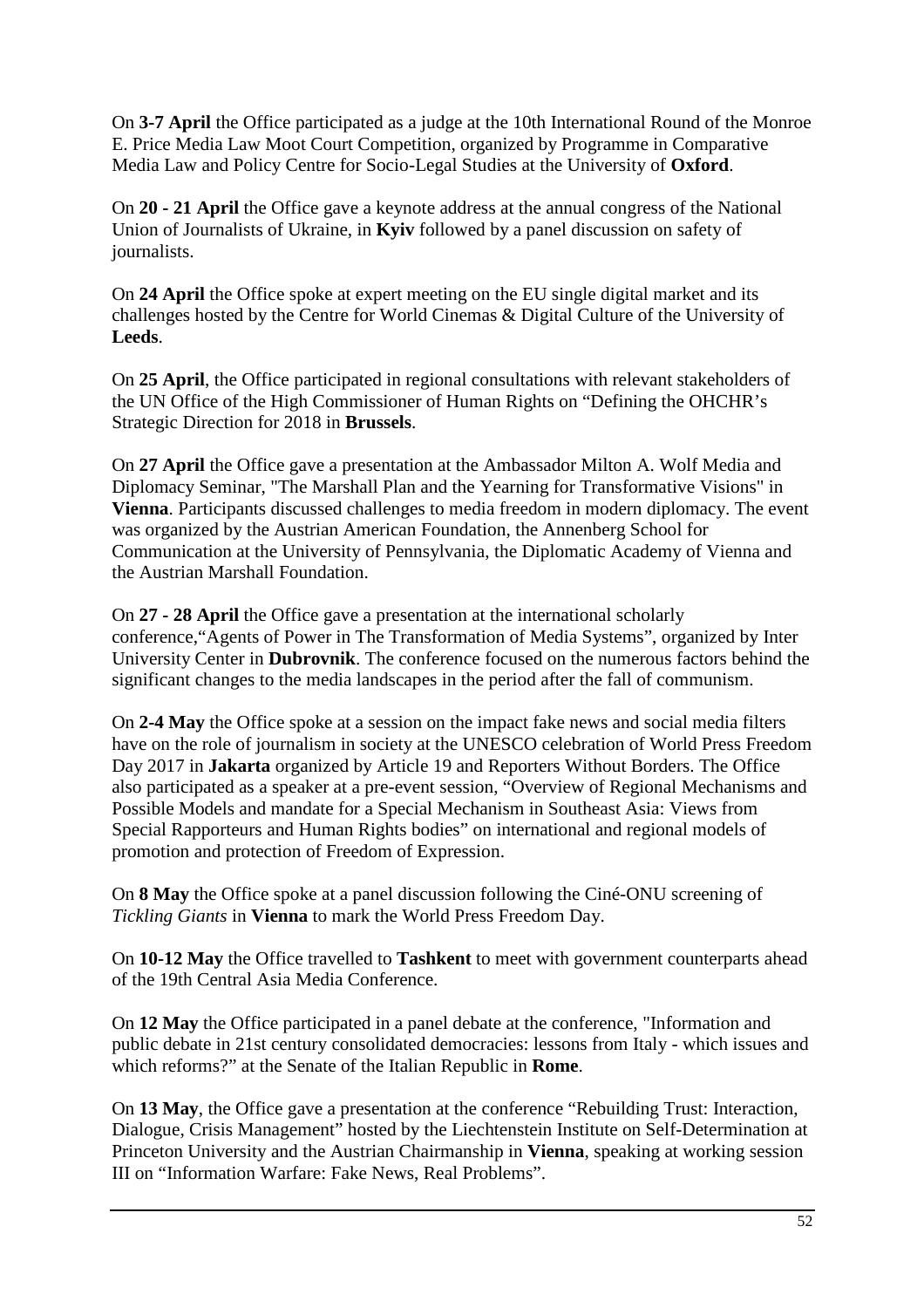On **16-18 May** the Office participated at the **Stockholm** Internet Forum organized by Sida, speaking at the session "Gender-based Violence Online: levelling the discussion".

On **18 May** the Office participated in the 45th European Platform of Regulatory Authorities' Meeting in **Edinburgh**, speaking at the plenary session on "News in the Digital Age" on the issue of "fake news".

On **18 May** the Office moderated a panel on security implications of fake news and propaganda at the OSCE Security Days in **Prague**, hosted by the OSCE Secretary General.

## **Conferences**

### **South Caucasus Media Conference**

On **10-11 May** the Office held the 14th South Caucasus Media Conference in **Tbilisi** for more than 70 participants representing media, government, civil society and academia from Armenia, Azerbaijan and Georgia.

The main topic of the conference was "fake news", disinformation and freedom of the media, with sessions on challenges of disinformation and propaganda, media freedom in the digital age, approaches to counter disinformation and propaganda, and latest media freedom developments in the South Caucasus. Several international experts travelled to the region to share their experiences.

Participants adopted a set of recommendations on the challenges to free media and freedom of expression in the region and the best practices for improving professionalism and media freedom in the context of spreading "fake news", disinformation and propaganda.

## **Cyprus Dialogue**

On **25 April**, the Cyprus Dialogue, launched in March 2017, continued with an OSCE-led meeting in **Nicosia**. Greek Cypriot and Turkish Cypriot journalists discussed ways to enhance their co-operation, and adopted a joint Memorandum of Understanding. More than 30 journalists participated at the event, which was hosted on the premises of the United Nations Peacekeeping Force in Cyprus (UNFICYP) in the buffer zone of Nicosia. The journalists were joined by two renowned experts from the International Federation of Journalists (IFJ) and the Ethical Journalism Network.

In the Memorandum, published in Greek, Turkish and English, the heads of three journalists' unions agree to mutual co-operation and solidarity on issues of journalists' safety, access to information and adherence to professional standards.

During the meeting participants also discussed issues including ethics, good governance and self-regulation in their work.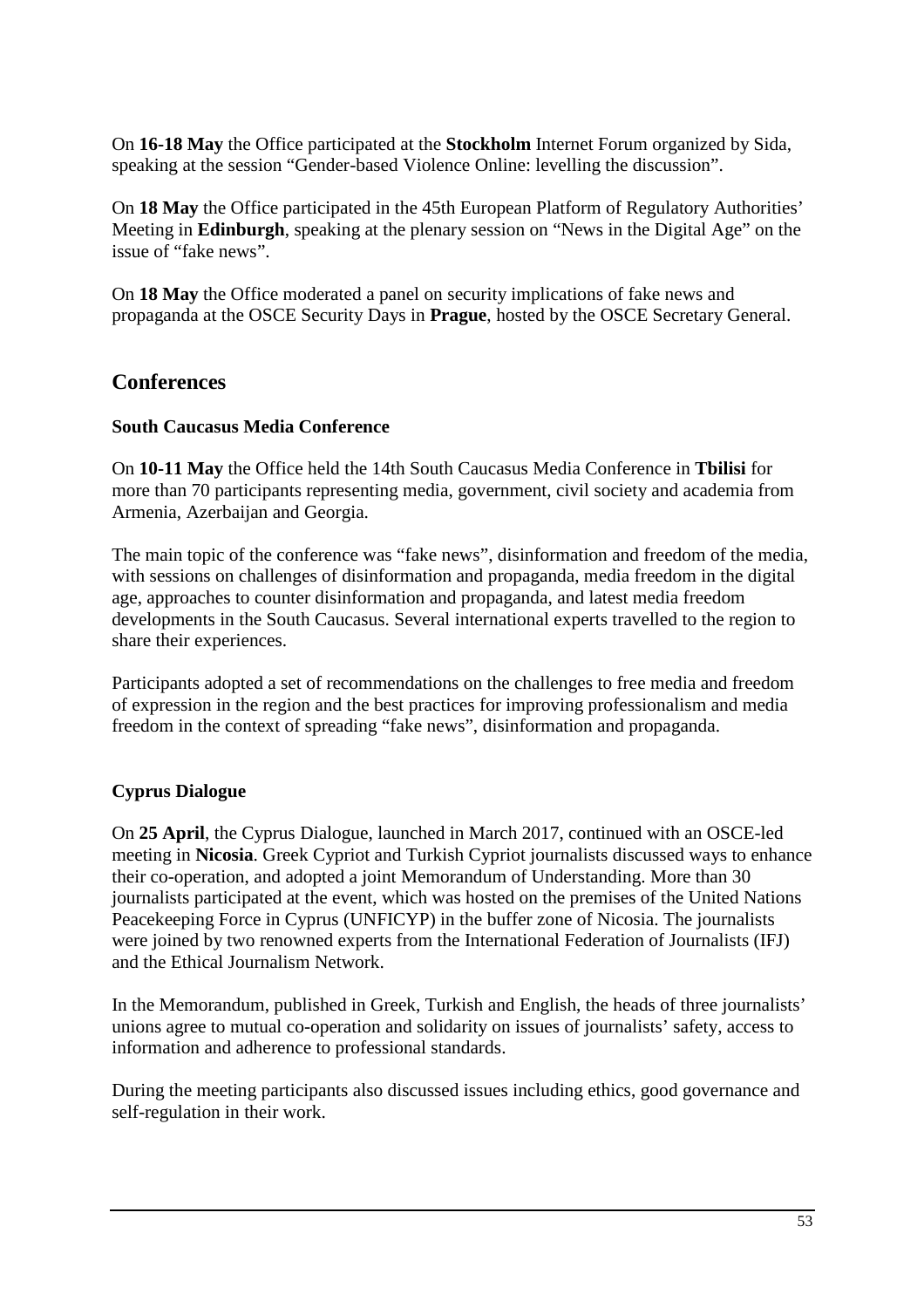# **Planned activities for the next reporting period**

## **Office participation in events**

On **22 May** the Office will speak at the Eighth Central Asian Internet Development Forum in **Almaty**.

On **11-20 June** the Office will organize a media production workshop in **Vienna** for a group of young journalists from Ukraine and Russia, together with the Russian Union of Journalists and the National Union of Journalists of Ukraine. The activity is as part of an on-going dialogue between the media communities of the two countries initiated by the Office in 2014.

On **12-13 June** the Office will host a side event on online safety of female journalists during the Gender Equality Review Conference in **Vienna**.

On **13-14 June** the Office will participate in the conference "National Public Service Broadcasting in Bosnia and Herzegovina" organized by BHRT and BH Journalists in cooperation with the European Broadcasting Union, Office of the OSCE Representative of Freedom of the Media, Council of Europe, European Federation of Journalists and South Eastern European Media Organization in **Sarajevo**.

On **14-18 July** the Office, together with the OSCE Mission to Serbia, SHARE Foundation and the Embassy of the Netherlands in Belgrade will organize, a "Digital-born Media Carnival" on digital news media and freedom of expression in the digital environment in **Kotor**, Montenegro.

## **Conferences**

On **19-20 June** the Office will host a conference "Media Freedom in Volatile Environments" in **Vienna**. The event will look at the multi-faceted ways in which journalism can contribute to or help ease tensions during conflict. Experts, civil society members, government authorities, journalists and human rights advocates will gather to discuss innovative initiatives taking place throughout the OSCE region that have improved dialogue and access to information during conflict.

On **3 July,** together with the Foreign Ministry of the Republic of Lithuania and the Lithuanian Journalists Union, the Office will host a conference "Safety of Journalists – New Challenges and Responses" in **Vilnius**. The purpose of the conference is to review the current situation and recent developments with a particular focus on identifying the new challenges relating to the safety of journalists in the OSCE region.

The conference will also serve as a platform to take stock of the implementation of the Vilnius Recommendations on Safety of Journalists (2011) and to provide input for a new edition of the *OSCE Guidebook on Safety of Journalists* in order to better assist the OSCE participating States in their efforts to ensure safe working conditions for journalists in the OSCE region.

In **October** the Office will organize the 19th Central Asia Media Conference in **Tashkent**.